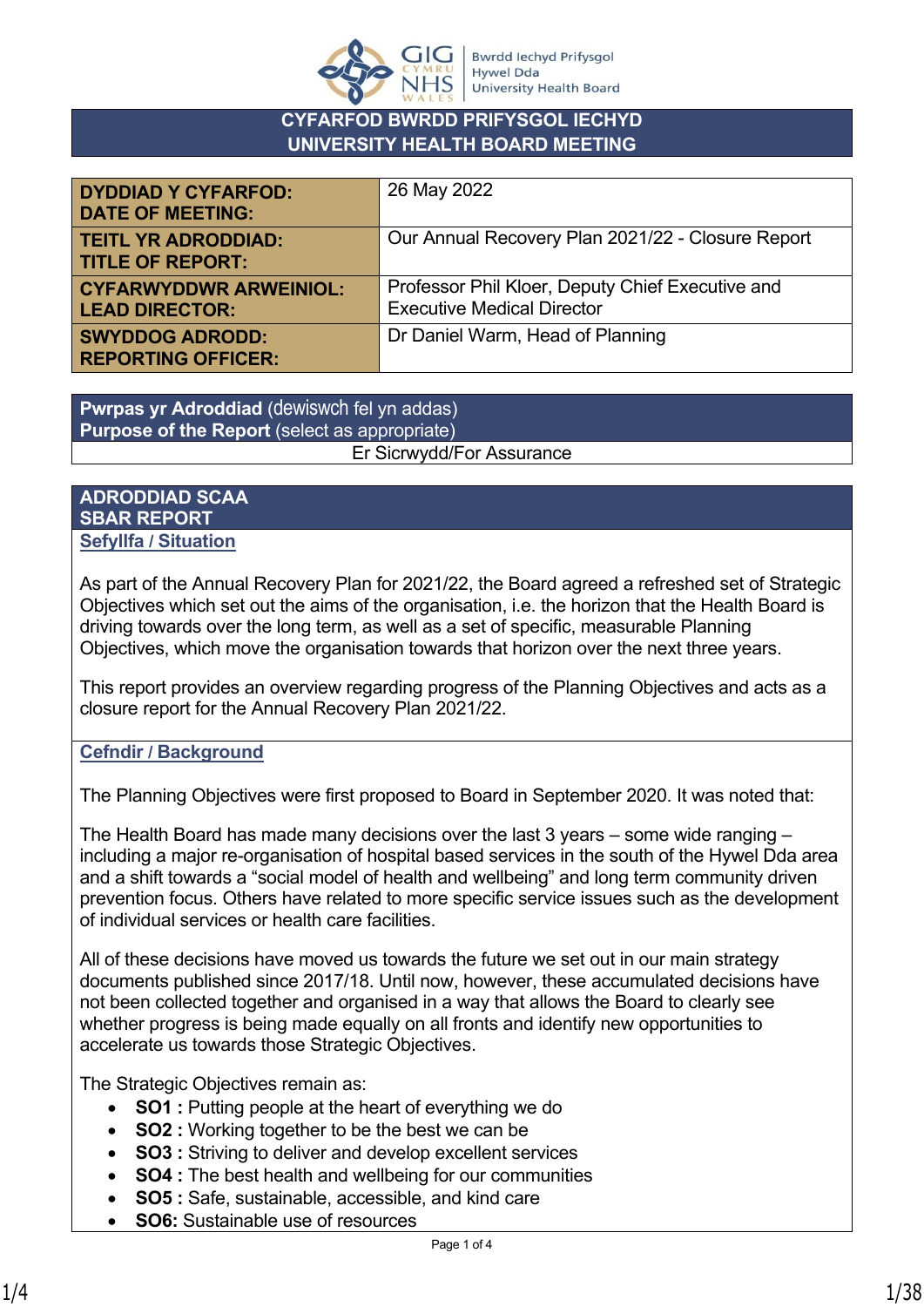The COVID-19 pandemic and our response to it has underlined the need for clarity in setting out what we are trying to achieve, which then allows Executive Directors and their teams to think creatively about how these aims can be achieved. The great sense of empowerment reported by many staff and captured in our Strategic Discover Report arose from this disciplined approach. The approach set out in this paper has been an attempt to build this way of working into the organisation as a permanent feature of the way we work.

In developing the Planning Objectives, all outstanding decisions by the Board have been reviewed and a clear audit trail established to show how they are being addressed. A further paper will be developed for committee scrutiny showing this audit trail so that the Board can be confident that all undelivered Board decisions have been incorporated or otherwise dealt with.

For clarity, the Planning Objectives were arrived at by collating all the organisational objectives and commitments listed in the following sources:

- Three year plan and annual plan
- Decisions made by the Board since 2017-18
- Strategic Discover Report, published in July 2020
- Gold Command requirements for COVID-19
- Input from Executive Directors

These Strategic Objectives and their aligned Planning Objectives were used to drive the structure and narrative of our 2021/22 Annual Recovery Plan, which was submitted to Welsh Government in June 2021.

Each Planning Objective is also aligned to one of the Committees of the Board for assurance, and reports are submitted to each on a regular basis. This reporting is also visible through the Board Assurance Framework.

## **Asesiad / Assessment**

As at the end of March 2022 it was shown that:

- 5 planning objectives had been completed
- 1 was ahead of schedule
- 32 planning objectives remained on track
- 15 were behind schedule

The full list of these can be found at Annex 1.

To provide context on the progress, each Executive has provided an overview against their own Planning Objectives, which can be found at Annex 2.

Based on the learning and progression against the 2021/22 Planning Objectives, these were reviewed and amended for 2022/23 and were approved by the Board at its meeting in March 2022.

**Argymhelliad / Recommendation**

The Board is asked to take assurance on progress of the 2021/22 Planning Objectives and to note this Closure Report.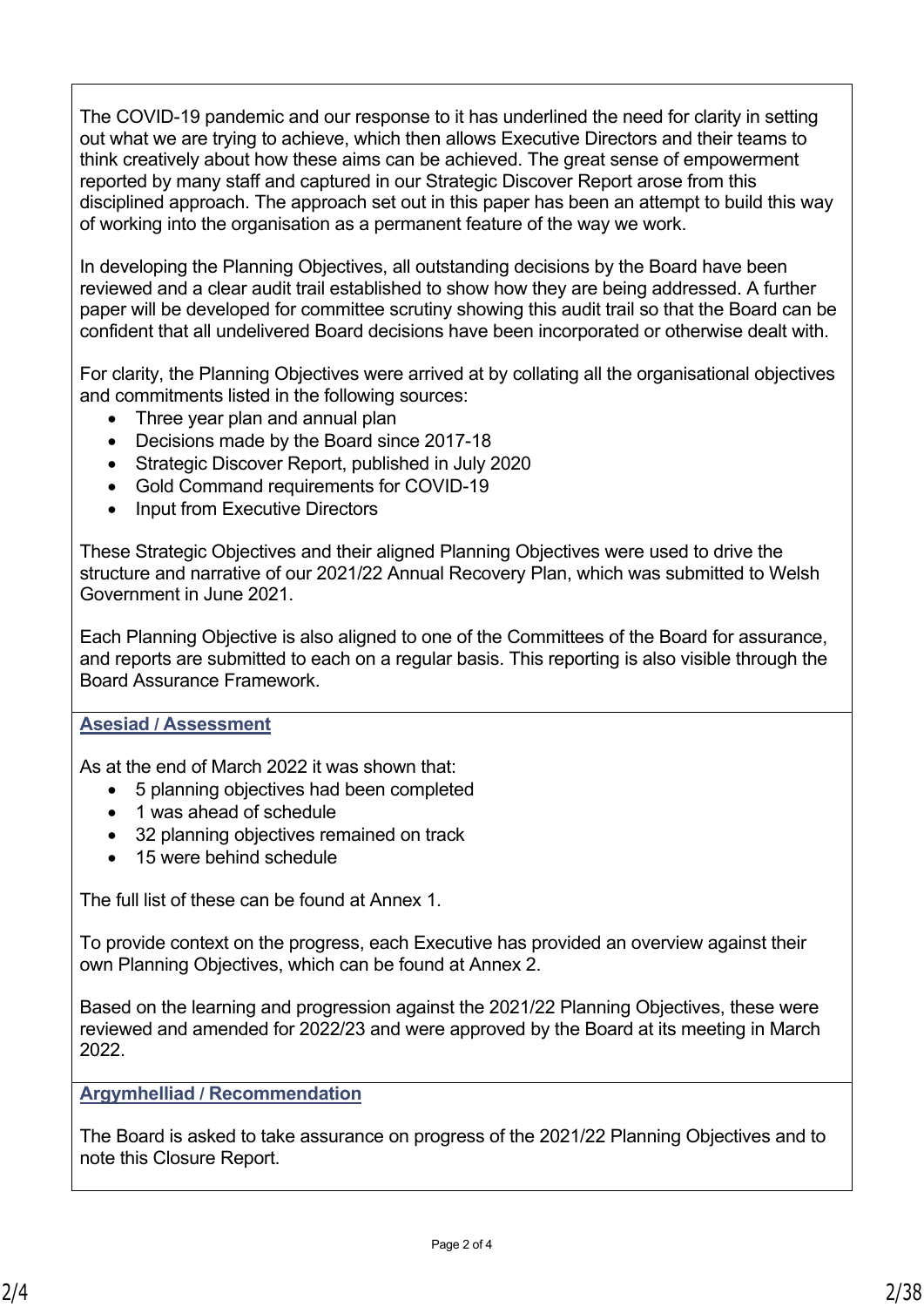| Amcanion: (rhaid cwblhau)<br><b>Objectives: (must be completed)</b>                                                                                      |                                           |
|----------------------------------------------------------------------------------------------------------------------------------------------------------|-------------------------------------------|
| Cyfeirnod Cofrestr Risg Datix a Sgôr<br>Cyfredol:<br>Datix Risk Register Reference and<br>Score:                                                         | Not applicable                            |
| Safon(au) Gofal ac lechyd:<br>Health and Care Standard(s):                                                                                               | All Health & Care Standards Apply         |
| <b>Amcanion Strategol y BIP:</b><br><b>UHB Strategic Objectives:</b>                                                                                     | All Strategic Objectives are applicable   |
| <b>Amcanion Cynllunio</b><br><b>Planning Objectives</b>                                                                                                  | All Planning Objectives Apply             |
| <b>Amcanion Llesiant BIP:</b><br><b>UHB Well-being Objectives:</b><br><b>Hyperlink to HDdUHB Well-being</b><br><b>Objectives Annual Report 2018-2019</b> | 9. All HDdUHB Well-being Objectives apply |

| <b>Gwybodaeth Ychwanegol:</b><br><b>Further Information:</b> |                                                        |
|--------------------------------------------------------------|--------------------------------------------------------|
| Ar sail tystiolaeth:                                         | Planning Objective update reports to Committees of the |
| <b>Evidence Base:</b>                                        | Board                                                  |
|                                                              | <b>Board Assurance Framework</b>                       |
| <b>Rhestr Termau:</b>                                        | Not Applicable                                         |
| <b>Glossary of Terms:</b>                                    |                                                        |
| Partïon / Pwyllgorau â ymgynhorwyd                           | Planning Objective update reports to Committees of the |
| ymlaen llaw y Cyfarfod Bwrdd Iechyd                          | <b>Board</b>                                           |
| Prifysgol:                                                   | <b>Board Assurance Framework</b>                       |
| Parties / Committees consulted prior                         |                                                        |
| to University Health Board:                                  |                                                        |

| <b>Effaith: (rhaid cwblhau)</b><br>Impact: (must be completed) |                             |
|----------------------------------------------------------------|-----------------------------|
| <b>Ariannol / Gwerth am Arian:</b>                             | Contained within the report |
| <b>Financial / Service:</b>                                    |                             |
| <b>Ansawdd / Gofal Claf:</b>                                   | Contained within the report |
| <b>Quality / Patient Care:</b>                                 |                             |
| <b>Gweithlu:</b>                                               | Contained within the report |
| <b>Workforce:</b>                                              |                             |
| Risg:                                                          | Contained within the report |
| <b>Risk:</b>                                                   |                             |
| <b>Cyfreithiol:</b>                                            | Contained within the report |
| Legal:                                                         |                             |
| <b>Enw Da:</b>                                                 | Contained within the report |
| <b>Reputational:</b>                                           |                             |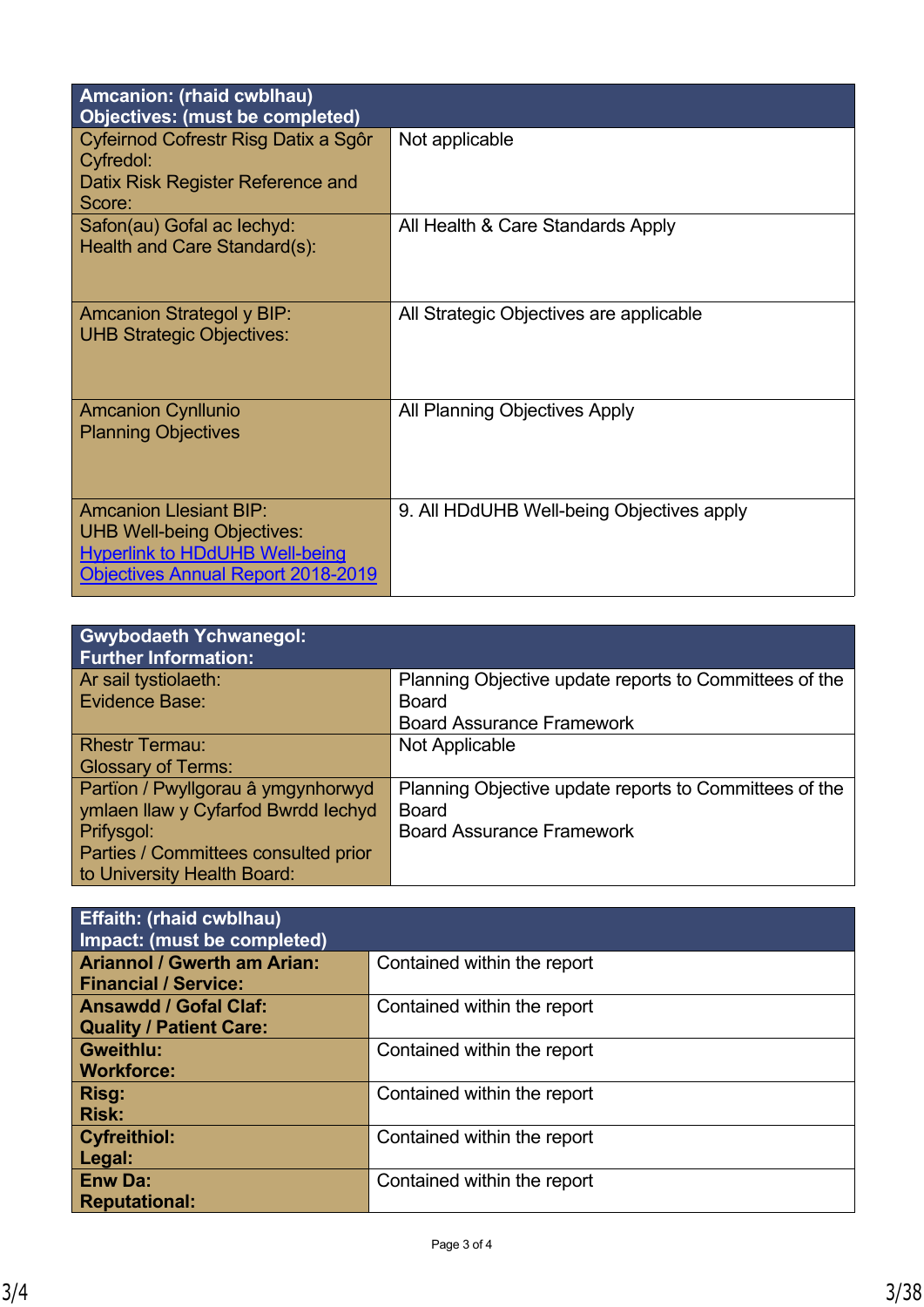| <b>Gyfrinachedd:</b><br><b>Privacy:</b>  | Contained within the report |
|------------------------------------------|-----------------------------|
| <b>Cydraddoldeb:</b><br><b>Equality:</b> | Contained within the report |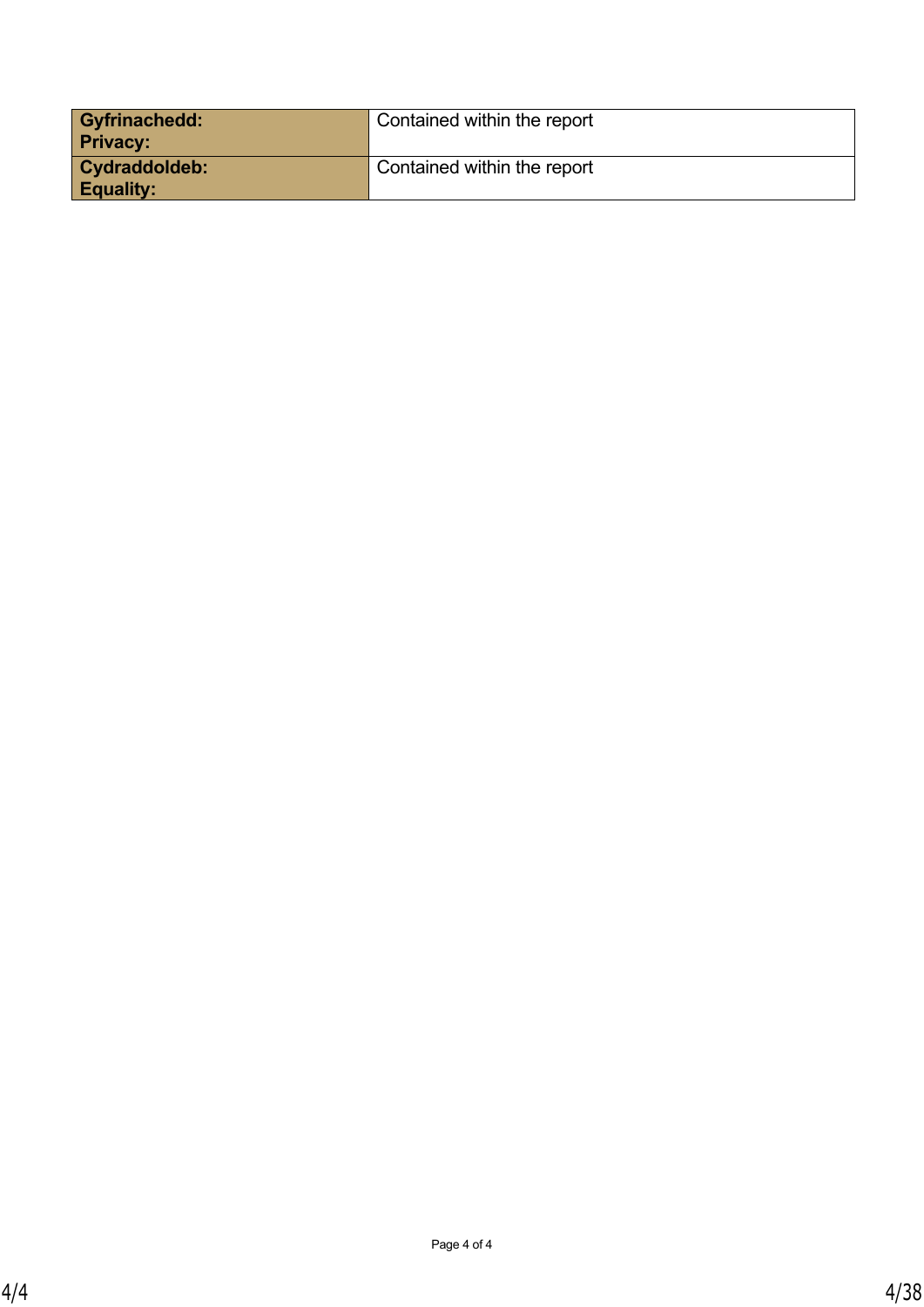| <b>Planning</b><br><b>Objective</b> | PO short name                                  | PO full name                                                                                                                                                                                                                                                                                                                                                                                                                                                                                                                                                                                                                                                                           | <b>Executive Lead</b>                                                    |
|-------------------------------------|------------------------------------------------|----------------------------------------------------------------------------------------------------------------------------------------------------------------------------------------------------------------------------------------------------------------------------------------------------------------------------------------------------------------------------------------------------------------------------------------------------------------------------------------------------------------------------------------------------------------------------------------------------------------------------------------------------------------------------------------|--------------------------------------------------------------------------|
|                                     |                                                | <b>Complete</b>                                                                                                                                                                                                                                                                                                                                                                                                                                                                                                                                                                                                                                                                        |                                                                          |
| 2C                                  | Continuous<br>engagement strategy              | Review our capacity and capability for continuous engagement in light of COVID 19 and the ambitions set<br>out in the continuous engagement strategy approved by Board in January 2019, and implement<br>improvements over the next 1 year                                                                                                                                                                                                                                                                                                                                                                                                                                             | Director of Strategic<br>Developments and<br><b>Operational Planning</b> |
| 3D                                  | Planning objective<br>development process      | During 2020/21 establish a new process to continuously identify and propose new planning objectives for<br>Board and Statutory Partner's consideration which enhance and accelerate the delivery of the Board's 6<br>strategic objectives. The process should provide ongoing opportunities for our staff, partners,<br>stakeholders, national and international thought & system leaders and our local population to propose<br>new ideas and approaches that drive us forward. It should also allow the Board and Statutory Partners<br>themselves to stimulate the production of planning objectives in pursuit of its strategic objectives where it<br>sees gaps and opportunities | <b>Chief Executive Officer</b>                                           |
| 3F                                  | <b>Board Assurance</b><br>Framework (BAF)      | Develop a Board Assurance Framework to support the delivery of the Health Board strategic objectives<br>over the 3 years from April 2021 supported by a clear, comprehensive and continuously updated Risk<br>Register                                                                                                                                                                                                                                                                                                                                                                                                                                                                 | <b>Board Secretary</b>                                                   |
| 6B                                  | Value improvement<br>and income<br>opportunity | Establish an on-going process to review and refresh the assessment of technical and allocative value<br>improvements and income opportunities open to the Health Board and use this both to maintain in-year<br>financial delivery and future budget setting.                                                                                                                                                                                                                                                                                                                                                                                                                          | Director of Finance                                                      |
| 6C                                  | 5 year financial plan                          | Construct a 5 year financial plan that achieves financial balance based on securing the opportunities<br>arising from the implementation of the strategy "A Healthier Mid and West Wales" and progress made in<br>the interim period on the allocative and technical value improvements, income opportunities and 3rd<br>party expenditure value-for-money improvements. This plan will command the support of Welsh<br>Government and the Board                                                                                                                                                                                                                                       | Director of Finance                                                      |
| 6H                                  | Supply chain analysis                          | To be completed by the end of 2021/22 undertake a full analysis of our supply chain in light of the COVID-<br>19 pandemic to assess the following:<br>- Length and degree of fragility<br>- Opportunities for local sourcing in support of the foundational economy<br>- Carbon footprint<br>- Opportunities to eliminate single use plastics and waste<br>The resulting insights will be used to take immediate, in-year action where appropriate and develop                                                                                                                                                                                                                         | Director of Finance                                                      |
|                                     |                                                | proposed Planning Objectives for 2022/23 implementation                                                                                                                                                                                                                                                                                                                                                                                                                                                                                                                                                                                                                                |                                                                          |
|                                     |                                                | Ahead                                                                                                                                                                                                                                                                                                                                                                                                                                                                                                                                                                                                                                                                                  |                                                                          |
| 3E                                  | <b>Business intelligence</b><br>and modelling  | Business intelligence and modelling - to establish real-time, integrated, easily accessible and<br>comprehensible data to support our clinicians and managers with day to day operational planning as well                                                                                                                                                                                                                                                                                                                                                                                                                                                                             | Director of Finance                                                      |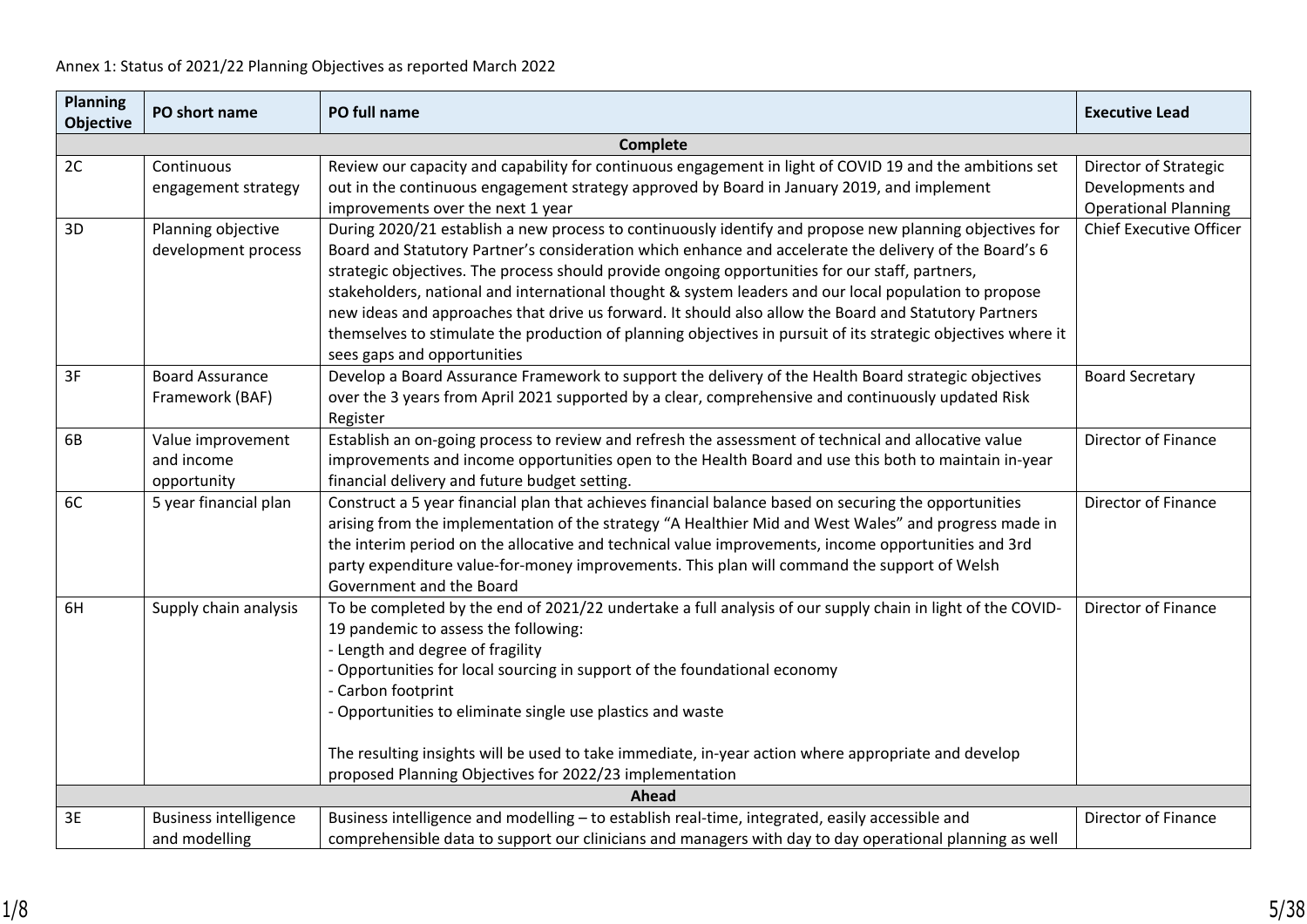| PO short name           | PO full name                                                                                                                   | <b>Executive Lead</b>                                                                                                                                                                                                                                                                                                                                                                                                                                                                                                                                                                                                                                                                                                                                                                                                                                                                                                                                                                                                                                                                                                                                                                                                                                                                                                                                                                                                                                                                                                                                                                                                                                                                                                                                                                                                                                    |
|-------------------------|--------------------------------------------------------------------------------------------------------------------------------|----------------------------------------------------------------------------------------------------------------------------------------------------------------------------------------------------------------------------------------------------------------------------------------------------------------------------------------------------------------------------------------------------------------------------------------------------------------------------------------------------------------------------------------------------------------------------------------------------------------------------------------------------------------------------------------------------------------------------------------------------------------------------------------------------------------------------------------------------------------------------------------------------------------------------------------------------------------------------------------------------------------------------------------------------------------------------------------------------------------------------------------------------------------------------------------------------------------------------------------------------------------------------------------------------------------------------------------------------------------------------------------------------------------------------------------------------------------------------------------------------------------------------------------------------------------------------------------------------------------------------------------------------------------------------------------------------------------------------------------------------------------------------------------------------------------------------------------------------------|
|                         | as support the organisation's strategic objective to improve value of its services and shift resources into                    |                                                                                                                                                                                                                                                                                                                                                                                                                                                                                                                                                                                                                                                                                                                                                                                                                                                                                                                                                                                                                                                                                                                                                                                                                                                                                                                                                                                                                                                                                                                                                                                                                                                                                                                                                                                                                                                          |
|                         | in place by September 2021 with full inclusion of all health and social care data (as a minimum) by March                      |                                                                                                                                                                                                                                                                                                                                                                                                                                                                                                                                                                                                                                                                                                                                                                                                                                                                                                                                                                                                                                                                                                                                                                                                                                                                                                                                                                                                                                                                                                                                                                                                                                                                                                                                                                                                                                                          |
|                         | <b>Behind</b>                                                                                                                  |                                                                                                                                                                                                                                                                                                                                                                                                                                                                                                                                                                                                                                                                                                                                                                                                                                                                                                                                                                                                                                                                                                                                                                                                                                                                                                                                                                                                                                                                                                                                                                                                                                                                                                                                                                                                                                                          |
| Waiting list initiative | During 2020/21 establish a process to maintain personalised contact with all patients currently waiting for                    | Director of Nursing,                                                                                                                                                                                                                                                                                                                                                                                                                                                                                                                                                                                                                                                                                                                                                                                                                                                                                                                                                                                                                                                                                                                                                                                                                                                                                                                                                                                                                                                                                                                                                                                                                                                                                                                                                                                                                                     |
|                         | elective care which will:                                                                                                      | Quality and Patient                                                                                                                                                                                                                                                                                                                                                                                                                                                                                                                                                                                                                                                                                                                                                                                                                                                                                                                                                                                                                                                                                                                                                                                                                                                                                                                                                                                                                                                                                                                                                                                                                                                                                                                                                                                                                                      |
|                         | 1. Keep them regularly informed of their current expected wait                                                                 | Experience                                                                                                                                                                                                                                                                                                                                                                                                                                                                                                                                                                                                                                                                                                                                                                                                                                                                                                                                                                                                                                                                                                                                                                                                                                                                                                                                                                                                                                                                                                                                                                                                                                                                                                                                                                                                                                               |
|                         | 2. Offer a single point of contact should they need to contact us                                                              |                                                                                                                                                                                                                                                                                                                                                                                                                                                                                                                                                                                                                                                                                                                                                                                                                                                                                                                                                                                                                                                                                                                                                                                                                                                                                                                                                                                                                                                                                                                                                                                                                                                                                                                                                                                                                                                          |
|                         |                                                                                                                                |                                                                                                                                                                                                                                                                                                                                                                                                                                                                                                                                                                                                                                                                                                                                                                                                                                                                                                                                                                                                                                                                                                                                                                                                                                                                                                                                                                                                                                                                                                                                                                                                                                                                                                                                                                                                                                                          |
|                         |                                                                                                                                |                                                                                                                                                                                                                                                                                                                                                                                                                                                                                                                                                                                                                                                                                                                                                                                                                                                                                                                                                                                                                                                                                                                                                                                                                                                                                                                                                                                                                                                                                                                                                                                                                                                                                                                                                                                                                                                          |
|                         |                                                                                                                                |                                                                                                                                                                                                                                                                                                                                                                                                                                                                                                                                                                                                                                                                                                                                                                                                                                                                                                                                                                                                                                                                                                                                                                                                                                                                                                                                                                                                                                                                                                                                                                                                                                                                                                                                                                                                                                                          |
|                         |                                                                                                                                |                                                                                                                                                                                                                                                                                                                                                                                                                                                                                                                                                                                                                                                                                                                                                                                                                                                                                                                                                                                                                                                                                                                                                                                                                                                                                                                                                                                                                                                                                                                                                                                                                                                                                                                                                                                                                                                          |
|                         |                                                                                                                                |                                                                                                                                                                                                                                                                                                                                                                                                                                                                                                                                                                                                                                                                                                                                                                                                                                                                                                                                                                                                                                                                                                                                                                                                                                                                                                                                                                                                                                                                                                                                                                                                                                                                                                                                                                                                                                                          |
|                         |                                                                                                                                |                                                                                                                                                                                                                                                                                                                                                                                                                                                                                                                                                                                                                                                                                                                                                                                                                                                                                                                                                                                                                                                                                                                                                                                                                                                                                                                                                                                                                                                                                                                                                                                                                                                                                                                                                                                                                                                          |
|                         |                                                                                                                                | Director of Workforce                                                                                                                                                                                                                                                                                                                                                                                                                                                                                                                                                                                                                                                                                                                                                                                                                                                                                                                                                                                                                                                                                                                                                                                                                                                                                                                                                                                                                                                                                                                                                                                                                                                                                                                                                                                                                                    |
|                         |                                                                                                                                | and OD                                                                                                                                                                                                                                                                                                                                                                                                                                                                                                                                                                                                                                                                                                                                                                                                                                                                                                                                                                                                                                                                                                                                                                                                                                                                                                                                                                                                                                                                                                                                                                                                                                                                                                                                                                                                                                                   |
|                         |                                                                                                                                |                                                                                                                                                                                                                                                                                                                                                                                                                                                                                                                                                                                                                                                                                                                                                                                                                                                                                                                                                                                                                                                                                                                                                                                                                                                                                                                                                                                                                                                                                                                                                                                                                                                                                                                                                                                                                                                          |
| training)               | 2. all existing HR policies;                                                                                                   |                                                                                                                                                                                                                                                                                                                                                                                                                                                                                                                                                                                                                                                                                                                                                                                                                                                                                                                                                                                                                                                                                                                                                                                                                                                                                                                                                                                                                                                                                                                                                                                                                                                                                                                                                                                                                                                          |
|                         | 3. the way in which employee relation matters are managed and                                                                  |                                                                                                                                                                                                                                                                                                                                                                                                                                                                                                                                                                                                                                                                                                                                                                                                                                                                                                                                                                                                                                                                                                                                                                                                                                                                                                                                                                                                                                                                                                                                                                                                                                                                                                                                                                                                                                                          |
|                         | 4. equitable access to training and the Health Board's staff wellbeing services.                                               |                                                                                                                                                                                                                                                                                                                                                                                                                                                                                                                                                                                                                                                                                                                                                                                                                                                                                                                                                                                                                                                                                                                                                                                                                                                                                                                                                                                                                                                                                                                                                                                                                                                                                                                                                                                                                                                          |
|                         | The resulting changes to policies, processes and approaches will be recommended to the Board in<br>September 2021 for adoption |                                                                                                                                                                                                                                                                                                                                                                                                                                                                                                                                                                                                                                                                                                                                                                                                                                                                                                                                                                                                                                                                                                                                                                                                                                                                                                                                                                                                                                                                                                                                                                                                                                                                                                                                                                                                                                                          |
| Clinical education plan | By December 2021 develop a clinical education plan with the central aim to develop from within and                             | Director of Workforce                                                                                                                                                                                                                                                                                                                                                                                                                                                                                                                                                                                                                                                                                                                                                                                                                                                                                                                                                                                                                                                                                                                                                                                                                                                                                                                                                                                                                                                                                                                                                                                                                                                                                                                                                                                                                                    |
|                         |                                                                                                                                | and OD                                                                                                                                                                                                                                                                                                                                                                                                                                                                                                                                                                                                                                                                                                                                                                                                                                                                                                                                                                                                                                                                                                                                                                                                                                                                                                                                                                                                                                                                                                                                                                                                                                                                                                                                                                                                                                                   |
|                         |                                                                                                                                |                                                                                                                                                                                                                                                                                                                                                                                                                                                                                                                                                                                                                                                                                                                                                                                                                                                                                                                                                                                                                                                                                                                                                                                                                                                                                                                                                                                                                                                                                                                                                                                                                                                                                                                                                                                                                                                          |
|                         |                                                                                                                                |                                                                                                                                                                                                                                                                                                                                                                                                                                                                                                                                                                                                                                                                                                                                                                                                                                                                                                                                                                                                                                                                                                                                                                                                                                                                                                                                                                                                                                                                                                                                                                                                                                                                                                                                                                                                                                                          |
|                         |                                                                                                                                |                                                                                                                                                                                                                                                                                                                                                                                                                                                                                                                                                                                                                                                                                                                                                                                                                                                                                                                                                                                                                                                                                                                                                                                                                                                                                                                                                                                                                                                                                                                                                                                                                                                                                                                                                                                                                                                          |
|                         |                                                                                                                                | Director of Workforce                                                                                                                                                                                                                                                                                                                                                                                                                                                                                                                                                                                                                                                                                                                                                                                                                                                                                                                                                                                                                                                                                                                                                                                                                                                                                                                                                                                                                                                                                                                                                                                                                                                                                                                                                                                                                                    |
|                         |                                                                                                                                | and OD                                                                                                                                                                                                                                                                                                                                                                                                                                                                                                                                                                                                                                                                                                                                                                                                                                                                                                                                                                                                                                                                                                                                                                                                                                                                                                                                                                                                                                                                                                                                                                                                                                                                                                                                                                                                                                                   |
|                         |                                                                                                                                |                                                                                                                                                                                                                                                                                                                                                                                                                                                                                                                                                                                                                                                                                                                                                                                                                                                                                                                                                                                                                                                                                                                                                                                                                                                                                                                                                                                                                                                                                                                                                                                                                                                                                                                                                                                                                                                          |
|                         |                                                                                                                                |                                                                                                                                                                                                                                                                                                                                                                                                                                                                                                                                                                                                                                                                                                                                                                                                                                                                                                                                                                                                                                                                                                                                                                                                                                                                                                                                                                                                                                                                                                                                                                                                                                                                                                                                                                                                                                                          |
|                         |                                                                                                                                |                                                                                                                                                                                                                                                                                                                                                                                                                                                                                                                                                                                                                                                                                                                                                                                                                                                                                                                                                                                                                                                                                                                                                                                                                                                                                                                                                                                                                                                                                                                                                                                                                                                                                                                                                                                                                                                          |
|                         | HR offer (induction,<br>policies, employee<br>relations, access to<br>NHS and related care<br>careers workforce<br>programme   | primary and community settings. The initial phase of this, involving as a minimum hospital data, should be<br>2024<br>3. Provide advice on self-management options whilst waiting<br>4. Offer advice on what do to if their symptoms deteriorate<br>5. Establish a systematic approach to measuring harm - bringing together the clinically assessed harm and<br>harm self-assessed by the patient and use this to inform waiting list prioritisation<br>6. Offer alternative treatment options if appropriate<br>7. Incorporate review and checking of patient consent<br>This process needs to roll out through 2021/22<br>Develop a programme for implementation by July 2021 to co-design with our staff every stage and<br>element of our HR offer that embody our values. This will address:<br>1. the way the Health Board recruits new staff and provides induction;<br>attract from elsewhere, the very best clinicians. This plan will set out the educational offer for nurses,<br>therapists, health scientists, pharmacists, dentists, doctors, optometrists, public health specialists and<br>physicians associates. It will also set out how we will support this with access to the best clinical<br>educators, facilities (training, accommodation and technology) and a clear plan to grow both the number<br>of clinicians benefiting from education and the capacity to support this<br>By October 2021 construct a comprehensive workforce programme to encourage our local population into<br>NHS and care related careers aimed at improving the sustainability of the Health Board's workforce,<br>support delivery of the Health Board's service objectives (both now and in the future) and offer good<br>quality careers for our local population. This should include an ambitious expansion of our apprenticeship<br>scheme |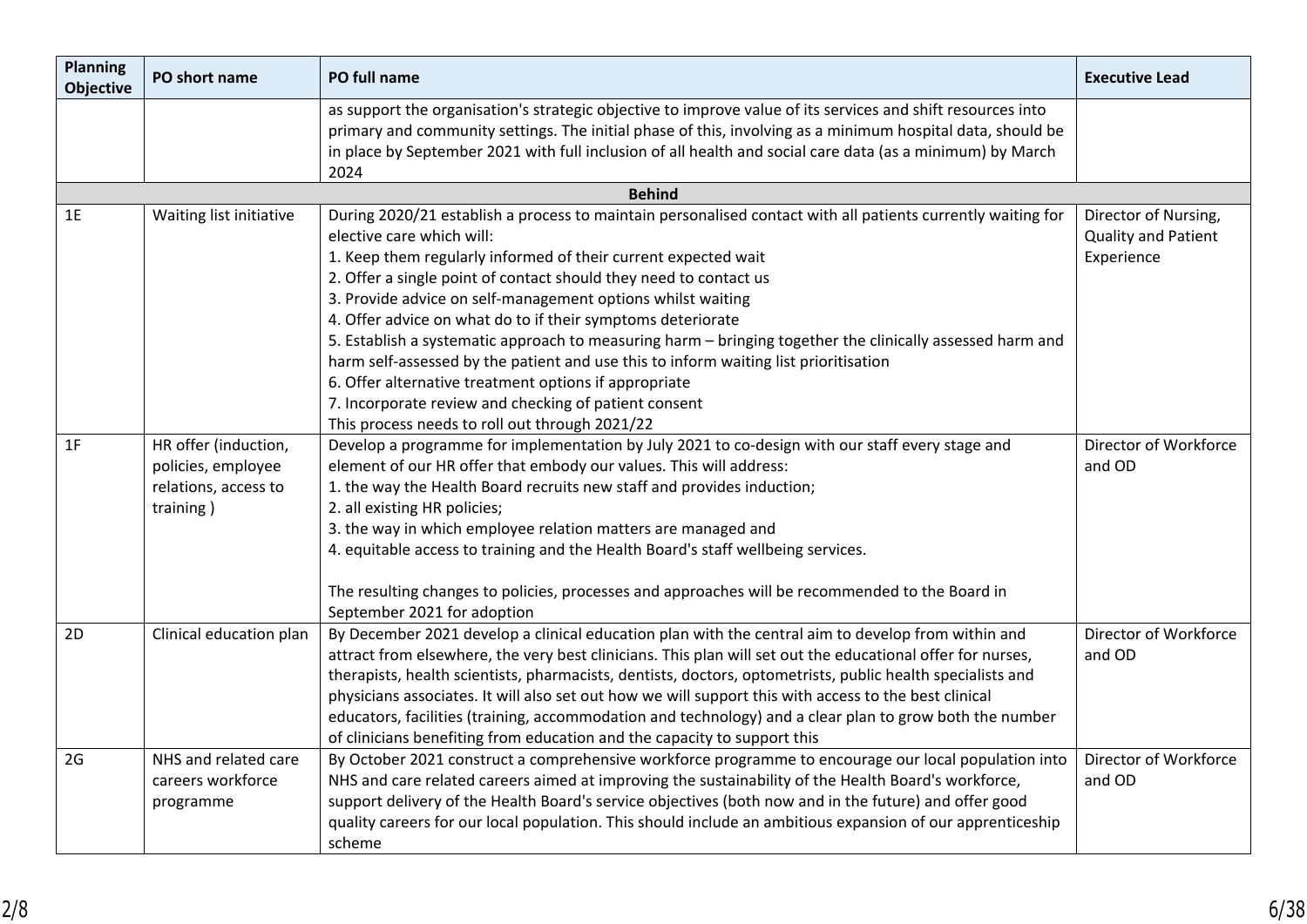| <b>Planning</b><br><b>Objective</b> | PO short name                                       | PO full name                                                                                                                                                                                                                                                                                                                                                                                                                                                                                                                                                                                                                                                                                                                                                                                                                                                                                                                                                                                    | <b>Executive Lead</b>                                                    |
|-------------------------------------|-----------------------------------------------------|-------------------------------------------------------------------------------------------------------------------------------------------------------------------------------------------------------------------------------------------------------------------------------------------------------------------------------------------------------------------------------------------------------------------------------------------------------------------------------------------------------------------------------------------------------------------------------------------------------------------------------------------------------------------------------------------------------------------------------------------------------------------------------------------------------------------------------------------------------------------------------------------------------------------------------------------------------------------------------------------------|--------------------------------------------------------------------------|
| 3B                                  | Delivering regulator<br>requirements                | Over the next 3 years to deliver the requirements arising from our regulators, WG and professional bodies<br>(in relation to workforce)                                                                                                                                                                                                                                                                                                                                                                                                                                                                                                                                                                                                                                                                                                                                                                                                                                                         | Various                                                                  |
| 3G                                  | Technology enabled<br>care                          | Develop and implement a 3 year strategic plan to increase research, development, and innovation activity,<br>and number of research investigators sufficient as a minimum to deliver the Welsh Government and<br>Health and Care Research Wales expectations and improvement targets (see specific requirement 3.G.i).<br>The plan will be developed in partnership with universities, life science companies, and public service<br>partners so as to maximise the development of new technologies and services that improve patient care<br>and health outcomes. While making further progress in established areas including respiratory, oncology,<br>and diabetes studies, the portfolio will target and expand into areas of organisational clinical and<br>academic strength, including ophthalmology, orthopaedics, anaesthetics, and mental health. A function<br>spanning clinical engineering, research and innovation will also target a threefold increase in technology<br>trials | <b>Medical Director and</b><br>Deputy Chief<br><b>Executive Officer</b>  |
| 31                                  | Contract reform                                     | Contract Reform                                                                                                                                                                                                                                                                                                                                                                                                                                                                                                                                                                                                                                                                                                                                                                                                                                                                                                                                                                                 | Director of Primary<br>Care, Community and<br>Long Term Care             |
| 4E                                  | <b>Making Every Contact</b><br>Count implementation | Implement a plan to train all Health Board Therapists in "Making Every Contact Count", and offer to their<br>clients by March 2022                                                                                                                                                                                                                                                                                                                                                                                                                                                                                                                                                                                                                                                                                                                                                                                                                                                              | Director of Therapies<br>and Health Sciences                             |
| 40                                  | <b>Social Prescribing</b><br>Service                | Based on the learning from the cluster pilot, develop and implement a comprehensive, systematic and<br>coordinated social prescribing service across Hywel Dda                                                                                                                                                                                                                                                                                                                                                                                                                                                                                                                                                                                                                                                                                                                                                                                                                                  | Director of Public<br>Health                                             |
| 5C                                  | New hospital - final<br>business case               | Produce a final business case by March 2024 for the implementation of a new hospital in the south of the<br>Hywel Dda area for the provision of urgent and planned care (with architectural separation between<br>them). This will be on a site between Narberth and St Clears. Using the experience and change brought<br>about by the COVID pandemic, the plan should be focussed on minimising the need for patients and staff<br>to attend and, for those who require overnight care, the shortest clinically appropriate length of stay.                                                                                                                                                                                                                                                                                                                                                                                                                                                   | Director of Strategic<br>Developments and<br><b>Operational Planning</b> |
| 5D                                  | Repurposing GGH and<br>WGH - final business<br>case | Produce and agree the final business case by March 2024 for the repurposing of the Glangwili and<br>Withybush General Hospital sites in line with the strategy published in November 2018                                                                                                                                                                                                                                                                                                                                                                                                                                                                                                                                                                                                                                                                                                                                                                                                       | Director of Strategic<br>Developments and<br><b>Operational Planning</b> |
| 5H                                  | Integrated locality<br>plans                        | Develop an initial set of integrated Locality plans by September 2021 (with further development<br>thereafter) based on population health and wellbeing and which are focused on the principles of<br>sustainable and resilient services, timely advice and support to the local community on health and<br>wellbeing, maintaining social connection, and independence and activity. This will require co-production<br>with Local Authority Partners and the Third Sector. The scope of this will include all Community, Primary<br>Care, Third sector, Local Authority and other Public Sector partners.<br>These integrated Locality Plans will require a review of resources that ensure the optimal use of<br>technology and digital solutions, Primary care and Community estate and a multiprofessional / skilled                                                                                                                                                                        | Director of Primary<br>Care, Community and<br>Long Term Care             |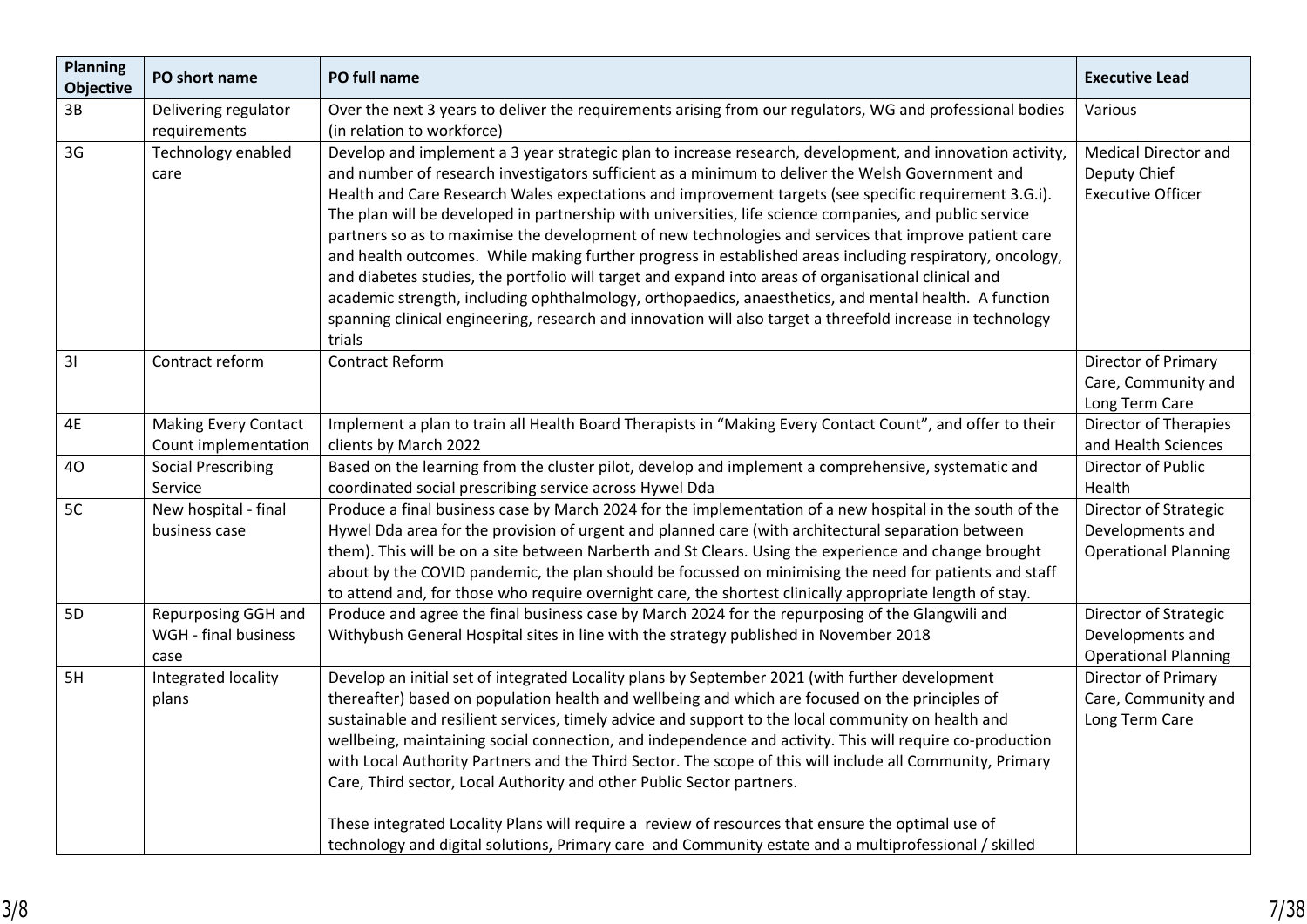| <b>Planning</b><br><b>Objective</b> | PO short name                 | PO full name                                                                                                     | <b>Executive Lead</b>       |
|-------------------------------------|-------------------------------|------------------------------------------------------------------------------------------------------------------|-----------------------------|
|                                     |                               | workforce that enables new ways of working in order that the following principles are achieved -                 |                             |
|                                     |                               | 1. Increased time spent at home                                                                                  |                             |
|                                     |                               | 2. Support for self care                                                                                         |                             |
|                                     |                               | 3. Reduction in hospital admission                                                                               |                             |
|                                     |                               | 4. Safe and speedy discharge                                                                                     |                             |
|                                     |                               | 5. Support for those at the end of life                                                                          |                             |
| 5K                                  | <b>Clinical effectiveness</b> | Establish a new process that involves all clinical service areas and individual clinical professionals, whereby  | <b>Medical Director and</b> |
|                                     | self assessment               | we assess ourselves against local and national clinical effectiveness standards/NHS Delivery Framework           | Deputy Chief                |
|                                     | process                       | requirements and fully contribute to all agreed national and local audits (including mortality audits). All      | <b>Executive Officer</b>    |
|                                     |                               | areas and clinicians will need to be able to demonstrate their findings have been used to learn and              |                             |
|                                     |                               | improve and the process needs to be embedded within the Health Boards Quality and Governance                     |                             |
| 61                                  | Planning objectives for       | process<br>By September 2021 propose new Planning Objectives to establish locality resource allocations covering | Director of Finance         |
|                                     | locality resource             | the whole health budget (and social care where agreed with partners) and test innovative approaches to           |                             |
|                                     | allocations                   | driving the shift of activity from secondary care settings to primary and community care. Additional aims        |                             |
|                                     |                               | will be to ensure secondary care thrives in doing only what it can do, shifts are based on the needs and         |                             |
|                                     |                               | assets of the local population, and localities progressively close the gap between budget and target             |                             |
|                                     |                               | resource allocation                                                                                              |                             |
| 6J                                  | Recurrent savings             | To develop, by 30 September, a plan to deliver £16m of recurrent savings based on opportunities for              | Director of Finance         |
|                                     | based on                      | technical and allocative efficiencies across the Health Board's budgets. The savings will need to be             |                             |
|                                     | opportunities for             | deliverable on a pro rata basis by the end of the financial year to ensure that the underlying deficit does      |                             |
|                                     | technical and                 | not further deteriorate. This will be based on the Health Board's developing opportunities framework, and        |                             |
|                                     | allocative efficiencies       | developed in conjunction with budget managers across the organisation.                                           |                             |
|                                     |                               | On track                                                                                                         |                             |
| 1A                                  | <b>NHS Delivery</b>           | Develop and implement plans to deliver, on a sustainable basis, NHS Delivery Framework targets related           | Director of Workforce       |
|                                     | Framework targets             | to workforce within the next 3 years                                                                             | and OD                      |
| 1B                                  | Hywel Dda Health Hub          | Building on the success of the command centre, develop a longer-term sustainable model to cover the              | Director of Nursing,        |
|                                     | - Single Point of             | following:                                                                                                       | <b>Quality and Patient</b>  |
|                                     | Contact                       | One single telephone and email point of contact - the "Hywel Dda Health Hub"                                     | Experience                  |
|                                     |                               | This will incorporate switchboard facilities and existing service based call handling functions into one         |                             |
|                                     |                               | single call-handling system linking patient appointments, online booking and call handlers                       |                             |
|                                     |                               | All specialist teams (primary care, patient support, staff support) to have their calls answered and routed      |                             |
|                                     |                               | through this single point of contact                                                                             |                             |
|                                     |                               | Further develop the operation of the surveillance cell set up to support Test, Trace, Protect (TTP)              |                             |
|                                     |                               | Further develop the incident response and management cell set up to support our COVID-19 response                |                             |
|                                     |                               | Further develop the SharePoint function, or look at similar other systems that our Local Authority partners      |                             |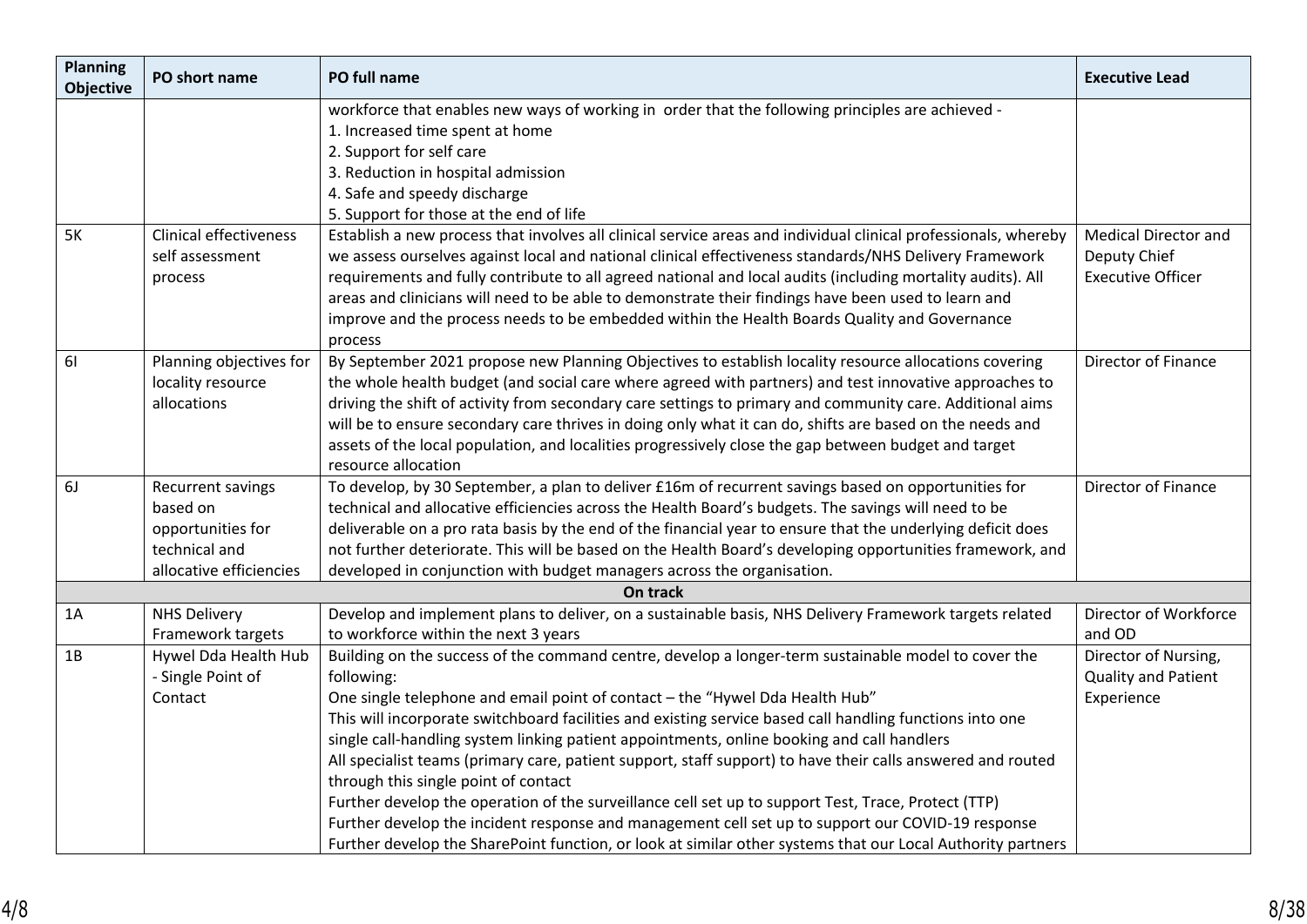| <b>Planning</b><br><b>Objective</b> | PO short name                                                              | PO full name                                                                                                                                                                                                                                                                                                                                                                                                          | <b>Executive Lead</b>                                        |
|-------------------------------------|----------------------------------------------------------------------------|-----------------------------------------------------------------------------------------------------------------------------------------------------------------------------------------------------------------------------------------------------------------------------------------------------------------------------------------------------------------------------------------------------------------------|--------------------------------------------------------------|
|                                     |                                                                            | use, to facilitate tracking, auditing and reporting of enquiries, responses and actions<br>Develop and implement a plan to roll out access for all patients to their own records and appointments<br>within 3 years                                                                                                                                                                                                   |                                                              |
| 1C                                  | Customer service -<br>training and<br>development<br>programme             | Design a training and development programme to build excellent customer service across the Health<br>Board for all staff in public & patient facing roles for implementation from April 2021. This programme<br>should learn from the best organisations in the world and use local assets and expertise where possible.<br>The organisation's values should be at the heart of this programme                        | Director of Workforce<br>and OD                              |
| 1D                                  | Improve the value<br>from the services we<br>provide                       | By September 2021 propose new planning objectives for the following year to pilot and test innovate<br>approaches to offering people with complex and/or rising health and care needs (accounting for 15% -<br>30% of our population) greater control over the choice of care and support they need. The aim of these<br>approaches must be to improve the value (outcome vs cost) from the services we provide.      | Director of Primary<br>Care, Community and<br>Long Term Care |
| 1 <sub>G</sub>                      | OD Relationship<br>Manager rollout                                         | Develop and implement a plan to roll out OD Relationship Managers to every directorate in the Health<br>Board from April 2021. Their role will be to support the directorates in their day to day operations, as well<br>as helping them to widen diversity and inclusion, develop their workforce, foster positive relationships<br>and deliver successful and supportive home working arrangements for their teams. | Director of Workforce<br>and OD                              |
| 1H                                  | Staff experience -<br>pandemic learning                                    | By July 2021 conduct a second 'Discovery' phase of the pandemic learning to understand more about staff<br>experience so that approaches to rest, recovery and recuperation can be shaped over the next 2 years<br>including a 'thank you offering' to staff.                                                                                                                                                         | Director of Workforce<br>and OD                              |
| 11                                  | Health & Wellbeing<br>Programme                                            | Develop a set of plans for implementation from July 2021 for new or extended health and wellbeing<br>programmes for our staff using charitable funds                                                                                                                                                                                                                                                                  | Director of Workforce<br>and OD                              |
| 2A                                  | <b>Regional Carers</b><br>Strategy response                                | Develop a Health Board specific plan that responds to the Regional Carers Strategy, and complete<br>implementation by March 2024                                                                                                                                                                                                                                                                                      | Director of Public<br>Health                                 |
| 2E                                  | Evidencing impact of<br>charitable funds                                   | From April 2021 develop a programme of activities which promote awareness of the Health Board's<br>official charity and the opportunities available to raise and use funds to make a positive difference to the<br>health, wellbeing and experience of patients, service users and staff across Hywel Dda University Health<br>Board.                                                                                 | Director of Nursing,<br>Quality and Patient<br>Experience    |
|                                     |                                                                            | Develop clear processes for evidencing the impact of our charitable expenditure on our patients, service<br>users and staff fundraising activities and expenditure on our staff, the patients and the public with the aim<br>of increasing our income and expenditure levels on an annual basis.                                                                                                                      |                                                              |
| 2H                                  | Supporting talent,<br>succession planning<br>and leadership<br>development | By October 2021 construct a comprehensive development programme (incorporating existing<br>programmes) for the whole organisation which nurtures talent, supports succession planning and offers<br>teams and individuals the opportunity to access leadership development.                                                                                                                                           | Director of Workforce<br>and OD                              |
| 3A                                  | <b>Improving Together</b>                                                  | To develop and implement a comprehensive approach to performance delivery and quality management<br>that enables staff at all levels to strive for excellence whilst effectively delivering the basics. This approach                                                                                                                                                                                                 | Director of Finance                                          |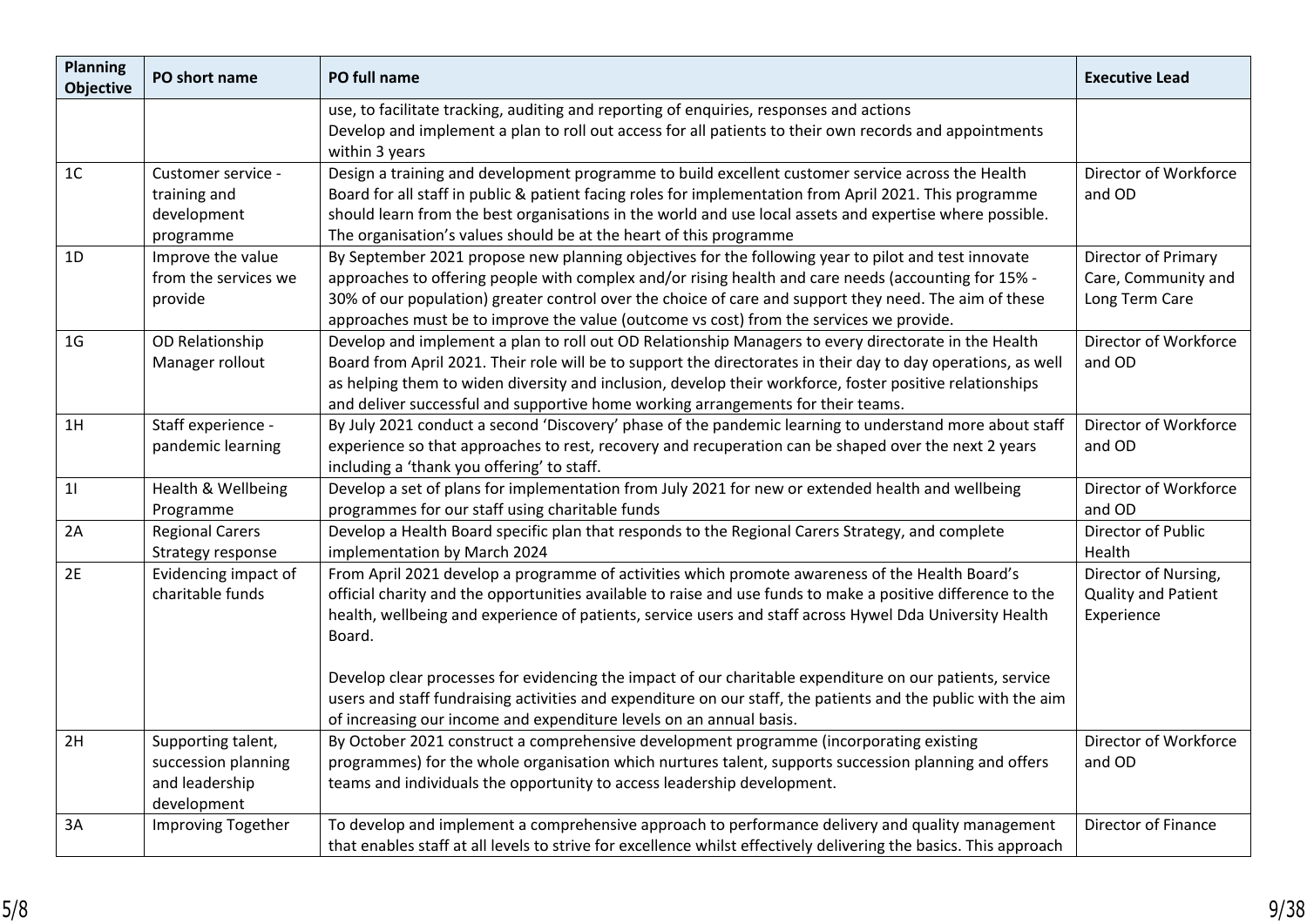| <b>Planning</b><br><b>Objective</b> | PO short name                | PO full name                                                                                                                                                                                    | <b>Executive Lead</b>         |
|-------------------------------------|------------------------------|-------------------------------------------------------------------------------------------------------------------------------------------------------------------------------------------------|-------------------------------|
|                                     |                              | will incorporate all performance requirements set by the Board, WG, regulators and inspectors and will be<br>fully rolled out to all staff with managerial responsibilities by 31st March 2022. |                               |
| 3C                                  | <b>Health Care Standards</b> | By September 2021 complete a review of all Health Care Standards including evidence of compliance.                                                                                              | Director of Nursing,          |
|                                     | review                       | From this review, propose new Planning Objectives for implementation in 2022/23.                                                                                                                | Quality and Patient           |
|                                     | implementation               |                                                                                                                                                                                                 | Experience                    |
| 4C                                  | <b>Transformation fund</b>   | For each of the three WG supported Transformation Fund schemes, develop and implement a plan to                                                                                                 | Director of Primary           |
|                                     | schemes                      | enhance, continue, modify or stop. These initiatives must form part of the planning objective to develop                                                                                        | Care, Community and           |
|                                     |                              | locality plans (5i) by March 2022                                                                                                                                                               | Long Term Care                |
| 4G                                  | Healthy Weight:              | Develop a local plan to deliver "Healthy Weight: Healthy Wales" and implement by March 2022.                                                                                                    | Director of Public            |
|                                     | <b>Healthy Wales</b>         |                                                                                                                                                                                                 | Health                        |
| 4L                                  | Social model for             | Design and implement a process that continuously generates new proposals that can be developed into                                                                                             | <b>Medical Director and</b>   |
|                                     | health                       | planning objectives aimed at constantly moving us towards a comprehensive "social model for health"                                                                                             | Deputy Chief                  |
|                                     |                              | and cohesive and resilient communities. The process needs to involve our local population as well as a                                                                                          | <b>Executive Officer</b>      |
|                                     |                              | diverse set of thought and system leaders from across society                                                                                                                                   |                               |
| 4N                                  | Food system                  | Create and implement a process in partnership with local authorities, PSBs and other stakeholders that                                                                                          | <b>Medical Director and</b>   |
|                                     |                              | engages and involves representatives of every aspect of the food system. This will include growers,                                                                                             | Deputy Chief                  |
|                                     |                              | producers, distributors, sellers, those involved in preparation and the provision of advice to individuals &                                                                                    | <b>Executive Officer</b>      |
|                                     |                              | organisations and thought leaders in this field. The aim is to identify opportunities to optimise the food                                                                                      |                               |
|                                     |                              | system as a key determinant of wellbeing. The opportunities identified will then need to be developed                                                                                           |                               |
|                                     |                              | into proposed planning objectives for the Board and local partners for implementation from April 2023 at                                                                                        |                               |
|                                     |                              | the latest                                                                                                                                                                                      |                               |
| 4P                                  | COVID recovery and           | COVID recovery and rehabilitation                                                                                                                                                               | Director of Therapies         |
|                                     | rehabilitation               |                                                                                                                                                                                                 | and Health Sciences           |
| 5E                                  | New hospital - access,       | With relevant partners, develop a plan by 2024 to address access, travel, transport and the necessary                                                                                           | Director of Strategic         |
|                                     | travel, transport and        | infrastructure to support the new hospital configuration taking into account the learning from the COVID                                                                                        | Developments and              |
|                                     | infrastructure               | pandemic                                                                                                                                                                                        | <b>Operational Planning</b>   |
| 5F                                  | <b>Bronglais Strategy</b>    | Fully implement the Bronglais Hospital strategy over the coming 3 years as agreed at Board in November                                                                                          | <b>Director of Operations</b> |
|                                     |                              | 2019 taking into account the learning from the COVID pandemic                                                                                                                                   |                               |
| 5G                                  | <b>Transforming MH and</b>   | Implement the remaining elements of the Transforming MH & develop and implement a Transforming LD                                                                                               | <b>Director of Operations</b> |
|                                     | LD implementation            | strategy in line with "Improving Lives, Improving Care" over the next 3 years and also develop and                                                                                              |                               |
|                                     |                              | implement a plan for Transforming specialist child and adolescent health services (CAMHS) and autistic                                                                                          |                               |
|                                     |                              | spectrum disorder and ADHD.                                                                                                                                                                     |                               |
| 51                                  | Children and young           | Undertake a comprehensive assessment of all Health Board Children & Young People Services to identify                                                                                           | <b>Director of Operations</b> |
|                                     | people services              | areas for improvement. From this, develop an implementation plan to address the findings by March 2024                                                                                          |                               |
|                                     | improvement                  | at the latest. The assessment process and implementation plan should include the voices of children and                                                                                         |                               |
|                                     |                              | young people and have clear links to the wider work being progressed by the RPB                                                                                                                 |                               |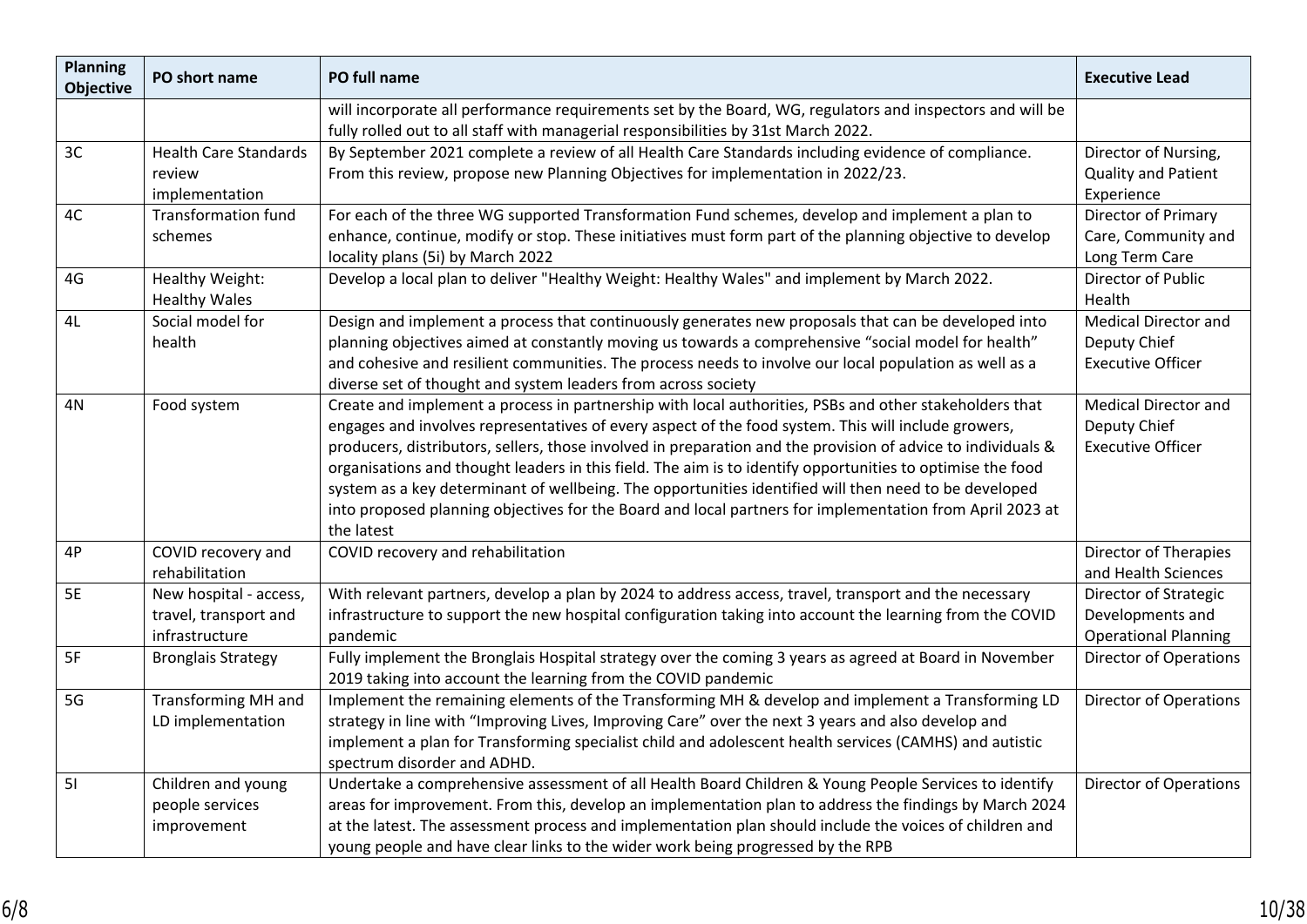| <b>Planning</b><br><b>Objective</b> | PO short name                                                  | PO full name                                                                                                                                                                                                                                                                                                                                                                                                                                                                                                                                                                                                                                                                                                                    | <b>Executive Lead</b>                                                    |
|-------------------------------------|----------------------------------------------------------------|---------------------------------------------------------------------------------------------------------------------------------------------------------------------------------------------------------------------------------------------------------------------------------------------------------------------------------------------------------------------------------------------------------------------------------------------------------------------------------------------------------------------------------------------------------------------------------------------------------------------------------------------------------------------------------------------------------------------------------|--------------------------------------------------------------------------|
| 5J                                  | 24/7 emergency care<br>model for Community<br>and Primary Care | Develop and implement a comprehensive and sustainable 24/7 community and primary care unscheduled<br>care service model                                                                                                                                                                                                                                                                                                                                                                                                                                                                                                                                                                                                         | Director of Primary<br>Care, Community and<br>Long Term Care             |
| 5L                                  | Making nutrition<br>matter                                     | Implement the making nutrition matter - dietetics expansion plan within two years as agreed at Board on<br>26th September 2019                                                                                                                                                                                                                                                                                                                                                                                                                                                                                                                                                                                                  | <b>Director of Therapies</b><br>and Health Sciences                      |
| 5M                                  | Implementation of<br>clinical and all Wales<br>IT systems      | Implement the existing national requirements in relation to clinical and other all-Wales IT systems within<br>expected national timescales. Develop a plan and implement the full role out of the electronic patient<br>record within 3 years. This should be real time, easily accessible, comprehensible, relevant, secure and<br>integrated                                                                                                                                                                                                                                                                                                                                                                                  | Director of Finance                                                      |
| 5P                                  | Care home market<br>position statement                         | During 2021 produce a care home Market Position Statement and, based on the insights gained, develop<br>new Planning Objectives for implementation from April 2022 aimed at stabilising, enhancing and<br>reshaping the role of care home provision in the Hywel Dda area.                                                                                                                                                                                                                                                                                                                                                                                                                                                      | Director of Primary<br>Care, Community and<br>Long Term Care             |
| <b>5Q</b>                           | Asthma services                                                | To develop and implement a plan to roll out an interface asthma services across the Health Board from<br>April 2021, working across primary and secondary care. The aim of this is to enhance pathway value by<br>reduce asthma related morbidity and mortality whilst improving access to expert opinion and reducing<br>secondary care demand.                                                                                                                                                                                                                                                                                                                                                                                | Director of Primary<br>Care, Community and<br>Long Term Care             |
| 6A                                  | 3 Year financial plan                                          | Develop a detailed 3 year financial plan based on the finance team's assessment of allocative and<br>technical value improvements, income opportunities and 3rd party expenditure value-for-money that can<br>be captured within that timeframe. This plan should support the Health Board's other objectives and<br>command the support of Welsh Government and the Board. This will require a process to allocate these<br>opportunities to relevant budgets and support budget holders to identify, plan and deliver the changes<br>necessary to realise those opportunities. A clear monitoring and escalation process will be required to<br>ensure budget holders deliver their plans and Board maintains clear oversight | Director of Finance                                                      |
| 6D                                  | <b>Routine PROM</b><br>capture                                 | Develop the capability for the routine capture of PROMS and implement in all clinical services within 3<br>years. Establish the required digital technology and clinical leadership and engagement to facilitate<br>pathway redesign based on these insights and put in place impact measurement processes to evaluate<br>changes at a pathway level                                                                                                                                                                                                                                                                                                                                                                            | <b>Medical Director and</b><br>Deputy Chief<br><b>Executive Officer</b>  |
| 6E                                  | <b>VBHC</b> education<br>programme                             | Design and implement a VBHC education programme to be implemented with academic institutions for<br>managers and clinicians that could also be offered to partners                                                                                                                                                                                                                                                                                                                                                                                                                                                                                                                                                              | <b>Medical Director and</b><br>Deputy Chief<br><b>Executive Officer</b>  |
| 6F                                  | <b>VBHC</b> costing<br>programme                               | Implement a VBHC pathway costing programme for all clinical services that is capable of being completed<br>within 3 years, and prioritised based on the likelihood of generating change.                                                                                                                                                                                                                                                                                                                                                                                                                                                                                                                                        | <b>Medical Director and</b><br>Deputy Chief<br><b>Executive Officer</b>  |
| 6G                                  | Decarbonisation and<br>green initiatives plan                  | To develop a plan during 2021/22 and begin implementation within the next 3 years to make all Health<br>Board services carbon neutral by 2030 and establish Green Health initiatives across the health board                                                                                                                                                                                                                                                                                                                                                                                                                                                                                                                    | Director of Strategic<br>Developments and<br><b>Operational Planning</b> |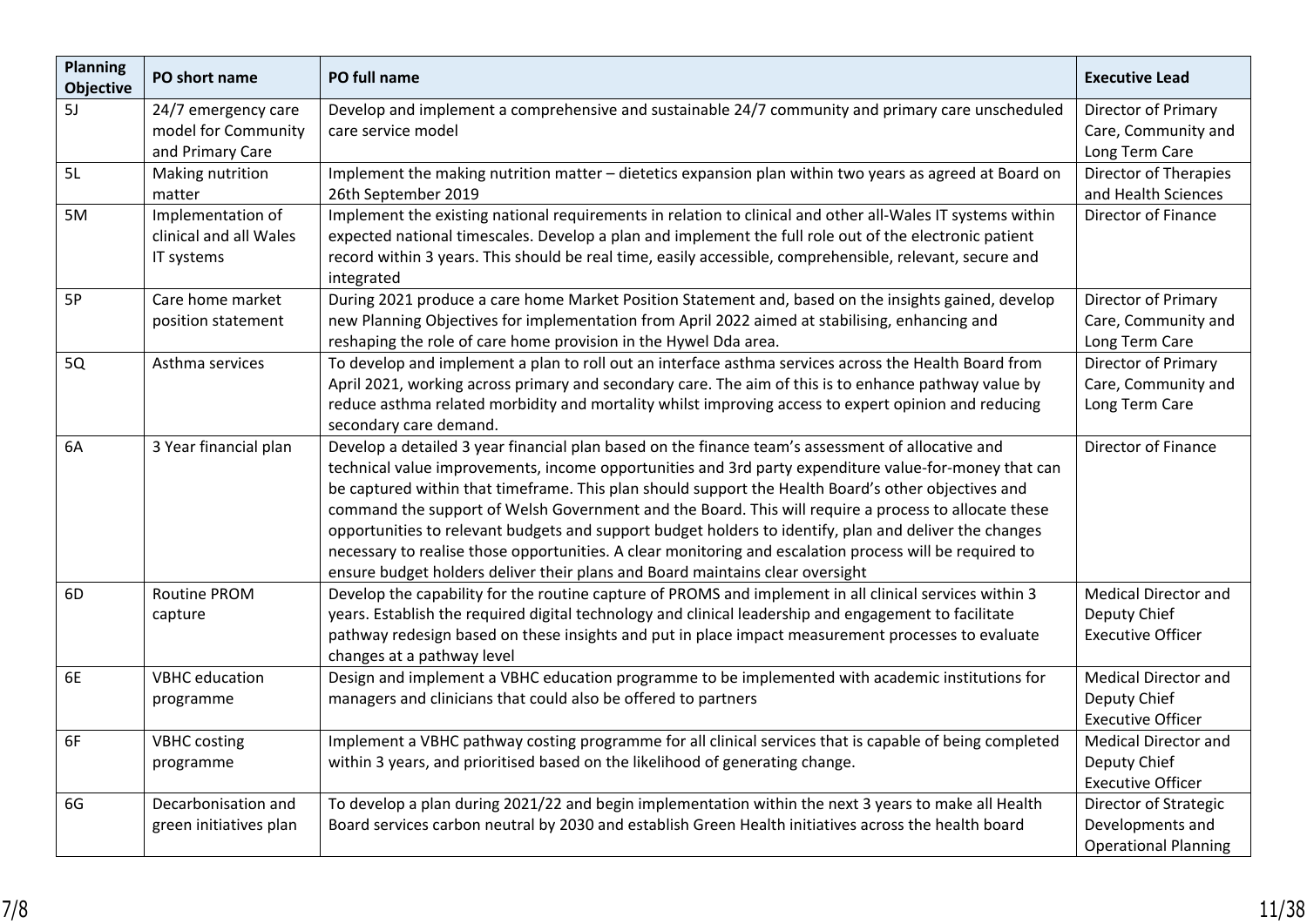| <b>Planning</b><br><b>Objective</b> | PO short name             | PO full name                                                                                                | <b>Executive Lead</b>  |
|-------------------------------------|---------------------------|-------------------------------------------------------------------------------------------------------------|------------------------|
|                                     |                           | estate building on the work currently underway. The aim will be to address the climate emergency at         |                        |
|                                     |                           | Health Board level, improve the natural environment and support the wellbeing of our staff and public.      |                        |
| 6K                                  | Design assumptions        | By September 2021 develop a plan to achieve, as a minimum, the design assumptions set out in "A             | Director of Operations |
|                                     | related to the new        | Healthier Mid and West Wales" related to the new hospital build on the current health board acute           |                        |
|                                     | hospital                  | hospital sites. The aim will be to achieve these measures fully by March 2023 and the plan should set out   |                        |
|                                     |                           | expected trajectories towards this over 2021/22 and 2022/23. The design assumptions in relation to this     |                        |
|                                     |                           | objective are:                                                                                              |                        |
|                                     |                           | • A 40% reduction in emergency admissions for ACS related conditions                                        |                        |
|                                     |                           | • A reduction in length of stay to the median of our peer group                                             |                        |
|                                     |                           | • A 25% reduction in follow up outpatient appointments                                                      |                        |
|                                     |                           | • A 4.3% reduction in the overall level of A&E & MIU attendances                                            |                        |
|                                     |                           | • 30% of A&E attendances shifted to MIUs                                                                    |                        |
|                                     |                           | . 50% of patients in acute beds to step down to community beds/home within 72 hours                         |                        |
|                                     |                           | • 90% of new and follow up outpatient appointments to take place in a community                             |                        |
|                                     |                           | setting (including virtually)                                                                               |                        |
|                                     |                           | • 50% of day cases in medical specialties to take place in community settings                               |                        |
|                                     |                           | The baseline of the above is 2019/20. The plan will set out the net financial and workforce implications as |                        |
|                                     |                           | well as expected trajectories so that it can inform the Health Board's route map to financial recovery.     |                        |
|                                     |                           | No current status                                                                                           |                        |
| 5N                                  | <b>Implement National</b> | Implement all outstanding plans in relation to National Networks and Joint Committees. This will include    | Various                |
|                                     | Network and Joint         | commitments agreed with Swansea Bay UHB/A Regional Collaboration for Health (ARCH), Mid Wales Joint         |                        |
|                                     | <b>Committee Plans</b>    | Committee, Sexual Assault Referral Centre (SARC), National Collaborative                                    |                        |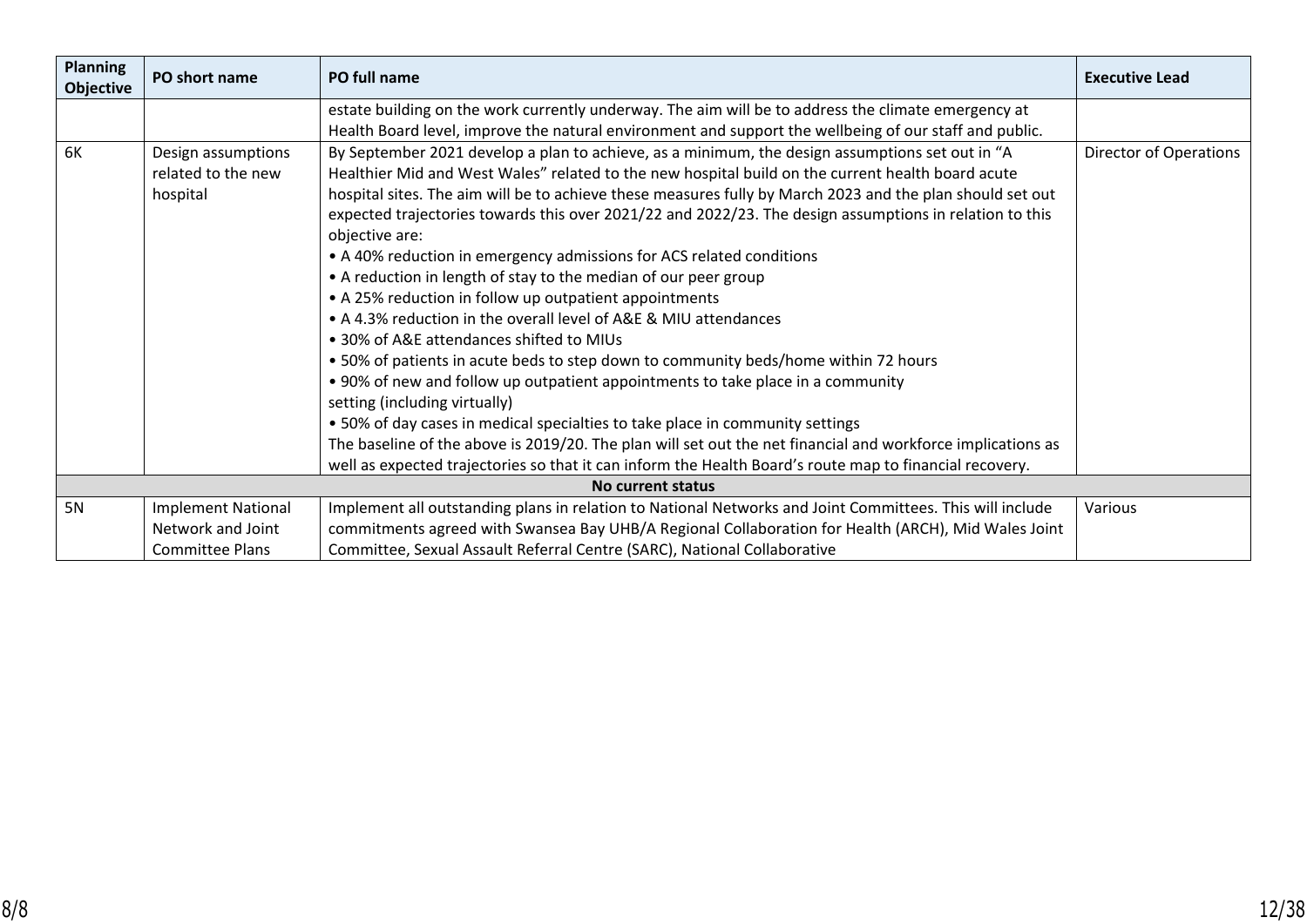Introduction by Chief Executive Officer

Hywel Dda's plan for recovery in 2021/22 was written whilst we were still in the midst of the pandemic with a great deal of uncertainty in front of us – tempered with the hope offered by the mass vaccination programme that was in full swing at the time it was published.

As such it was perhaps one of the most difficult times to plan – even just one year ahead. This was, however the first year where we could bring to bear the work that we had done during the previous 12 months to learn from the pandemic (such as our first Discovery Report published in summer 2020) and use our 6 newly established Strategic Objectives to ensure we were taking action to address all of our ambitions.

These actions were expressed in our Planning Objectives and, despite the uncertainty they were broad and ambitious. They also focussed as much on people as they did on our services. Both had been significantly affected by the pandemic and it is a positive reflection on the values of this organisation that this recovery plan began with the actions we planned to take to support our staff.

At the end of another unprecedented year, this report seeks to provide both a formal record of the progress made with these Planning Objectives – each assigned to a lead Director - as well as a more rounded assessment by that Director on the achievements, challenges and learning along the way. It also provides a bridge to our 3 year plan for the period 2022/23 to 2024/25 supported by an audit trail for each Planning Objective.

It is heartening to see that we have achieved the majority of what we planned to do last year. Indeed, in some cases we have exceeded our aims and a number of Planning Objectives are complete. Some, however, have not been achieved and will be carried forward – either in their current form or as part of a new Planning Objective. We are continuing to bed-in this new approach to strategic and operational planning and, as such, our plans will continue to evolve.

## (\*denotes a Planning Objective deferred in 2021/22)

| <b>Board Secretary</b>                                                                                                                                                                                                                                                                                                                                                                                                                                                                                                                                                                                                                                                                                               |  |  |  |  |  |  |
|----------------------------------------------------------------------------------------------------------------------------------------------------------------------------------------------------------------------------------------------------------------------------------------------------------------------------------------------------------------------------------------------------------------------------------------------------------------------------------------------------------------------------------------------------------------------------------------------------------------------------------------------------------------------------------------------------------------------|--|--|--|--|--|--|
| 3F: Board Assurance Framework (BAF)<br>3H: Planning objective delivery learning                                                                                                                                                                                                                                                                                                                                                                                                                                                                                                                                                                                                                                      |  |  |  |  |  |  |
| <b>PO 3F Board Assurance Framework</b>                                                                                                                                                                                                                                                                                                                                                                                                                                                                                                                                                                                                                                                                               |  |  |  |  |  |  |
| Review: This planning objective was implemented in September 2021 when the Board Assurance Framework Dashboard was presented to the Board. It has since<br>become the tool that the Board uses to measure how it is achieving its strategic objectives. As well as identifying the principal risks to delivery of the Health Board's<br>objectives, the controls and assurances, the Board Assurance Framework also seeks to align outcomes against strategic objectives, and delivery against its planning<br>objectives. The interactive tool is designed to allow independent members see at a glance, areas of concern, the actions being taken, and assurances are provided<br>through the relevant committees. |  |  |  |  |  |  |
| Developing the BAF Dashboard was a cross-directorate success which involved not only the Finance, Planning and Governance Directorates which has been commended<br>by Audit Wales as area of good practice.                                                                                                                                                                                                                                                                                                                                                                                                                                                                                                          |  |  |  |  |  |  |

## **PO 3H Planning Objective delivery learning**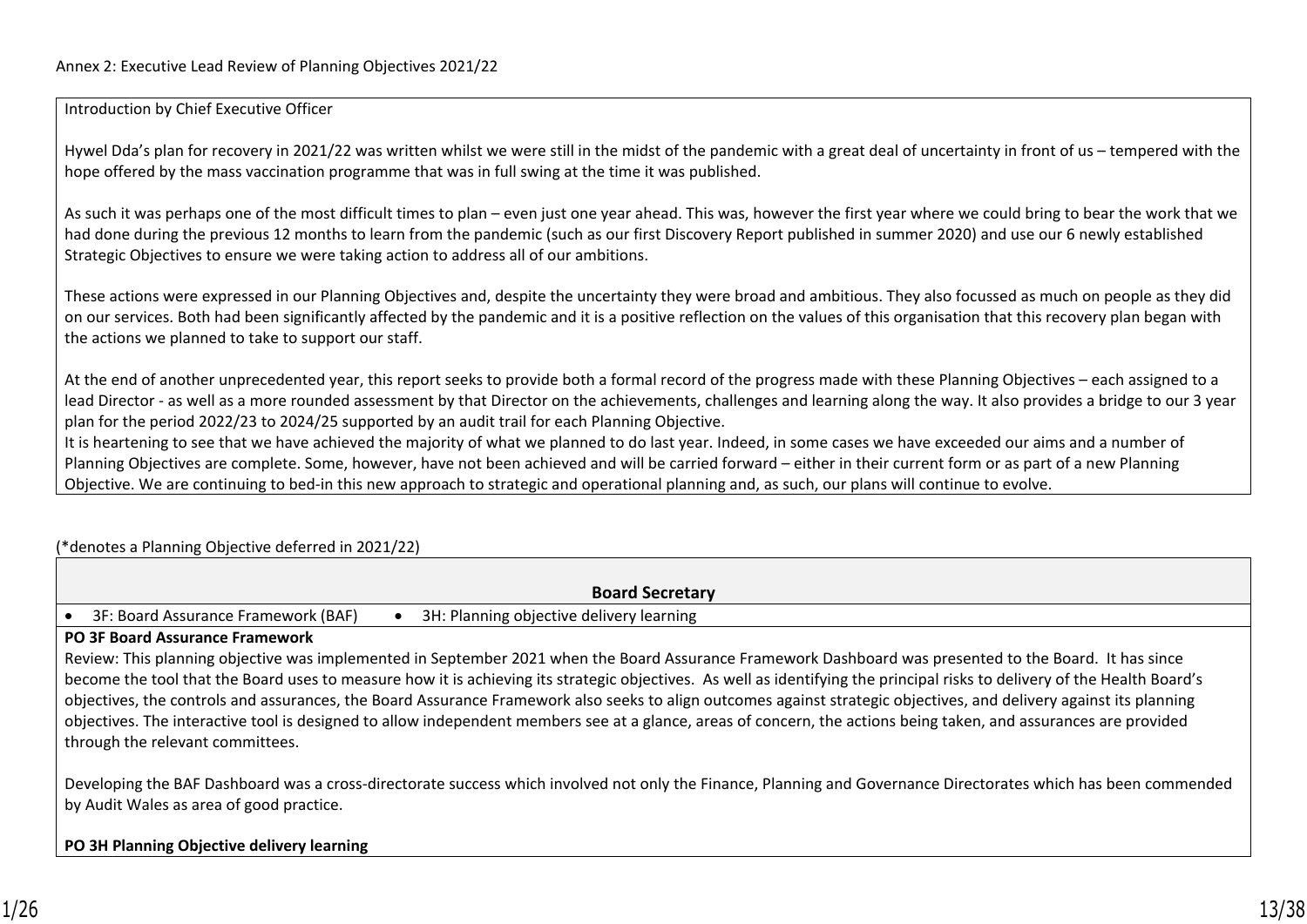| This planning objective is being taken forward in 2022/23, and utilises the BAF as a tool for the Executive Team to review progress on a monthly basis, with a particular |
|---------------------------------------------------------------------------------------------------------------------------------------------------------------------------|
| focus on the outcomes. These will tell us whether we are showing an improving position as we are delivering against out planning objectives, this will help inform        |
| decision-making and prioritisation, and whether we are using the right measures.                                                                                          |

#### **Chief Executive Officer**

3D: Planning objective development process

#### **PO 3D Planning Objective Development Process**

This Planning Objective for 2021/22 has been completed and will be superseded by the following Planning Objective for 2022/23: By March 2023 establish a process to gather and disseminate learning from the delivery of all Planning Objectives as part of the organisation's formal governance systems with equal importance placed on this as is placed on risk management and assurance. This learning will come from both within the organisation as it implements objectives and from our local population in their experience of the services delivered as a result of the objective being achieved

### **Director of Communications**

N/A – no planning objectives were set for 2021/22

Three Planning Objectives have been set for 2022/23:

- By June 2022, develop an initial communications plan in relation to our strategy A Healthier Mid and West Wales and our 3 year plan to restore, recover and develop local services. This plan will be pro-active and seek to build trust with our staff, partners and local population and a sense of hope and optimism as Mid & West Wales emerges from the pandemic. Implementation of the plan to begin no later July 2022.
- By March 2023, develop a comprehensive communication plan for the next 3 years to evolve our branding, deepen our links to our staff, build organisational confidence, and communicate honestly, transparently and effectively with our patients and local population. This should include widening the tools and channels at our disposal. Subject to Board approval in March 2023, begin implementation from April 2023.

• During 2022/23, undertake a Welsh Language and Culture Discovery process that seeks the views of staff, patients, partners, exemplar organisations and the local population regarding ways to make Hywel Dda a model public sector organisation for embracing and celebrating Welsh Language and Culture (in the way we communicate, offer our services and design our estate and facilities for example). The resulting Discovery Report is to be presented for Board approval in Q4 2022/23 and, in light of this, a comprehensive and ambitious Welsh Language and Culture Plan will be presented to Board for approval in March 2023 with implementation starting in April 2023 at the latest. Any elements that can be implemented during 2022/23 should be, subject to appropriate approvals.

|                                                                  | <b>Director of Finance</b>                                                                                                       |                                                                                           |
|------------------------------------------------------------------|----------------------------------------------------------------------------------------------------------------------------------|-------------------------------------------------------------------------------------------|
| 3A: Improving Together                                           | 3E: Business intelligence and modelling                                                                                          | 5M: Implementation of clinical and all Wales IT systems                                   |
| 6A: 3 Year financial plan                                        | 6B: Value improvement and income opportunity                                                                                     | 6C: 5 year financial plan                                                                 |
| 6H: Supply chain analysis                                        | 6I: Planning objectives for locality resource allocations                                                                        | 6J: Recurrent savings based on opportunities for technical<br>and allocative efficiencies |
| 6F: VBHC costing programme                                       |                                                                                                                                  |                                                                                           |
|                                                                  | PO 6J Recurrent savings based on opportunities for technical and allocative efficiencies                                         |                                                                                           |
|                                                                  | A plan, and associated delivery, has been fully developed for the £16m savings requirement for 2021/22 on a non-recurrent basis. |                                                                                           |
| However, there remains a recurrent gap in these plans of £11.5m. |                                                                                                                                  |                                                                                           |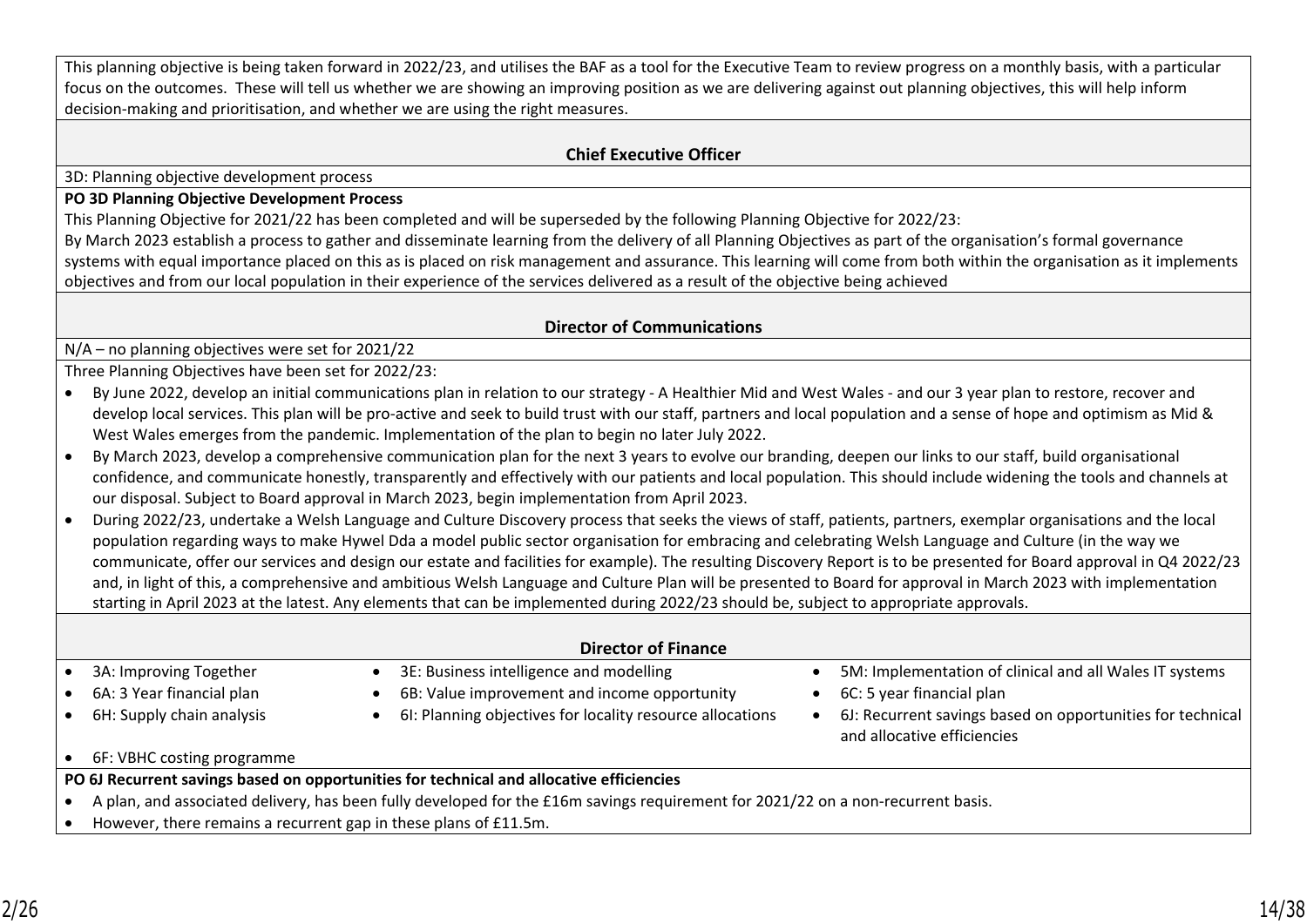- The remaining requirement has now been carried forward into the opening position of the IMTP where plans will need to be identified on top of the additional requirement for FY23.
- The £11.5m has been included within our underlying deficit position, that has been shared with Welsh Government.

### **PO 3A Improving Together**

- We have developed Outcome measures which are now a part of our Board Assurance Framework. These have been embedded into our reporting framework.
- We have embedded and continue to refine our IPAR, refining this to now be summarised by the key measures which are important to the Board. This will further develop the way in which we report.
- The team have commenced developing Improving Together reports for Directorates, commencing with MHLD as a pilot. This will be rolled out in line with ET priority areas.
- This objective will be carried forward to ensure that the approach continues to be refined and embedded across the organisation.

## **PO 3E Business intelligence and modelling**

- Business Intelligence dashboards have been developed across unscheduled care, diagnostic and therapy services, planned care and outpatients. Where appropriate, these are updated throughout the day in almost real-time to reflect activity and bed occupancy across sites.
- The Health Board's advanced analytics platform has been developed alongside the work of Lightfoot, and in line with the Board's request to develop an appropriate exit strategy. The advanced analytics platform includes four separate modules: Geographical Information System (which has been used extensively to model activity expectations for the new hospital); Pathway Analysis Tool (which provides an intuitive assessment of activity through ED and the hospital system, and which will be used through the Improving Together approach to learn and improve our internal pathways); Time Series Analysis and Forecasting which is an intuitive tool to look back at historical activity through SPC mapping and to predict expected activity. Finally, the Discrete Event Simulation allows a simple 'what-if' modelling approach to our activity. These tools are being refined and finalised before release over May and June.
- On broader Social Care system data, there has been agreement through IEG that the Health Board will host this response. The discovery phase is anticipated to be completed by May 2022; with a design phase to follow before end November 2022 and an anticipated delivery timeline by July 2023.

## **PO 5M Implementation of clinical and all Wales IT systems**

While this is an ongoing objective, the following have been completed for the Health Board to date:

- 1. Rollout of the Pharmacy (Wellsky) system;
- 2. New release of the Welsh Clinical Portal (release 3.1.2);
- 3. Welsh Informatics Service Diabetes Management System.

## The following systems are in progress:

- 1. The Welsh Nursing Care Record. This has been rolled out across all sites, and is being moved into a business as usual status over Q1 2022/23.
- 2. Welsh Patient Administration System Bed Management Module. This has been tested in pilot, and an ambitious rollout plan has been developed to ensure that it can be rolled out across the Health Board over the Summer. This will provide real-time bed management information.

The following system is delayed:

1. Welsh Community Care Information System. Operational in Ceredigion, the system has posed a significant number of challenges. Consequently, the digital team are assessing alternative possibilities across the Health Board.

Readiness work is being undertaken across the following systems, all systems are scheduled to be available to the Health Board in late 2023 for implementation in 2024.

1. Welsh Intensive Care Information System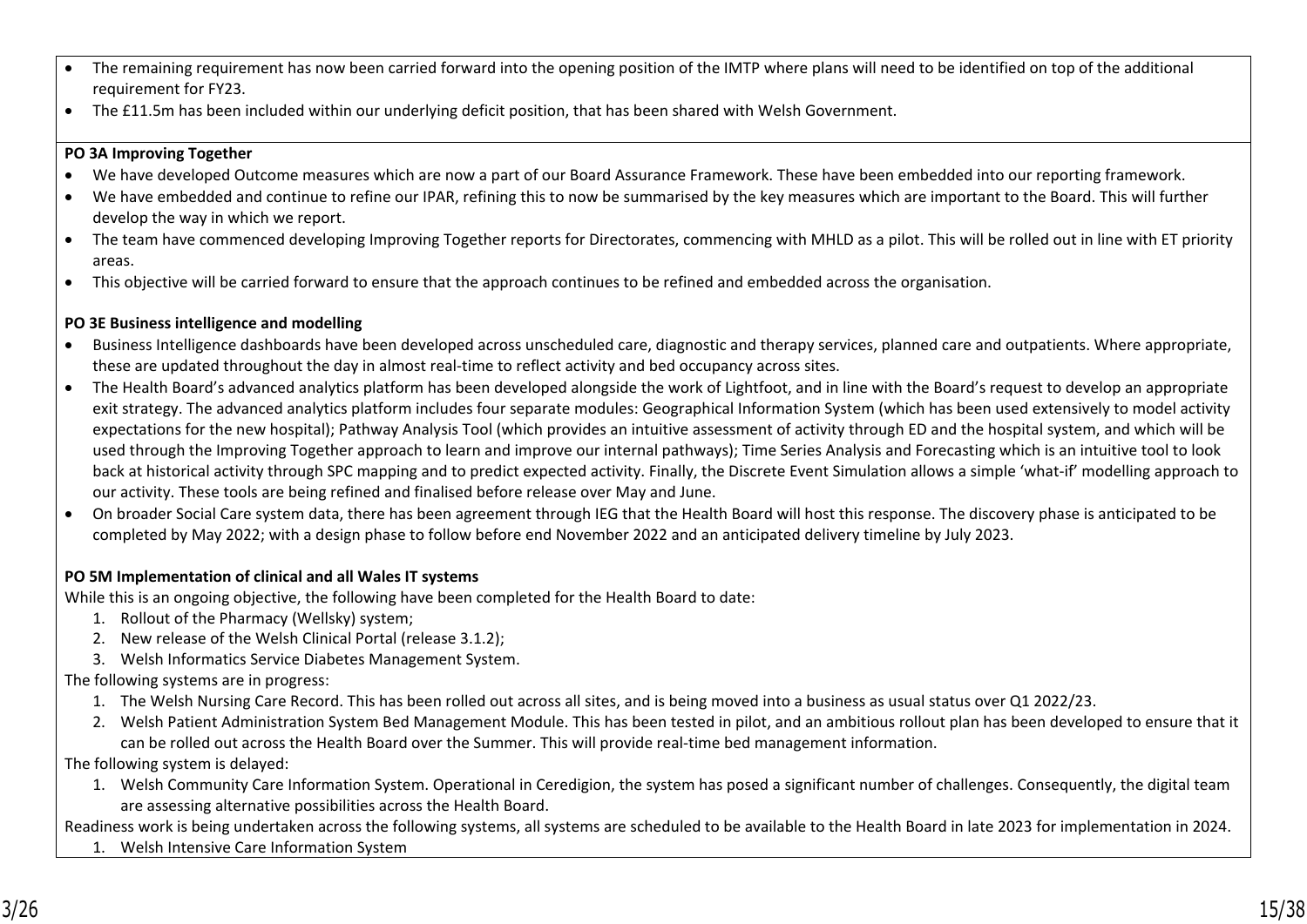- 2. Welsh Laboratory Information Management System
- 3. Digital Services for Patients and the Public
- 4. Digital Medicines Transformation.

#### **PO 6A 3 Year financial plan**

- Having already delivered a 5 year financial roadmap to breakeven, the detailed work is currently in progress with the IMTP updates across directorates. All key aspects of the overarching roadmap have been built into the Executive Team priorities that have shaped the second iteration following the initial version.
- Finance Business Partner teams presenting financial sustainability options to the service, supporting the total c.2.5% of recurrent savings target, that need to be delivered through the financial plan.
- We have received positive feedback on our financial approach, transparency and clarity all year, and whilst our position is still challenging financially, those same comments have been made through the planning cycle. Our scrutiny and assurance around monitoring the financial position has also received positive recognition, both internally and externally, and is allowing the organisation to be more conscious of the financial implications it can expect from the decisions being taken.
- There is still further work to undertake in this space however, as a more planned approach to review investments is something that will be focused on moving forward, linked to the revised planning objective, to ensure we are capturing the appropriate non-financial metrics at the business case stage, so that evaluation can be undertaken post investment decision. The Target Operating Model work remains in development.

### **PO 6B: Value improvement and income opportunity**

- Whilst this will continuously need to update for new sources and opportunities a baseline position and tools established and previously shared, with introductory training, via finance business partnering teams.
- Updated in Q4 for further opportunity ideas and delivered a c.£60/70m suite of options to be considered as part of the IMTP process, which are being tested operationally this quarter in-line with the Target Operating Model discussions.
- Planning objective 6B has been modified and strengthened for 2022/23.

### **P0 6C 5 year financial plan**

- A 5 year financial plan has been developed and shared across the organisation. This is being used as the holistic direction for the more detailed IMTP. The Finance Function have identified a roadmap to breakeven, evidenced via various allocative and technical studies.
- The 'roadmap' has been shared with key stakeholders across the Health Board, Welsh Government and Finance Delivery Unit for their comment and support. Whilst the Health Board have given it their full support, and the in-principle support to the shaping of the IMTP, Welsh Government and Finance Delivery Unit colleagues have given their support to understand the operational and planning elements in more detail.
- It has been deemed that full support has been given to the assessment and construction of the plan, but further work will continue to gain the actual resource support from WG, or not, as part of the IMTP process which would need to demonstrate the assurance around deliverable plans to achieve this.

### **PO 6H Supply chain analysis**

- The Centre for Local Economic Strategies have produced some initial strategy documents in relation to the development of a Community Wealth Building baseline assessment. This has been approved for adoption through the Sustainable Resources Committee.
- Our carbon accounting report was submitted to Welsh Government ahead of the October deadline. We have been informed by Welsh Government that we were the only Health Board to submit the return on time within Wales.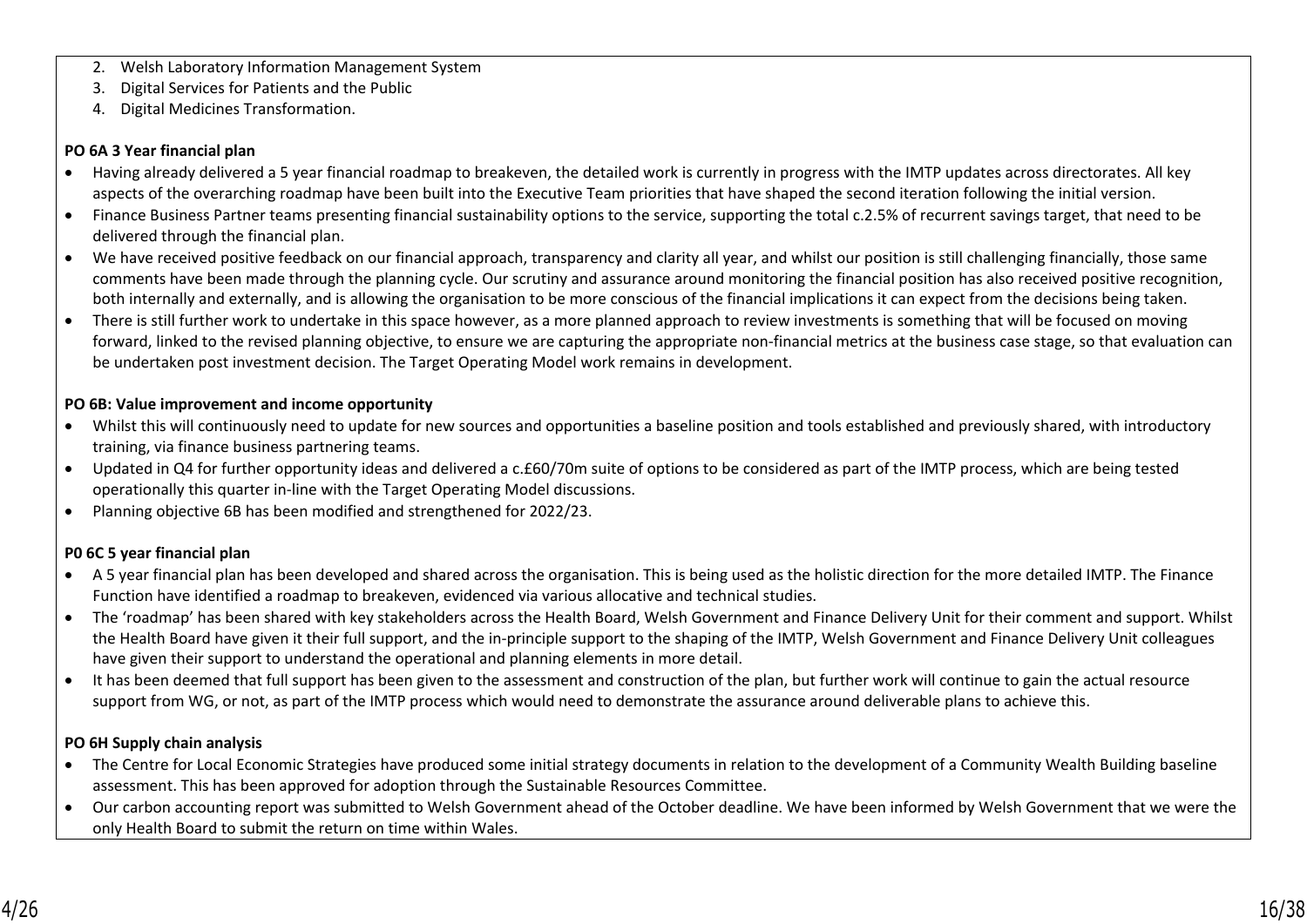- As part of ISO14001 we set ourselves annual targets and one of those is usually around measures to improve recycling. This year we are rolling out source segregation in WGH in line with legislative requirements. We have already rolled out source segregation in BGH and PPH and the aim will be to eventually have source segregation on all sites.
- Through our sharps box provider Vernacare, we will be changing over to a more sustainable box which will contain 30% less virgin plastics than they do currently. This will be significantly beneficial as will assist with reducing our carbon footprint, reduce the use of single use plastics and avoid a price increase of 6-12% due to new law on packaging tax from 1 April.

## **PO 6I Planning objectives for locality resource allocations**

- The Locality Resource Tool baseline has been produced and shared via locality Directors and their teams, with updates and further insights ongoing in support of this objective. This has provided an income and expenditure analysis down to County Level (the lowest level for which allocation information is available from WG). This provided the Health Board with the first insight to drive the development of our roadmap to sustainability.
- We have been working with colleagues in WG to determine how income can be allocated to a cluster level; and once this is available, the analysis will be refined down to GP Cluster to provide an income and expenditure analysis at a more granular level.

## **Director of Nursing, Quality and Patient Experience**

- 1B: Hywel Dda Health Hub Single Point of Contact 1E: Waiting list initiative
	-
- 2E: Evidencing impact of charitable funds 3C: Health Care Standards review implementation

Each of the objectives identified for delivery in 2021/2022 have brought challenge in terms of delivery but equally enabled the organisation to introduce new ways of working which ultimately make a difference to staff and patient care. The development of a single point of contact has been born out of the establishment of the COVID Command Centre which was set up in early 2020 in response to the global pandemic, the learning from which has shaped and influenced the way a single point of contact facility can function in the future. Specific cells have been established to handle calls and enquiries and 2022/2023 will see the centre support families to connect with the health board as part of the COVID-19 review process. The continued emergence of COVID-19 waves throughout 21/22 has impacted upon the progress able to be made for both the single point of contact and the waiting list support programme, compounded by difficulties associated with staff recruitment and retention, notably linked to the temporary nature of employment opportunities offered. The waiting list support programme is innovative in its approach and has already supported clinical teams in orthopaedics and ENT to contact 3300 people who have experienced delayed treatment importantly making connections with other improvement activities aimed at improving patient outcomes such as prehab, and through the use of digital platforms such as Patient Knows Best (PKB). Both **the single point of contact (PO 1B)** and **waiting list support programme (PO 1E**) will continue to develop and expand in 2022/2023 with both programmes being formally reviewed in terms of effectiveness and efficiency.

2021/2022 has seen a step change in the way **charitable funds (PO 2E)** have been deployed to support patient care and experience as well as providing support for staff well-being. The Hywel Dda Health Charities team have successfully introduced a public lottery scheme, the proceeds of which support the provision of the added extras which make a difference to patient experience, supported the launched of the Bronglais Hospital chemotherapy day unit capital fund raising appeal, developed a marketing and communications plan to create a newsletter promoting the various fundraising efforts and much more. During 2022/2023 the team will focus on highlighting the impact made by the charity, developing an evaluation framework to demonstrate the value added and positive impact through the allocation of charitable funds. Whilst the HDDUHB health charity has faired well throughout 2021/22 the current economic environment is expected to make fundraising a challenge, meaning that the target of increase in donations by 10% annually is unlikely to be realised through routine fundraising activities.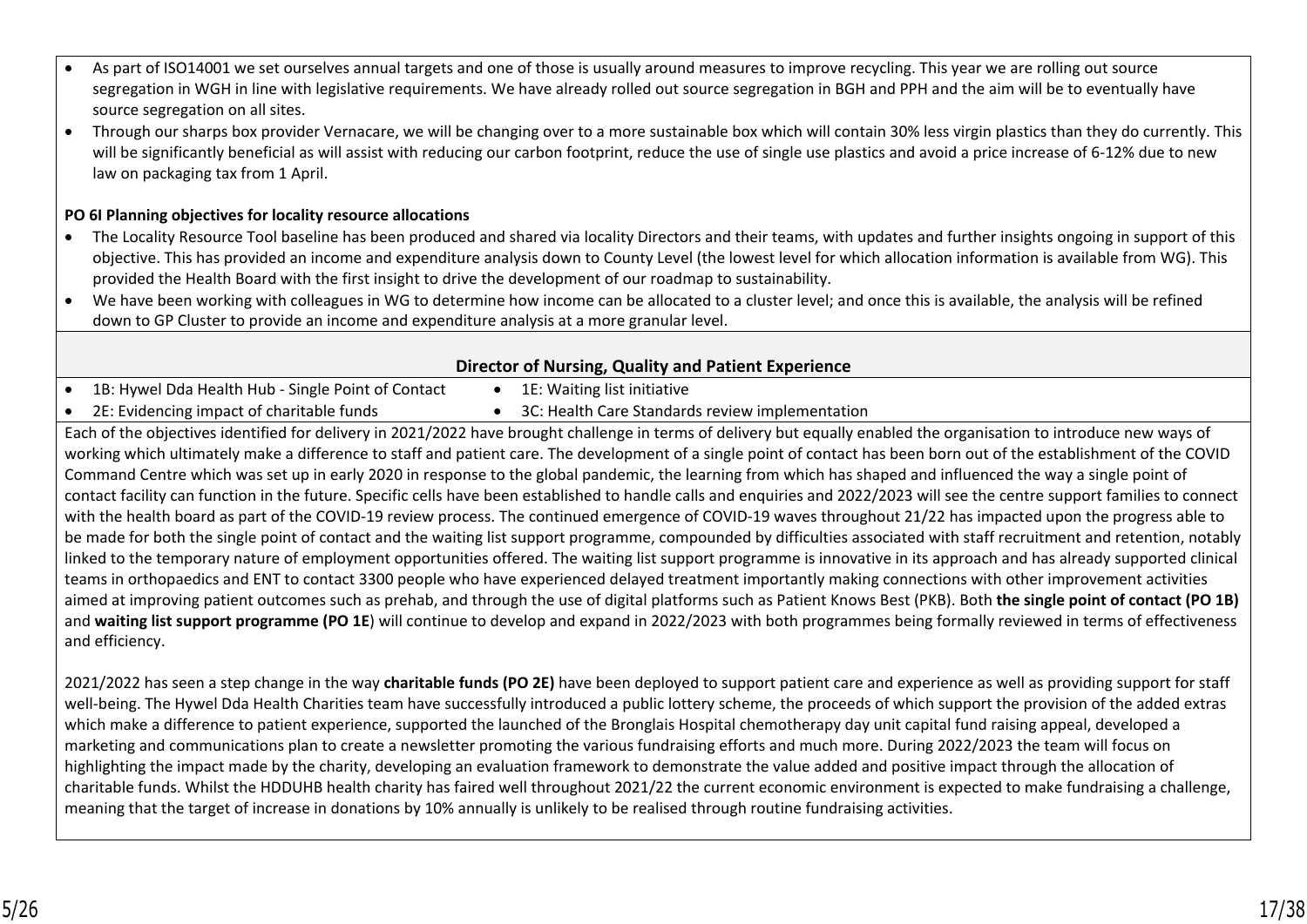The review of **Healthcare standards (PO 3C)** was completed early in the year supported by the internal audit team. The review evidenced that healthcare standards are clearly embedded in all strands of work undertaken throughout health board business placing us in a good position to support the implementation of the Quality & Engagement Act scheduled to be implemented in shadow form during 2022/2023. An implementation group has been established to support organisational readiness for the 'always on' reporting approach which is expected going forward. During the year we have focused on the processes for automation of data collection, collation and analysis through maximising use of digital technology/Business intelligence and have begun the transition from manual data capture for the monthly Fundamentals of Care Audit to digital capture via the Welsh Nursing Care Record (WNCR). This data, together with Observational audits and patient experience feedback, will inform the operational assurance report and future improvement workstreams.

| <b>Director of Operations</b>                      |  |                            |  |                                                    |  |
|----------------------------------------------------|--|----------------------------|--|----------------------------------------------------|--|
| 5F: Bronglais Strategy                             |  | 5G: Transforming MH and LD |  | 51: Children and young people services improvement |  |
|                                                    |  | implementation             |  |                                                    |  |
| 6K: Design assumptions related to the new hospital |  | Gold Command #1:           |  | Gold Command #5                                    |  |

#### **PO 5I Children and young people services improvement**

In the summer of 2021, the Director of Operations established the Childrens and Young People (CYP) Working Group within the Health Board to progress the actions required to deliver an improvement plan for children and young peoples services. The group has a programme of monthly meetings and draws in representation from all CYP related services. There has been really good engagement with the group and it has generated a positive environment in which a commitment to deliver an improvement plan is clearly in place.

The key aim for the group for 21/22 was to ensure there was a CYP plan that was clearly identified within the final version of the health boards IMTP. The impact of the Omicron COVID wave has delayed some of that work, but the group are working to ensure such a plan is in place ready for the submission of the next iteration at the end of June. Alongside this a number of workstreams have been established as follows:

- A review of child psychology services to fully understand what would be required to address the gaps in psychology provision for children;
- A review of Community Paediatric Services to identify the service models that need to be put in place to improve access to key services and pathways;
- A Task and finish group established to develop a proposal for a PBIS service in the Health Board;
- A clear engagement plan is in place to ensure that the voice of the child is fully captured in developing the plan for the future.

Finally, good links are being developed with the Regional Partnership Board mechanisms in this area, with the Service Delivery Manager for Community Paediatrics now chairing one of the sub groups, and being a member of the regional partnership group for CYP too.

## **PO 5G Transforming Mental Health and Learning Disabilities**

Good progress has been made around this planning objective, although it is recognised that there are significant ongoing pressures around MHLD services both in terms of workforce and capacity to provide access as timely as the board would wish to see. In terms of the implementation of Transforming Mental Health which was the health boards agreed implementation plan for improving adult mental health services, all the service configuration related actions have now been completed. One positive of the impact of the pandemic was that it accelerated the delivery of a number of the service model changes originally identified in the TMH strategy. The two outstanding aspects of work relate to the capital business case and the workforce plan. The latter is something the service a picking up in relation to identifying the workforce needs and design that will ensure the long term sustainability of the revised models of care and resolve workforce gaps that do present challenges in terms of service delivery. The capital business case has been submitted to Welsh Government, but there is discussion within the health board, learning from the impact of the pandemic, to reconsider whether that capital case needs to have a different emphasis. The older adult mental health capital issues will be resolved as part of the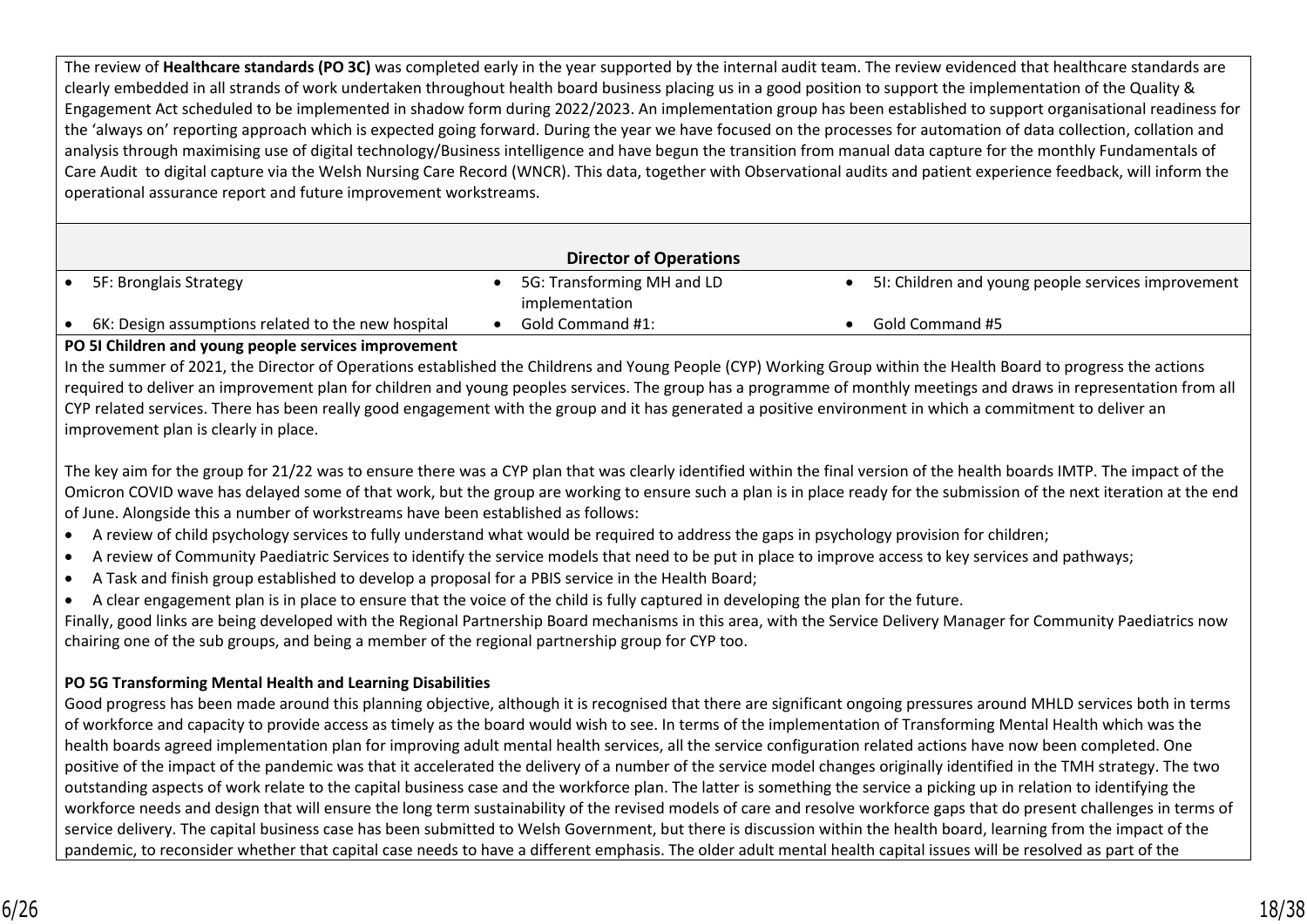programme business case for the new hospital, and so what really needs support now is a case that looks to improve accommodation for the wider MHLD service. An accommodation group supported by the estates team has been established to progress this work.

With regards to CAMHS services, whilst it must be acknowledged that we have a challenging position in terms of waiting times access for service and performance against WG access targets in this area, progress is being made on the overall service model which will support an improvement in that position as the year progresses. Recruitment campaigns have been more successful recently and 7 new staff have been appointed to support service delivery. Good outcomes are being reported from the early analysis of the school in reach pilot. The connections now being made through the CYP group will only further support the improvement and development of the service in the coming year.

The development of a transformational plan for learning disabilities was delayed through this year as the service attempted to deal with the direct and indirect impacts of the pandemic. Over the last 6 months though, the work has gathered more momentum though the establishment of the Learning Disabilities Service Improvement Programme. This has coincided with the development of a draft national policy document for the strategic direction of learning disabilities by Welsh Government "Improving Care, Improving Lives". Locally, the thinking is very much aligned to that and 3 key workstreams are in progress:

- 1) Patient flow which is to review the role of long term hospital type care facilities
- 2) Community Team Learning Disability Service a review of the demand and capacity of the service and consider the workforce requirements for meeting that demand. An OCP progress has been progressed to deliver the required new models of care.
- 3) Pathways all LD pathways are being redesigned in line with best practice and national advice. In response to concerns raised around the Learning Disability Epilepsy Pathway, the Director of Operations, on behalf of the Chief Executive, has commissioned an independent review of the pathway to inform the redesign. This has been delayed due to the omicron wave, but will provide an initial report this summer.

**Gold Command Requirement #1** - To establish sufficient capacity (including in Field and Community hospital settings) to allow for the simultaneous hospitalisation of up to 250 COVID patients and 695 non-COVID non-elective patients (i.e 945 beds in total). This capacity is to be immediately available or ready for use within a maximum of 3 weeks' notice for the duration of 2021/22.

At the start of 2021/22, the direct threat of COVID on the potential bed requirements for the health system in Hywel Dda remained a very real threat. Through a number of actions, the health board was able to ensure it maintained the required level of capacity identified in the Gold Command as potentially required should the reasonable worst case COVID 19 hospitalisation rate materialise. This included;

- the retention of the Ysbyty Enfys Selwyn Samuel and the opportunity to operationalise Ysbyty Enfys Carmarthen Leisure Centre provided around 100 beds;
- the refurbishment and commissioning of 14 beds at Ty Pilli Palla;
- The expansion of inpatient capacity at Amman Valley, South Pembrokeshire and Tregaron Community Hospitals.

As 2021/22 drew to a close, the modelling on the potential impact of COVID 19 indicated into 2022/23 that the requirement to maintain field hospital capacity was no longer required. Therefore the de-commissioning of both the remaining field hospitals commenced in March 2022.

Gold Command Requirement #5 - To develop plans capable of being implemented during 2021/22 to achieve WG targets in relation to RTT, Diagnostics, Therapies, Cancer and Mental Health using measures of likely harm as a way to prioritise initial action in 2021/22. Implementation timescales will be subject to discussion with Welsh Government.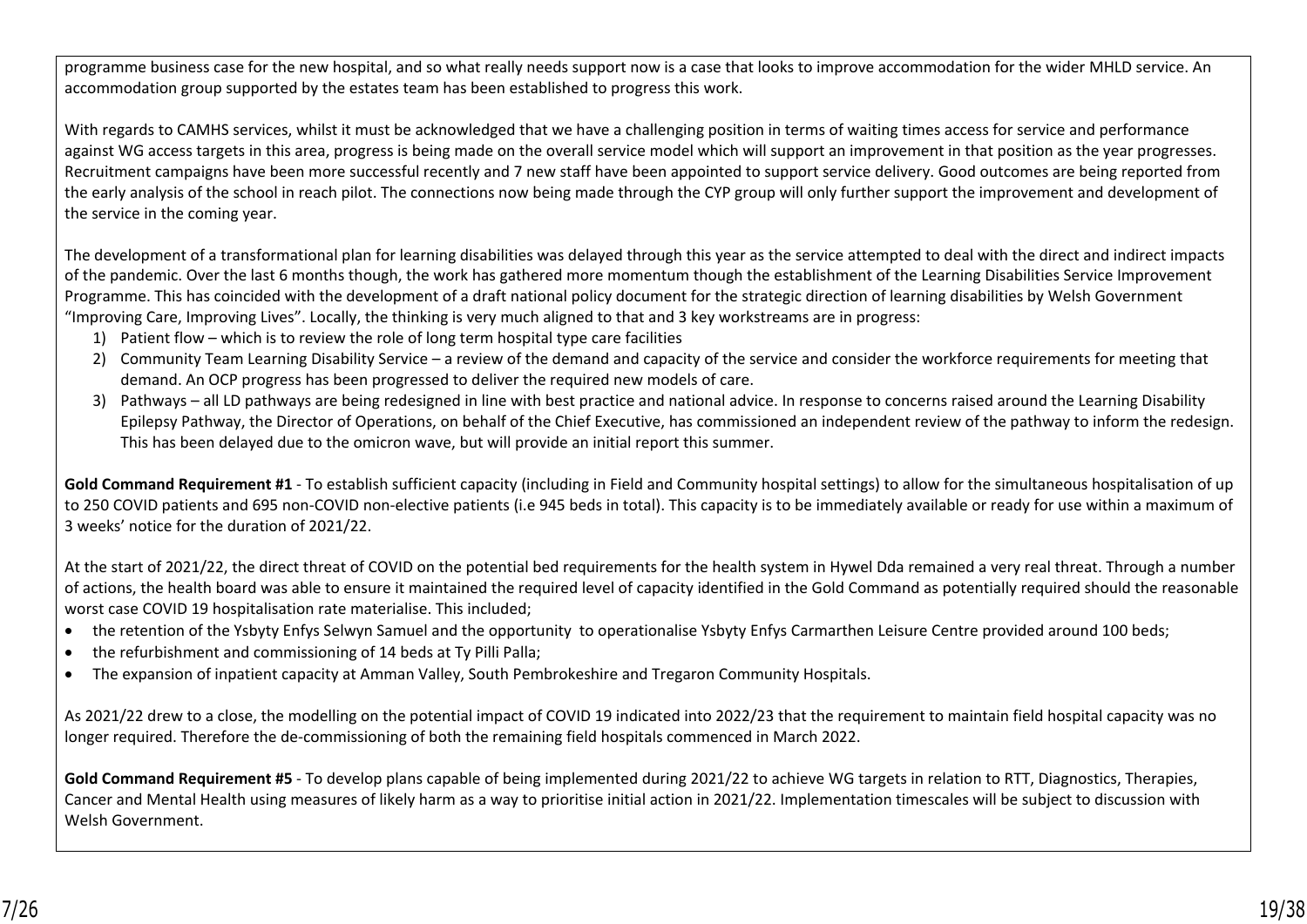COVID 19 has continued to impact on service delivery throughout 2021/22, meaning progress towards improving waiting times and access to services has remained challenging. The impact of infection prevention control guidelines, COVID illness and self isolation amongst staff has effectively reduced capacity across the system. The main aim in terms of RTT, Diagnostics and cancer has been to recover activity to levels to pre COVID levels, and look to stabilise, and wherever possible, reduce waiting list backlogs at all stages of the pathway. Whilst cancer has remained an essential service, there have been times, most notably in January 2022, that we have had to cancel elective activity to re-prioritise staff deployment to support the pressures in urgent emergency care.

We have made progress through Q4 in improving our theatre activity levels by the end of march to 73% of the pre-COVID level. Plans in year to refurbish Amman Valley Hospital to support increased capacity on the cataract pathway, and the capital works at PPH to establish the demountable theatre unit on site, mean that we should be well placed by the end of Q1 to further increase our internal capacity. In year, we have also utilised the independent sector to provide additional operating capacity, and whilst the total waiting list has grown by around 5000 through the year, it is reassuring that it has stabilised over the second part of it.

Diagnostics is a key aspect of a number of our emergency and elective pathways. The health board have been successful in recovering diagnostic capacity across the range of modalities to almost 100% of pre-COVID levels. However the back log of emergency, cancer, and urgent work has meant that has been prioritised for that capacity and so waiting times have overall increased. As we work through those backlogs, more capacity will be directed to routine waits. In a similar vein, therapies waiting times have deteriorated and been impacted as a result of having to redeploy staff to support key urgent emergency care pathways.

Waiting times within MHLD services continue to be a concern for the service and health board. The impact of COVID on available capacity and the increased demand and acuity of demand has put strain on services. There are positive signs in terms of recruitment that will contribute to improving the position through 2022/23 and the service are working now on establishing clear improvement trajectories.

| Director of Primary Care, Community and Long-Term Care                                                                                                           |  |                                                                 |  |                                         |  |  |
|------------------------------------------------------------------------------------------------------------------------------------------------------------------|--|-----------------------------------------------------------------|--|-----------------------------------------|--|--|
| 1D: Improve the value from the services we provide                                                                                                               |  | 31: Contract reform                                             |  | 4C: Transformation fund schemes         |  |  |
| 5H: Integrated locality plans                                                                                                                                    |  | 5J: 24/7 emergency care model for Community<br>and Primary Care |  | 5P: Care home market position statement |  |  |
| 5Q: Asthma services                                                                                                                                              |  | Gold command #6: Bridging Service                               |  | Pre-diabetes                            |  |  |
| 40: Social Prescribing Service                                                                                                                                   |  | Palliative Care                                                 |  |                                         |  |  |
| PO 5H Integrated Locality Planning (ILP):                                                                                                                        |  |                                                                 |  |                                         |  |  |
| Each County system developed an ILP using a consistent format and with an agreed set of priority actions across the whole system triangle model.                 |  |                                                                 |  |                                         |  |  |
| To ensure Health Board wide consistency, a set of standard definitions for each part of the whole system triangle was agreed. Cluster plans informed each ILP to |  |                                                                 |  |                                         |  |  |
| ensure wider system alignment and in support of the evolving national Accelerated Cluster Development programme.                                                 |  |                                                                 |  |                                         |  |  |

- Initial scoping work commenced with corporate teams to develop more robust business partnering links as well as a set of resource information to inform the next iteration of the plans, the Improving Together team supported this element of development.
- A reframed Planning Objective for 2022/23 has been agreed to reflect the changes required to support this work going forward

**PO 4O Social Prescribing:** 

• Developed a consistent set of principles and standard - these were signed off by the Operational Planning and Delivery Programme group as well as the Integrated Executive Group of the Regional Partnership Board in March 2022.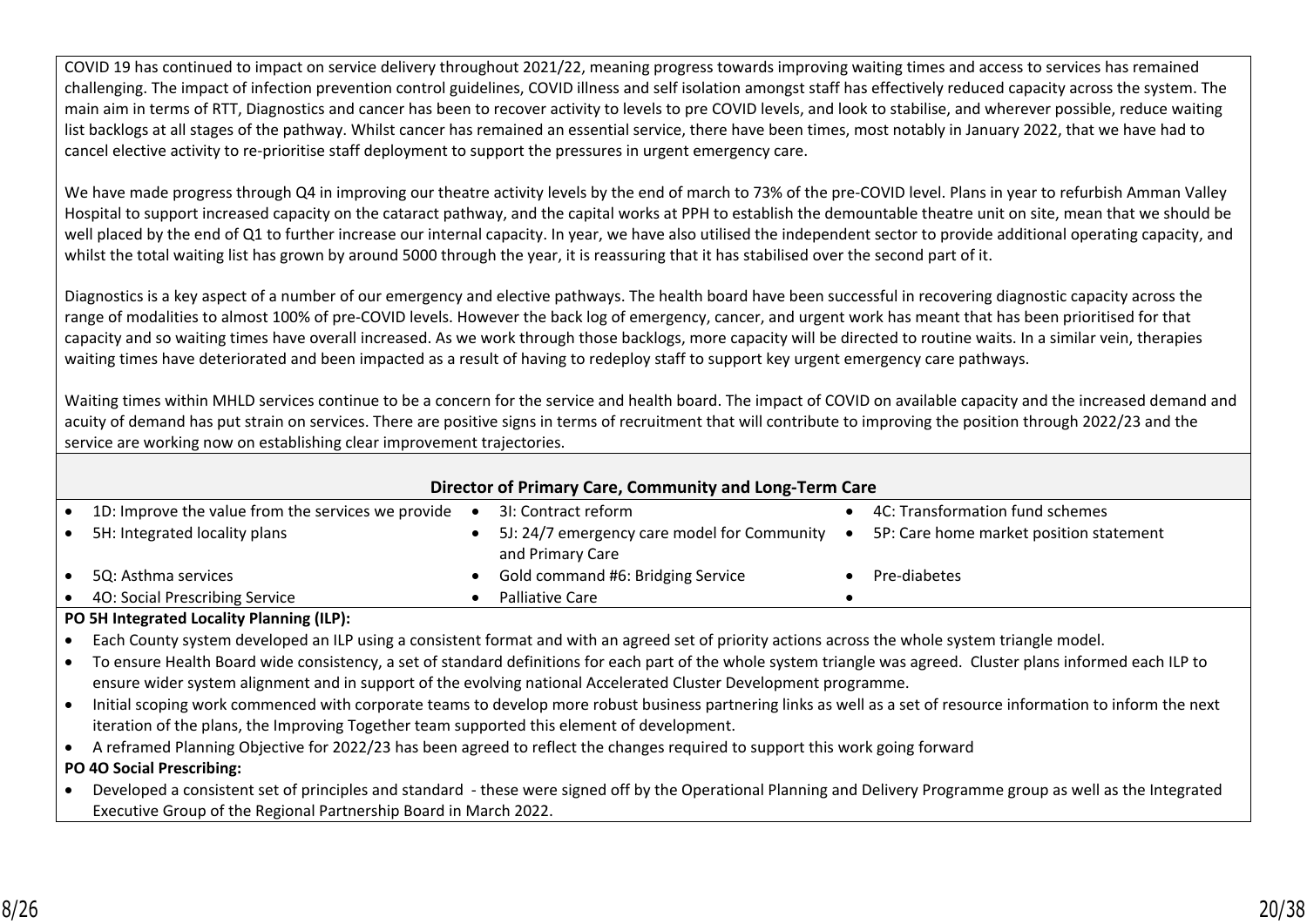- Recurrent funding was agreed to support this role across the Health Board and each area have used this to develop plans, grow existing or start the recruitment for new social prescribing resource. In some areas the challenges presented by the pandemic slowed this process, however all areas have a clear model aligned to the standards and principles consistently agreed.
- Throughout the development of the principles and standards, it became clear that a caseload and referral system which supported consistent data gathering of need, activity, impact and gaps was important and Elemental was procured in March 2022. This system is currently used in other parts of Wales and will be implemented from May 2022. This will also support reporting on an anticipated new Welsh Government performance metric.

## **Gold Command #6 Homebased Bridging Care:**

- Two recruitment campaigns were run across multiple platforms and applying the learning from the rapid COVID recruitment. Against a target of 60WTE staff to be recruited, 34.2WTE offers were made and 16.6WTE staff full on boarded, and supported a range of services including community staffing gaps in Ceredigion, the early opening of additional beds in Amman Valley Hospital in Carmarthenshire and initially Sunderland Ward cover in Pembrokeshire and then home based bridging care from the start of January in Pembrokeshire.
- A draft evaluation report has been completed and the key lessons and recommendations have been shared and used to inform part of the Regional Integration Funding proposal to develop an integrated apprenticeship programme, starting initially in Pembrokeshire.
- The recruits in have each been offered substantive posts, either within the Local Authority or the Health Board, with most choosing a future role in health. A key lesson was the amount of time it takes to train staff to be able to deliver care in the community, particularly where this is an entirely new career
- Recent discussions held with Welsh Health Boards (and English Trusts) to share methodology, learning and outcomes to inform any future model development.

## **PO 3I Contract Reform:**

- GMS: whilst contract negotiations have concluded as part of the reform programme there are still some areas that require Welsh Government clarification/detail to be able to fully implement. All other areas of the GMS contract changes have been implemented in line with the timescales set out by Welsh Government.
- Community Pharmacy: contract negotiations have concluded and contract reform has been implemented in line with nationally agreed timescales.
- General Dental Services: due to the timing of the contract changes and a perceived lack of engagement with the profession there has been considerable work undertaken by the team to ensure that every dental practice has had an individual conversation about their contract expectations (either choosing contract reform or remaining on a UDA contract) and contract variations are being signed off to formalise the change. A number of areas still require national clarification.
- Optometry: the nationally led working group has now concluded and contract negotiations are due to start. Currently the detail and funding implications are unknown.
- Accelerated Cluster Design (ACD): The planned implementation for ACD is in line with national timescales with work ongoing to recruit to a Development Manager and a Clinical Lead (through the Strategic Programme for Primary Care (SPPC) fund) to support consistent implementation throughout the Health Board. It is important to note that the contractual negotiated position for ACD differs across the contractor professional groups and does not necessarily meet the expectations for ACD as set out by the Strategic Programme for Primary Care.

### **PO 5Q Asthma Services:**

- Staff recruitment has been completed
- 6 Outcome objectives to assess the impact of the service have been agreed
- The National COPD and Asthma Guidelines have been formally endorsed and adopted by the Health Board. Their implementation has been supported through sessions targeted, primarily medical and nursing colleagues through protected learning, GP prescribing leads and Grand Rounds.
- Implementation has started but will be hampered due to the backlog of respiratory reviews that are needed within primary care as a consequence of COVID-19. Communication of the guidelines to ensure all HCP in all settings are aware and implementing remains challenging.

### **PO Pre-diabetes**

• The model for service delivery has been agreed (and includes the national specification which is the basis for this work), and recruitment is underway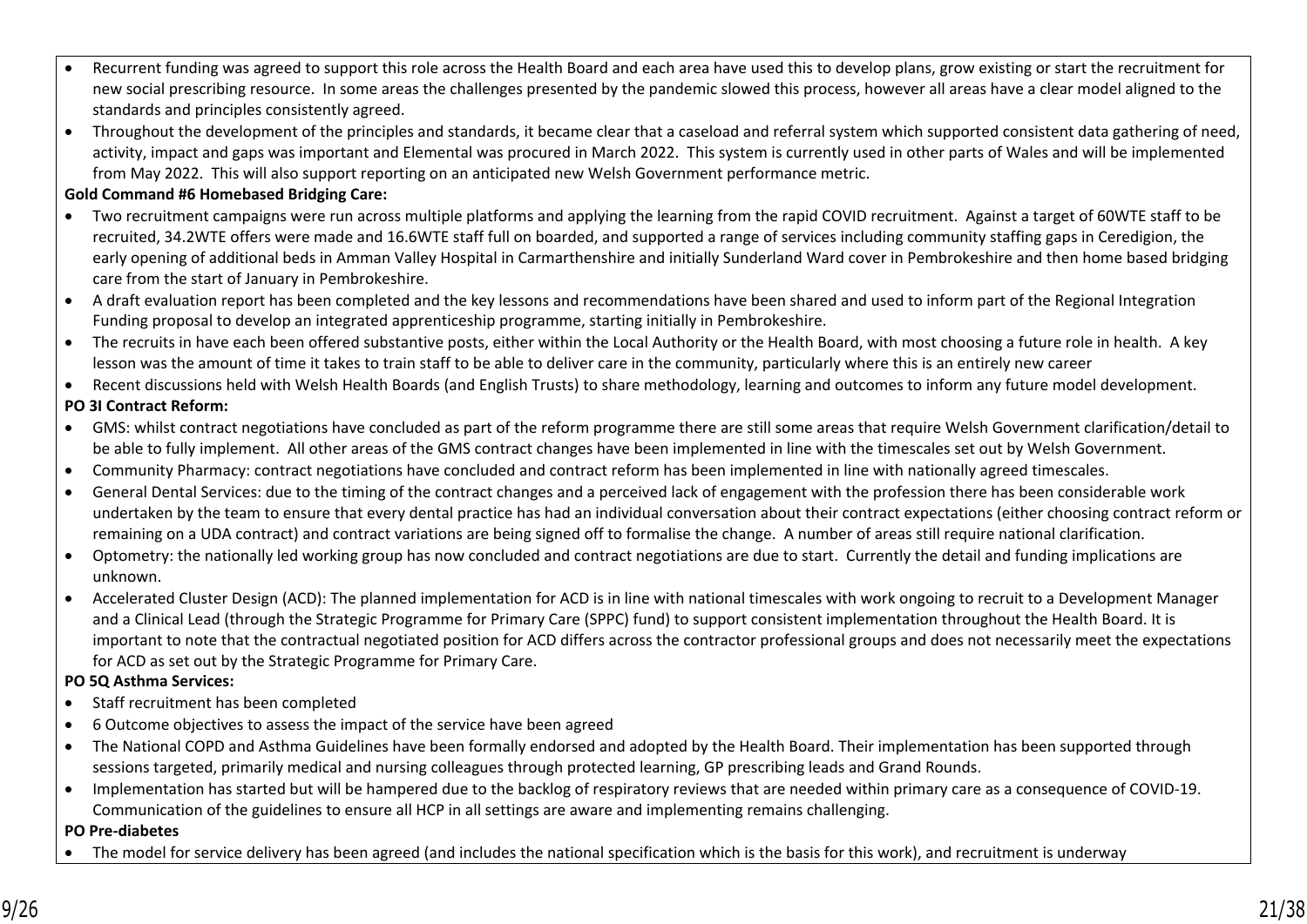- Completed National Exercise Referral Scheme SLAs awaiting sign off by commissioning
- EQIA and DPIA both completed, and an evaluation plan has been drafted

# **PO 1D Improve the value from the services we provide:**

- A series of assumptions have been agreed upon, as have a series of recommendations to test over the next year, and include:
	- o Expansion of community micro enterprises Identify areas of good practice with current micro enterprises. Use this work to develop and sustain ongoing in other communities
	- $\circ$  Use the CONNECT programme to support the more vulnerable people in our community reducing isolation and learning what matters to
	- o Circle of support Circle of Support take learning from other areas in Wales and use model to test locally
	- o Evaluate and evidence the models work Identify support networks using lived experience to design the future of local communities linked with health and social care
	- o Digital Test the CHAI community application Improve partnership working to ensure that the networks used by all local organisations to structure a network of self-care support agree community to pilot CHAI and agree implementation, outcomes and evaluation

# **PO 5J 24/7 emergency care model for Community and Primary Care:**

- A model for 24/7 urgent primary care (includes community in this context) has been developed and approved through formal committees.
- Urgent and Emergency Care (UEC) funding was secured to enhance our urgent primary care (UPC) response during core hours.
- UEC funding has also allowed enhancement of Same Day Emergency Care (SDEC) services in the acute hospitals. Community multidisciplinary teams have also benefited from a resource uplift from UEC funding to provide 'wrap around care' or Same Day Urgent Care (SDUC) at home to avoid admission following GP and MDT assessment or following SDEC diagnostics and assessment in the acute hospital site. This additional resource has included the appointment of UPC and Intermediate Care Specialty Doctors, therapists, nurses (registered and non-registered), Advanced Nurse Practitioners, Physicians Assistants and care providers.
- A series of next steps have been defined for 2022/23 and the Planning Objective has been reframed to reflect this change.

## **Director of Public Health** • 2A: Regional Carers Strategy response • 2B: Equality, Diversity and Inclusion\* • 4A: National Public Health Targets \* • 4B: Local Public Health Targets \* • 4D: National Screening Targets \* • 4F: Children's Task force \* • 4H: Emergency Planning and Civil Contingencies / Public Protection Strategies \* 4I: Defence Employers Recognition scheme • 4J: Population Health Needs Assessment\* • 4K: Facilitated discussion on health inequalities \* • 4G: Healthy Weight: Healthy Wales

# **PO 2A Regional Carers Strategy Response**

The health board's work to support unpaid carers has continued and PODCC received an assurance report in January 2022 of the breadth of work which has been ongoing and delivered internally, as well as in partnership through collaborative arrangements with the Regional Partnership Board. The number of unpaid carers seeking information, advice and assistance continues to grow and commissioned services continue to hold lengthening waiting lists. The Investors in Carers Scheme continues to provide a framework for supporting teams and departments in their work to respond to unpaid carers; this includes support to staff with caring responsibilities as well as patients and their families. The Carers Discharge Support Service is working specifically with unpaid carers and in-patient settings to strengthen the involvement of unpaid carers in the process of discharge planning. Unpaid carers play a critical and vital role in supporting those they care for within the community, but also need support themselves to maintain their own health and well-being. An IMTP investment proposal for 2022/23 was unable to be progressed due to corporate health board financial challenges meaning that the core budget for commissioning support for unpaid carers will remain unchanged. This planning objective will continue into 2022/23 and a key improvement project will be the development and introduction of Carer Reported Outcome Measures (CROMS). **PO 2B Equality, Diversity and Inclusion**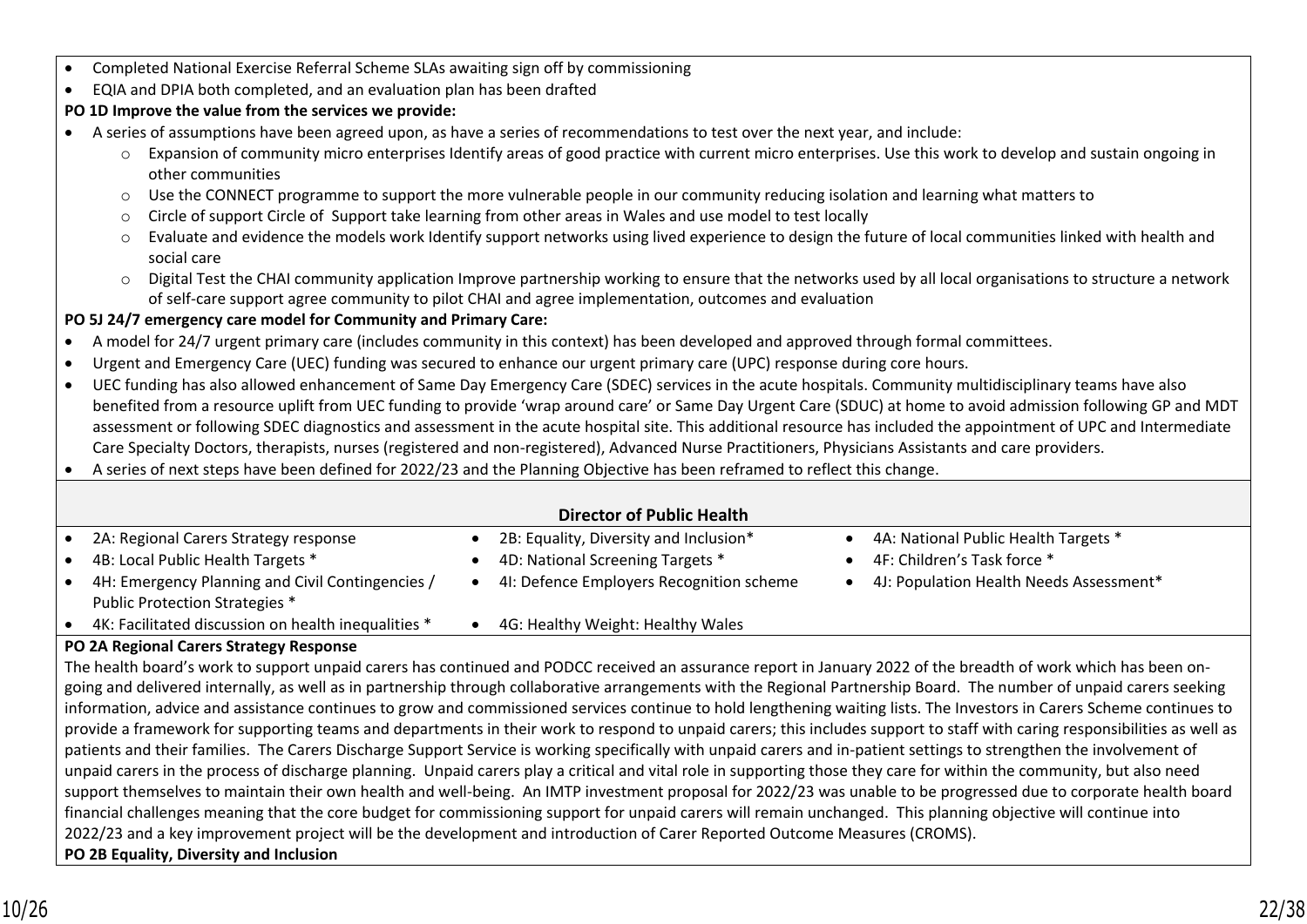Despite this being a deferred planning objective significant work continued during 2021/22 to deliver a rolling programme of awareness raising training for health board staff in a variety of equality, diversity and inclusion topics. These included Active Bystander Training, Sensory Loss and Sign Language, Transgender awareness training. The health board also submitted evidence for the Stonewall Workplace Equality Index and successfully gained a Silver award and increased its relative placing on the employer's index from 337<sup>th</sup> to 194<sup>th</sup> place. Significant work has also been undertaken to offer specialist guidance and support in relation to equality impact assessments to support the transformation programme; this is an area of work which we envisage will continue to increase as the individual programme business case elements develop.

## **PO 4A National Public Health Targets**

Although recorded as a deferred planning objective the timescales for submission of reports was fully met. Progress reports were submitted to Welsh Government outlining our work to: Advance Equality and Good Relations; Accessible Communication and Information; and Improving the Health and Well-being of Homeless and Vulnerable Groups.

### **PO 4I Defence Employers Recognition scheme**

The health board was successful in achieving the Defence Employers Recognition Scheme Gold Award in July 2022, reflecting the work which is on-going to support the implementation of the Armed Forces Covenant. An Armed Forces Staff Network has been established and the health board has a proactive and current profile on Forces Families Jobs and the Career Transition Partnership careers platforms. The number of successful applicants from the Armed Forces community continues to increase reflecting a broad range of roles within the health board. A key priority moving into 2022/23 will be to review the implementation of the Welsh Health Circular requirements on NHS Priority Treatment for Veterans and continue to raise awareness of this and strengthen recording arrangements within clinical systems.

#### **PO 4J Population Health Needs Assessment**

The health board has worked collaboratively with Public Service Boards (PSB) and the Regional Partnership Board (RPB) to ensure the development and publication of the PSB Local Assessments of Well-being and the RPB Population Assessment and Market Stability Report. The Assessments were discussed at SDODC and have also been presented to Board for information. Whilst this planning objective was originally identified as being deferred, work continued in order to meet statutory timelines for publication, and can therefore be reported as completed.

### **PO 4K Facilitated discussion on health inequalities**

Although recorded as a deferred planning objective work has progressed in a number of ways to tackle inequalities in health. This includes the establishment of a Community Development Outreach Team who have worked with minority ethnic groups to engage them in the COVID vaccination programme and also identify opportunities to reduce barriers to accessing health care services. Central to this has been their work on promoting the interpretation and translation services commissioned by the health board and available to all staff, teams and departments to promote more effective communication with patients whose first language is not Welsh or English. The Team have also been shortlisted for the Community Initiative within the National BAME Health and Care Awards 2022. Broader work to tackle inequalities, poverty and hardship will continue into 2022/23, including facilitating a summit with partner organisations.

### **PO 4G Healthy Weight : Healthy Wales**

The allocation of £374 Welsh Government Healthy Weight Healthy Wales funding to the health board (2021/22) has enabled additional recruitment of staff to the Level 3 weight management service to meet the revised all Wales pathway standards for adults. Despite significant delays as a result of COVID-19, the majority of recruitment has now been undertaken and the remaining posts in physiotherapy, occupational therapy and psychology (as part of the specialist MDT service) will be recruited to in the first quarter of 2022. These delays, together with the impact of the redeployment of existing service staff during COVID-19 have impacted on original timescales for full service provision which will now be delayed from March to October 2022. Despite this additional investment, significant gaps remain for Hywel Dda in relation to provision for children and young people at L2 and L3 of the pathway and for adults at L2. The newly appointed Weight Management pathway lead and lead clinical dietician who took up posts in January 2022 will now convene a task and finish group to plan and design the model of delivery for children and families in line with the new all-Wales Children and Young People pathway. Work will also commence on defining the pathway Level 2 offer. Both form the basis of the forward work programme presented to Welsh Government in April 2022. In their feedback to Hywel Dda on 2021/22 performance, Welsh Government noted 'Level 3 services should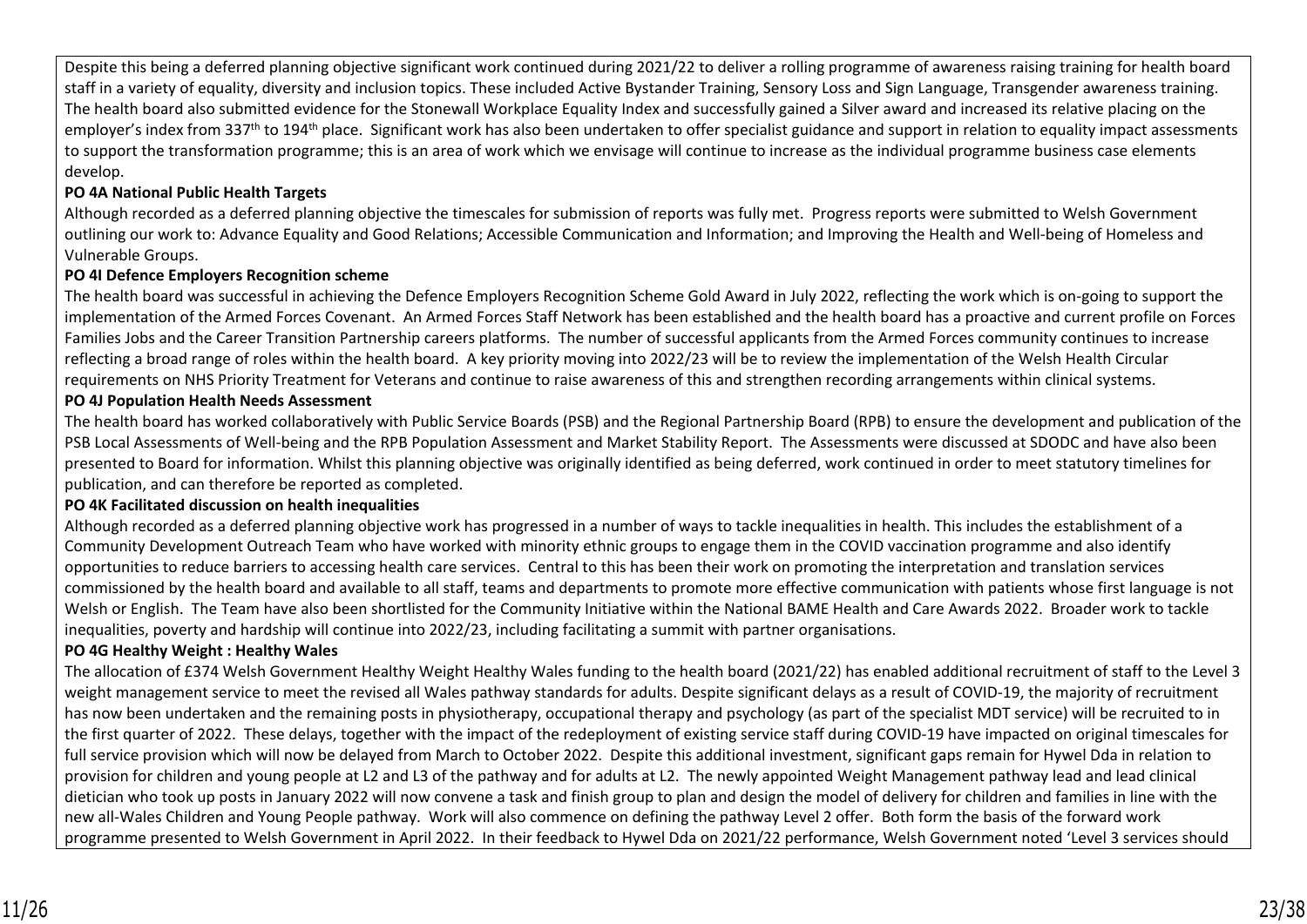be more developed by this point in time and the health board would benefit from considering how funding can be brought into core budgets to enhance services when fully recruited. They also commended the approach taken to fully align the All Wales Diabetes Prevention Programme and Weight Management service provision in Hywel Dda which will ensure that service users are provided with the appropriate support to best meet their individual need.

#### **Director of Strategic Developments and Operational Planning**

- 
- 2C: Continuous engagement strategy 5C: New hospital final business case 5D: Repurposing GGH and WGH final business case
- 5E: New hospital access, travel, transport and infrastructure
- 6G: Decarbonisation and green initiatives plan

As a new Executive in the Health Board this past 12 months has been my first experience of the planning objectives approach and the specific POs assigned to me. I am fortunate to be responsible for a set of objectives which complement each other and are transformational, both for the Health Board and our communities.

**Planning Objectives 5C, 5D and 5E** are central to the delivery of our strategy and substantial progress has been made over the period. The Board approved the "A Healthier Mid and West Wales" Programme Business Case (PBC) in January and we submitted it to Welsh Government shortly afterwards - a significant milestone on the Health Board's strategic journey which we hope will lead to a major investment for Mid and West Wales. Inevitably, getting to this stage has required a great deal of work for my team and the organisation but it has been a genuine privilege to lead this over the past 12 months. Subject to Welsh Government endorsement of the PBC we are anticipating a significant scaling up of our planning over the next 12 months in support of the next stage of the process, the development of Outline Business Cases for each of the individual proposals. In parallel with the business case we have progressed the land identification for the new hospital. Following public engagement last summer we developed a long-list of options which was reduced to a short-list in the Autumn of 2021. The remaining five sites are currently being assessed through four appraisal processes – a technical site appraisal, a clinical appraisal, a workforce appraisal and an economic appraisal – with majority public involvement in the technical site appraisal. The outputs from these appraisals will be brought together for Board consideration this summer, with the intention of selecting a preferred site for the new hospital.

There are also many other related projects which support the Strategy, including vital enhancements of our community facilities. Developments such as Cross Hands Health and Wellbeing Centre, Carmarthen Hwb and Pentre Awel have progressed during 2022/23 and there are other important schemes in the pipeline such as the Aberystwyth Integrated Care Centre and the Fishguard Health and Wellbeing Centre. In addition we have secured a new £20m Day Surgery Unit at Prince Philip which is now nearing completion and will provide a purpose-built and high quality facility to support our post-Covid elective surgery recovery. As part of our ambition to be a learning organisation we have also reviewed our Capital Governance arrangements, which will support our delivery of future schemes.

Decarbonisation (6G) and our climate responsibilities have become increasingly important for society and the NHS in recent years, and as a Health Board we are committed to reducing our carbon footprint. Over the last two years, the Health Board has appointed a specialist Water Management contractor who has been reviewing water consumption, leaks, metering infrastructure and tariffs in addition to implementing water efficiency measures such as urinal controls. To date, this has saved the Health Board circa £101,000, 81,000M<sup>3</sup> of water and 30.4 tCO<sup>2</sup>e of carbon. From the revenue returned to the AquaFund Scheme, by saving water, they donate 1% of the value of the saving to Water Aid. To date, the Health Board has installed Solar Photo Voltaic Panels at 7 sites across Hywel Dda and further schemes are planned in 2021/22 and 2022/23. In total, the completed schemes are estimated to save approximately 419,165 Kwh of electricity and £40,000 per annum. Annual carbon savings from these projects are expected to be  $106$  tCO<sup>2</sup>e.

In 2021-22 we secured Welsh Government funding for a 0.5MW Solar Farm on the Hafan Derwen site, work on the site is well underway and due for completion in the next couple of months. The project also includes a biodiversity scheme with seating area, enhanced planting and information boards to enable staff and visitors to have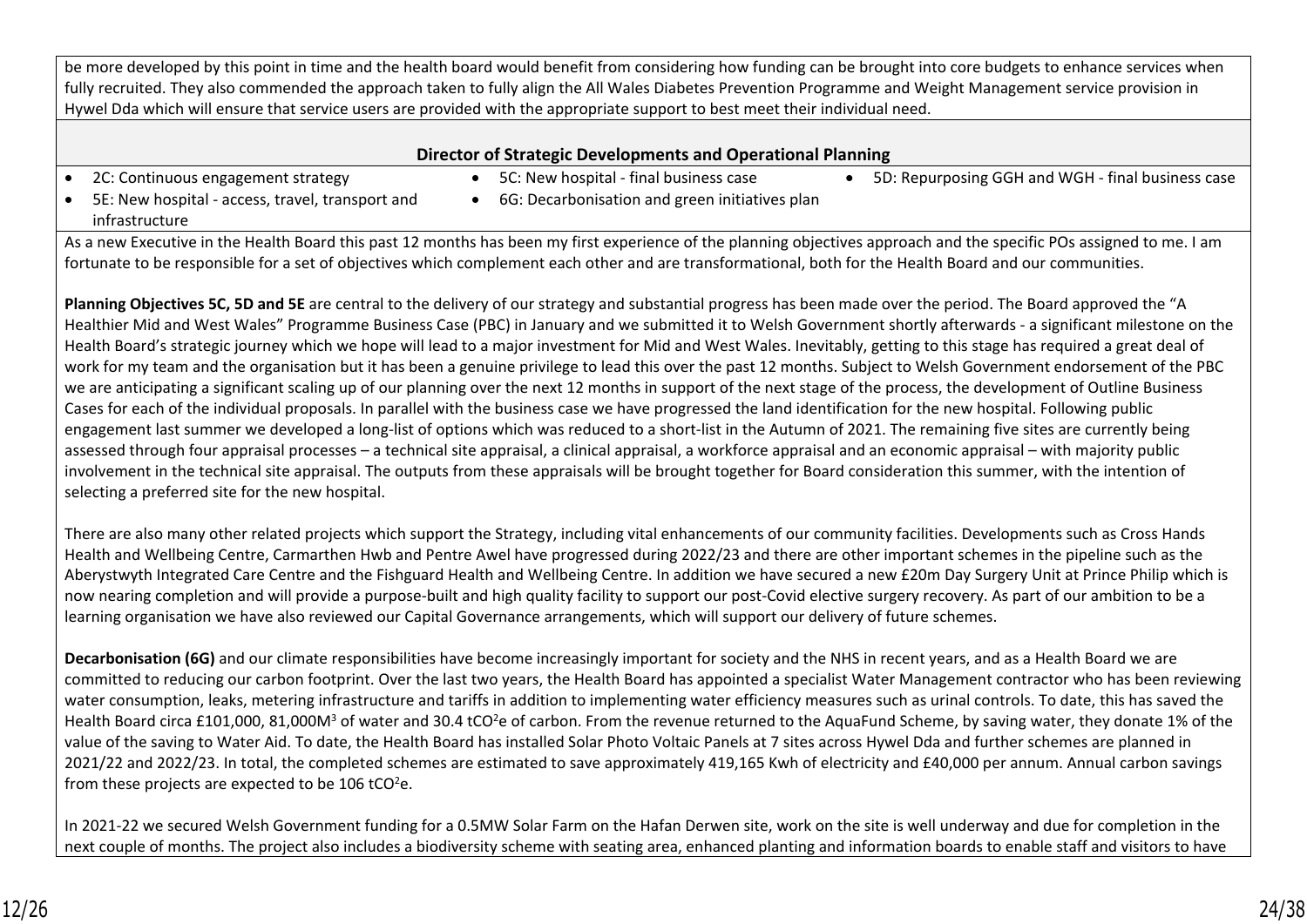access to Green space. At Cardigan Integrated Care Centre we have invested £325,000 via a WG grant to install a heat pump system and upgrade the air handling units, with the scheme expected to save 39tCO<sup>2</sup>. We have also purchased 7 electric fleet vans to be shared between the Acute sites and are installing 4 x 7KW Car Charging points for these vehicles. Further photo voltaic schemes are planned including at Withybush and South Pembrokeshire hospitals.

During the last year we established a Decarbonisation Task Force, which I chair, to coordinate these activities and set a strategic direction for the Health Board. We have worked with the Carbon Trust to scope the opportunities within our buildings and transport and will shortly be taking a strategic plan to Board which will set out our longer-term ambitions aligned to the NHS Wales Decarbonisation Strategy.

Our evolving approach to **Continuous Engagement (2C)** has played a central role in the development of the PBC and land identification, building on the exemplary work undertaken in the development of the strategy in 2017-2018. The Health Board has a strong belief that we should develop plans and services in partnership with our population and is considering new ways to listen to what our public wants and needs to support living healthy lives. We have developed a new Continuous Engagement Plan for Board approval in May. This aims to shift the emphasis from reactive engagement around proposed service changes, to a more practical and proactive approach that involves public and stakeholders as partners in a continuous process. We are also aligning our efforts in keeping with the West Wales Care Partnership Continuous Engagement Framework. Examples of our new approach to continuous engagement include the establishment of a Children and Young People Advisory Board and the introduction of our "Willing to Listen" events. There is a significant programme of work planned for the next 18 months as we aim to embed this Continuous Engagement approach throughout the organisation, in addition to the work in support of our Strategy and associated business cases.

## **Director of Therapies and Health Sciences**

- 4E: Making Every Contact Count implementation 4P: COVID recovery and rehabilitation 5L: Making nutrition matter
- Gold Command Requirement #3: Through 2021/22, continue to deliver the local Testing Plan in accordance with the latest WG requirements

**4E: MECC - Implement a plan to train all Health Board Therapists in "Making Every Contact Count" and offer to their clients by March 2022.** 

This PO was placed on hold due to the COVID-19 pandemic and was recently reviewed for its feasibility moving into 2022/23. To train all therapy staff in MECC would require significant time out of the service for staff to be released, with very little chance of securing backfill capacity and required funding to not de-stabilise service delivery and negatively impact on waiting times as we try to recover service delivery post-pandemic. This has been assessed as a significant risk to service delivery and while this PO has merit, it is deemed to not be a priority at this point in time. As such this PO will not be carried forward into 2022/23.

## **4P: COVID recovery and rehabilitation - Develop a COVID Recovery service to provide a comprehensive individualised person-centred approach to support the symptom-based needs of people directly affected by COVID-19.**

This multidisciplinary service was successfully established in October 2021 and enables patients to take control and responsibility for their ongoing health and wellbeing and equips them with skills and knowledge to manage their ongoing rehabilitation needs. With support from multi professional rehabilitation professionals, including Therapy Assistant Practitioners, Occupational Therapists, Physiotherapists, Dietitians, Psychologists and Advance Nurse Practitioners, the service provides a comprehensive individualised person-centred assessment utilising National Institute for Health and Care Excellence (NICE) recommended Long COVID assessment tools. The service runs virtually 5 days per week to enable patients' timely access, with further followups in dedicated individual or MDT sessions. Due to the wide geographical area of the Health Board and to ensure equitable provision, all patients are seen virtually via the Attend Anywhere Digital Consultation platform. Where patients are unable to access video conferencing facilities, an initial telephone call is offered. Face to face appointments are also provided where clinically indicated or if virtual support is not appropriate in meeting the individuals' needs. The initial consultation is an interdisciplinary assessment (utilising screening tool questions) to discuss the broad symptoms of Long COVID and identifies main goals and patient-centred aims. Following first assessment, all patients are offered self-management resources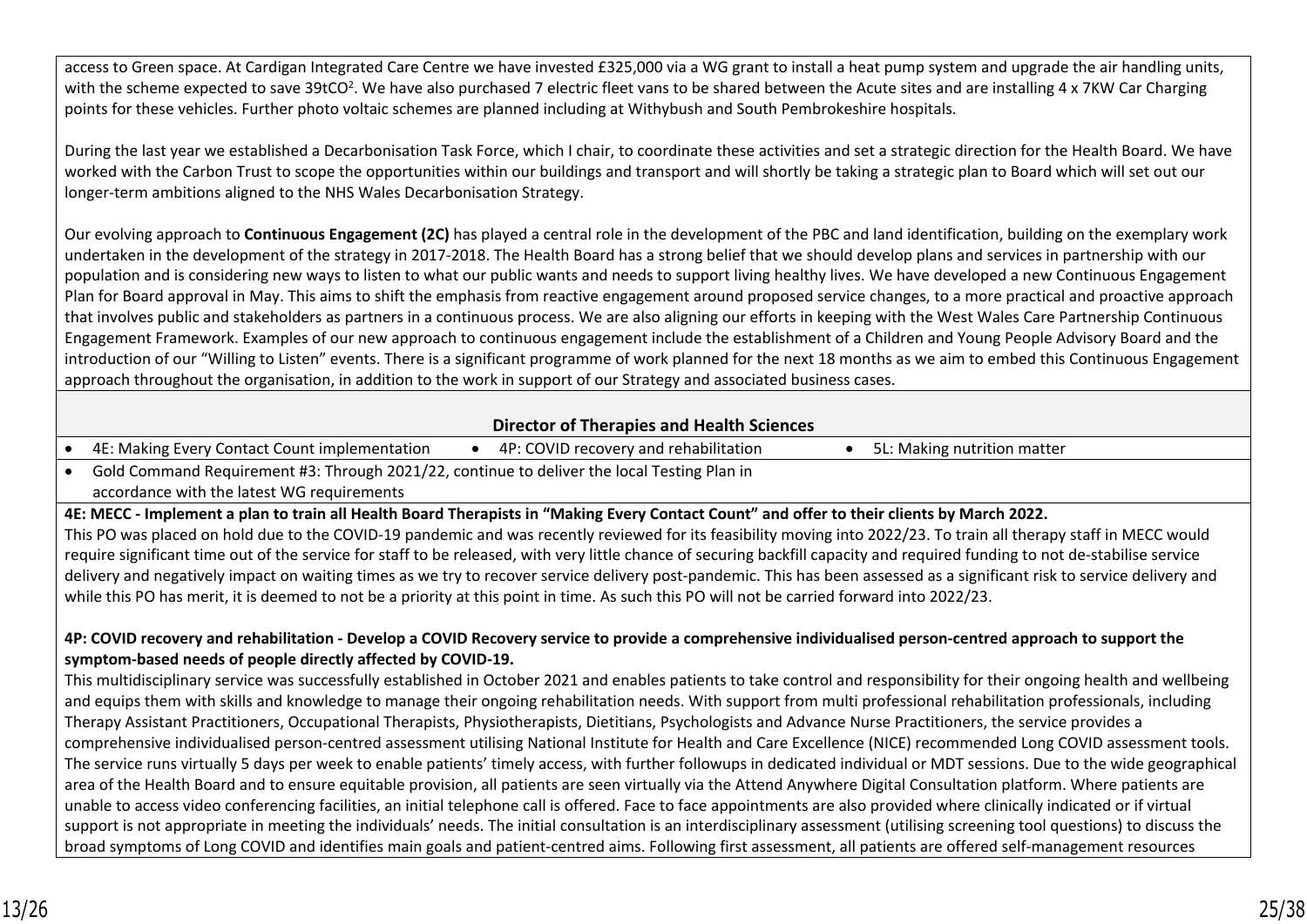tailored to their individual concerns, and if indicated, further interventions from the MDT. Data is routinely submitted to an all-Wales evaluation. Between October 2021 and March 2022 282 referrals were received and 580 patient contacts delivered. Welsh Government has confirmed funding for 2022/23.

As the aims of the original PO have been met, the PO has been refreshed and expanded for 2022/23 to develop a wider Recovery and Rehabilitation plan by December 2022, that will provide a comprehensive individualised person-centred framework to support the needs of the 4 identified populations included in "Rehabilitation: a framework for continuity and recovery", including those with COVID-19. Subject to IMTP discussions in Q4 2022/23 and Board approval, this plan should be ready for implementation from April 2023.

## **5L: Making malnutrition matter - Implement the making malnutrition matter – dietetics expansion plan within two years as agreed at Board on 26th September 2019.**

As a result of successful recruitment in line with the 'Making Malnutrition Matter' business case, this has now moved into implementation / delivery phase, despite some delays in the roll-out due to the challenges of COVID-19. The extreme risks: Risk 654 (acute) and Risk 658 (community), have been closed due to significantly improved dietetic response times to patients referred at high risk of malnutrition. Local development and commissioning of a self-screening tool for malnutrition has been completed. This underpins the focus on an 'upstream' approach to tackling malnutrition and is in now in implementation phase. The aim is to support people to prevent, identify sooner, self-manage, and de-escalate their risk of malnutrition with rapid access to dietetic support when required. There has been active engagement of key partners to raise the profile of malnutrition. Malnutrition identification and management is integrated into frailty, falls and front door developments. An outcomes framework, hosted by IRIS, supports operational evaluation of clinical malnutrition in dietetics. Work continues to develop a system-wide evaluation framework to demonstrate the full value and impacts. Reporting and assurance is established through the Nutrition & Hydration Group. This work is now embedded into the Nutrition and Dietetic Service as 'business as usual' and as such the PO has been closed.

## **Gold Command Requirement #3: Through 2021/22, continue to deliver the local Testing Plan in accordance with the latest WG requirements. This will encompass symptomatic testing, asymptomatic screening and antibody testing using PCR, Lateral Flow Devices and new technologies which become available and are mandated by WG.**

The local Testing Plan has been kept updated throughout 2021/22 in line with changing epidemiological data, national policy changes and testing demands. We have successfully reacted to new variants of concern and outbreak situations, and implemented different testing approaches and methodologies including Point of Care Testing as new technologies have developed. We have achieved this through a partnership approach with our partners including Local Authorities, Third Party providers and Universities. It has been challenging, with many changes required at short notice but we have successfully provided COVID-19 testing to those who have needed it within our population. Moving into 2022/23 we will continue to provide targeted testing as required and be responsive to any surge in demand e.g. due to a new variant of concern.

| Director of Workforce and OD                                                                                                                                         |  |                                                              |  |                                                                                 |  |
|----------------------------------------------------------------------------------------------------------------------------------------------------------------------|--|--------------------------------------------------------------|--|---------------------------------------------------------------------------------|--|
| 1A: NHS Delivery Framework targets                                                                                                                                   |  | 1C: Customer service - training and<br>development programme |  | • 1F: HR offer (induction, policies, employee relations,<br>access to training) |  |
| 1G: OD Relationship Manager rollout                                                                                                                                  |  | 1H: Staff experience - pandemic learning                     |  | 11: Health & Wellbeing Programme                                                |  |
| 2D: Clinical education plan                                                                                                                                          |  | 2G: NHS and related care careers workforce<br>programme      |  | 2H: Supporting talent, succession planning and<br>leadership development        |  |
| All planning objectives linked to Workforce and Organisational Development align to how we better support and engage with our workforce. It is around developing the |  |                                                              |  |                                                                                 |  |

employer of choice branding and ensures that staff and our population are at the heart of all we do. The work completed linked to delivery targets allows the Health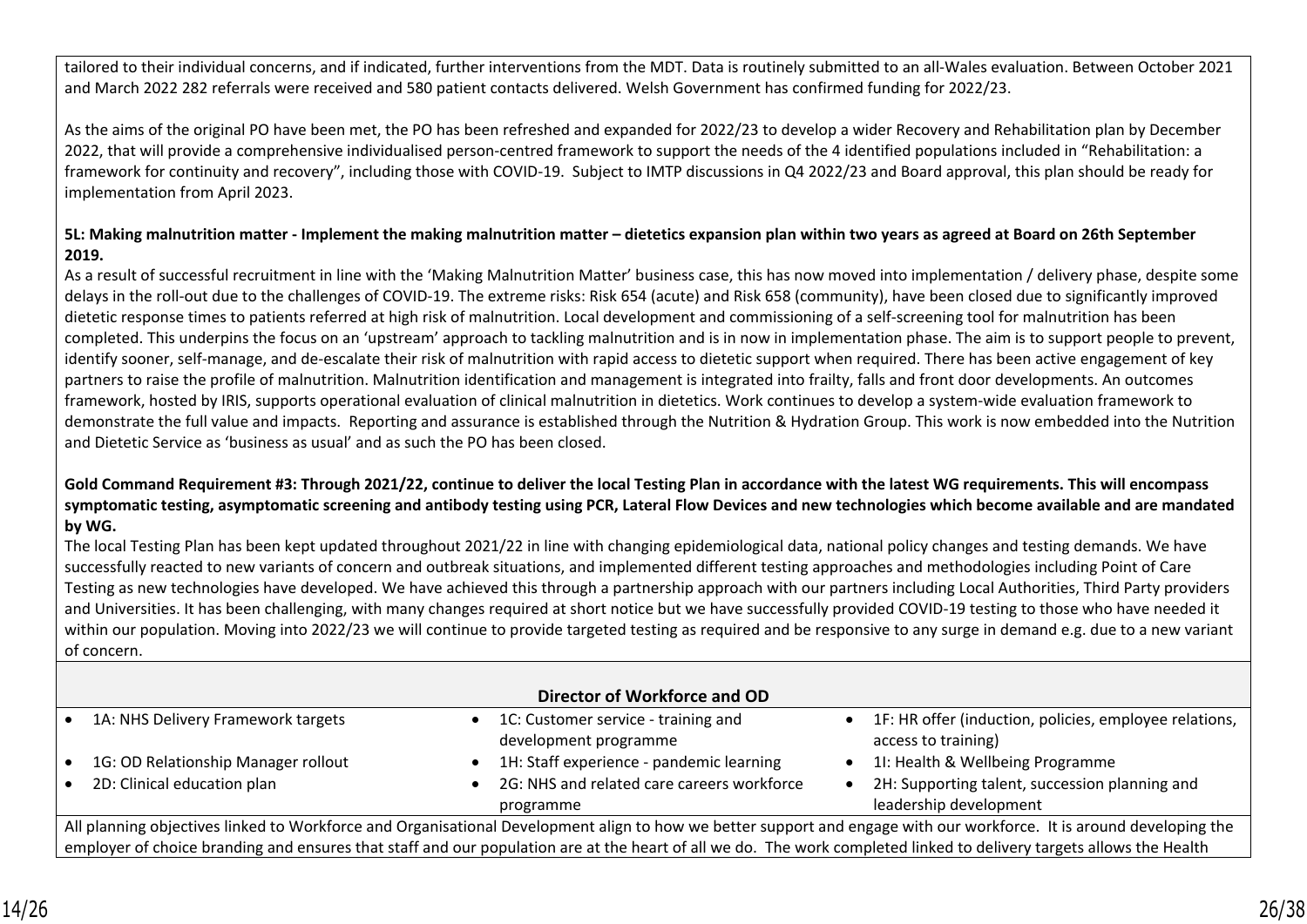Board to identify the baseline position for a range for workforce related metrics and over time will hopefully begin to show a trajectory of improvement as staff feel more supported and engaged in the workplace. The policies selected in the first review are those which we know have the biggest impact on staff and ones where there is most dissatisfaction so hopefully brings some initial benefits to staff.

Whilst a number of the planning objectives haven't been completed in full I am very pleased with progress made in all areas despite the pressures all of our teams are experiencing, it hasn't stifled innovation which is important when during difficult times staff need hope of a brighter future more than ever and some of these planning objectives deliver this. Particular successes I'd like to call out are the commencement of Ecotherapy for staff experiencing or at risk of burnout at work, introduction of Organisational Development Relationship Managers, Lifelong learning fund for staff to unwind and learn new skills, commencement of the new approach to policy review, the delivery of the staff discovery report and finally the Making a Difference programme which has received positive comments from staff about a new hope for the future within Hywel Dda. Those objectives which didn't quite conclude will be continued into 2022/23 and will deliver this year.

| <b>Medical Director</b> |                                                    |  |                             |  |                 |  |
|-------------------------|----------------------------------------------------|--|-----------------------------|--|-----------------|--|
|                         | 3G: Research and Innovation                        |  | 4L: Social model for health |  | 4N: Food system |  |
|                         | 5K: Clinical effectiveness self-assessment process |  | 6D: Routine PROM capture    |  |                 |  |
|                         |                                                    |  |                             |  |                 |  |

**PO 4L Social Model for Health & Well-being (SM4HWB)**

## **Purpose**

When Hywel Dda UHB agreed it strategy "A Healthier Mid & West Wales" in 2018 and has underpinned it by a move to a more Social Model of Health and Well-being. The purpose of the planning objective being to put a process in place to explore what a SM4HWB is and the NHS's role within that both individually and in partnership and identify new planning objectives to move us towards a SMHWB.

# **Progress**

Two main strands of work have progressed well. Firstly Aberystwyth University have been commissioned to undertake a systematic review of the literature from Aberystwyth University on the topic of SM4HWB. Secondly, Phil Kloer and Baroness Rennie Fritchie have undertaken 22 "conversations with a purpose" with key opinion and thought leaders across society whose insights and perspectives were recorded and are currently being analysed and themed by Public Health Wales professionals.

# **Plans for 2022/23**

The report on the systematic review of the literature from Aberystwyth University, and the report from the PHW team in relation to the "conversations with a purpose" are both expected in June 2022. A meeting of the RPB and PSB membership is planned in July 2022, and it is anticipated that this will both influence the HBs work on the Social Model of Health & Well-being and move it towards a partnership approach, and will also influence the Well-being Plans of the RPB and PSBs. Through 2022/23 we intend to create a stakeholder map and a communications and engagement plan, given the importance that our new approach becomes meaningful and impactful for communities and citizens living within them. In addition the new planning objective proposed in TSG will, if supported by partners and resourcing is sourced, allow testing of the model in communities where children have the poorest life chances and where the biggest gap in health inequality.

# **PO 4N Optimising the Food System for well-being**

# **Purpose**

The food system has a large impact on the health of citizens and populations, both directly through access to nutritious food, but also indirectly as it is intrinsically linked to many of the wider determinants of health and well-being including economy, employment, poverty, education and the environment. The HB's main links with the food system are through the results of poor nutrition which manifest in diseases such as diabetes, heart disease, poor dentition, wider affects of obesity. However, the HB also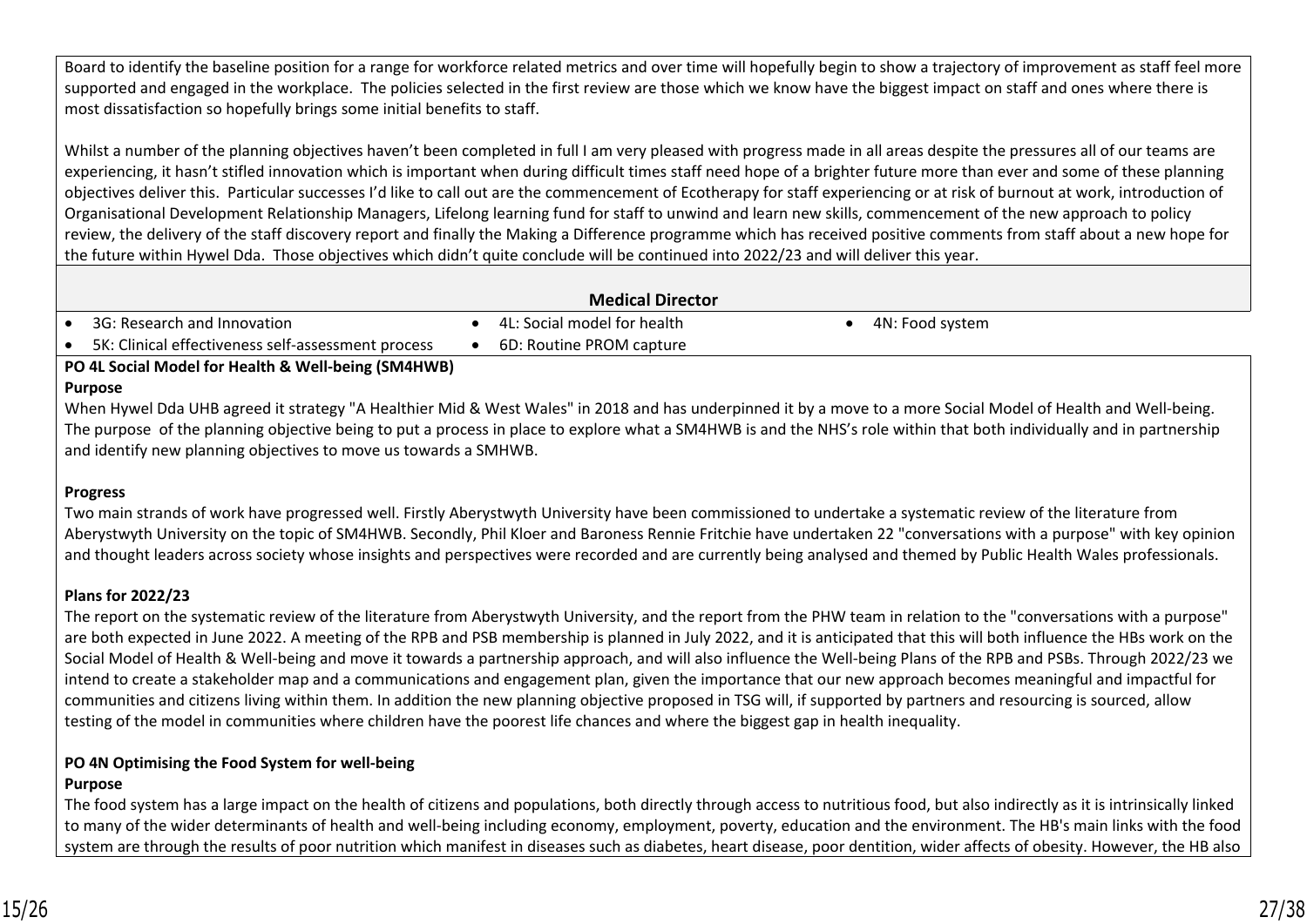has a key role in both purchasing food and serving, and therefore influencing its production, packaging and procurement. The purpose of the planning objective is therefore to explore the potential for the HB to influence the food system to optimise well-being.

#### **Progress**

Given the broad stakeholders in the food system rarely come together, and some will have potentially conflicting motivations it was agreed that an initial first step would be to commission a feasibility study that brought stakeholders of the food system together to map the food system and identify failure points within the system and test partners inclination to work together at these points in the system to commit to actions that will optimise the food system for well-being. North Star Transition (NST) were commissioned to undertake the feasibility study, and worked with the University College London (UCL) Climate Action Group. Using a careful structured process they brought together key stakeholders in the food system considering food, nature and well-being, and this included those representing producers, packers, sellers, the environment and the NHS. A draft report has been produced which is being considered by key individuals in the HB.

### **Plans for 2022/23**

It is proposed to use the outputs of the NST feasibility study report to bring together a cross-sector steering group of stakeholders active in the food system. Through this group, identify positive actions are being taken to optimise the food system for well-being, including current active planning objectives within the health board (food procurement) and those not active (food literacy programme), and identify potential projects from which it is envisaged new planning objectives will emerge. This process will include the identification of resources that could be secured to meet both the new POs and the longer term planning objective. Potential challenges will be in resourcing this programme of work sufficiently, and also harnessing multi-partner organisational commitment to action.

## **PO 3G Research and Innovation**

### **Purpose**

In 2021, Hywel Dda UHB committed to a new Research and Innovation Strategy. The strategy set out a vision to produce and collaborate in high quality health and care research and innovation, to improve services and health outcomes for our public, patients and staff. It also contained four clear strategic goals to: 1) improve the quality and impact of our activities; 2) invest in staff and facilities to encourage the development of a virtuous funding cycle; 3) develop strong and effective partnerships with academic, healthcare, industry, and research organisations; and 4) Grow research and innovation activity in areas of strength and opportunity. The strategy has been translated into an action plan, with the first year of implementation being 2021/22. The Research and Innovation Sub Committee will receive a 2021/22 closure report on 9 May and this document provides a brief summary of that report.

## **Progress**

The 2021/22 financial year saw several significant achievements against the high level goals:

- A total of 38 studies were opened, with some studies proving to be recruit more patients than any other sites in the UK;
- A new clinical research facility was opened at GGH and a new technology innovation centre, as a collaboration with Clinical Engineering, was opened at Dura Park, Llanelli. Several clinicians were offered dedicated time for research supported by internal funds, a HCRW grant scheme, and the Moondance Cancer Initiative. The result has been an increase in research and innovation activities in service areas including orthopaedics, women and sexual health, and bowel and breast cancer; and
- New MoUs and work plans have been agreed with Swansea University, the University of Wales Trinity St David, and Aberystwyth University. The plans are starting to deliver impact, including an increase in the number of joint and honorary posts with each institution. University partnership meetings have also been held with Cardiff and Bangor Universities. Steps are being taken to increase our partnership activities with Powys Teaching Health Board and Swansea Bay University Health Boards. Our new TriTech initiative, has also resulted in 10 new evaluations and research projects supported through industry grants.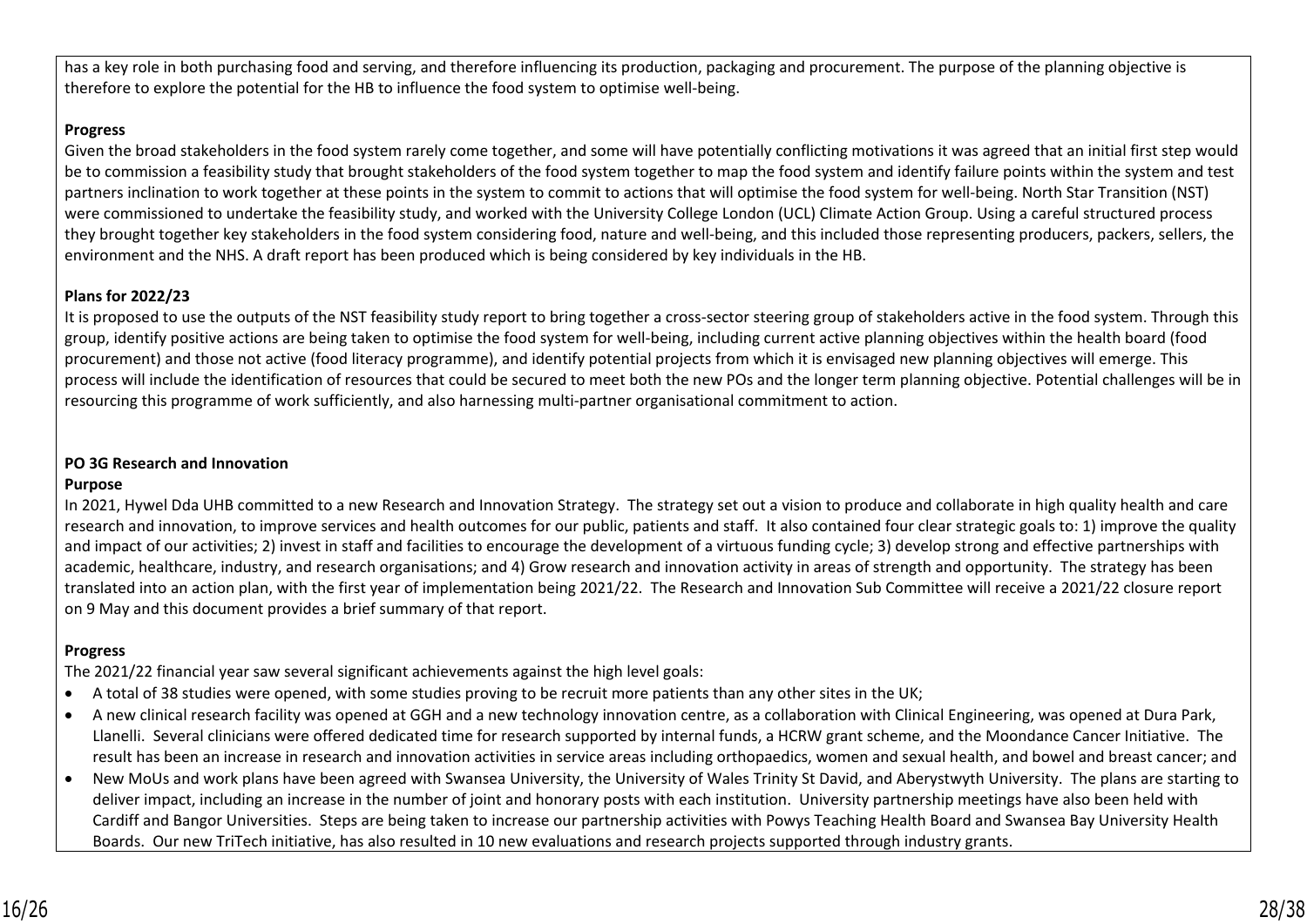### **Plans for 2022/23**

A detailed implementation plan has been prepared for 2022/23. Highlights from this include:

- Managing a transition to a new leadership arrangement, including a new Head of Research and Development to start in May and a new Head of Innovation and TriTech to start in late Summer. Stabilising the 20% of the workforce currently on fixed term contracts, through new research contracts or adjustments to our HCRW allocation. A bespoke leadership programme is also being advanced with the Learning and Development Division to ensure the delivery sustainability and consistency;
- Opening new clinical research space/facilities at or near Bronglais General Hospital and Withybush General Hospital. Finalising plans for a research and innovation facility at Pentre Awel, subject to contract. Delivering further impact from those with dedicated time for research (i.e. new studies opened in the thematic areas);
- Delivering a business plan to HCRW for our HTA approved biobank, which ensures its sustainability and that the studies it supports lead to public and patient benefits; and
- Consolidating work from TriTech's first year of activities, including delivering on existing contracts and securing at least one new high value industry collaboration in an area of high clinical and strategic importance.

#### **PO 5K Effective Clinical Practice**

#### **Purpose**

Effective Clinical Practice describes the range of activities that support clinicians and healthcare professionals to assess and review their work against set standards, which in turn provides opportunities to improve the quality of care they deliver. The thrust of this planning objective is to develop a new process / processes so that clinicians and teams continuously assess the effectiveness of their clinical practice against standards and provide assurance on the effectiveness of their practice.

### **Progress**

A SWOT analysis with clinical, operational and managerial teams has been completed, and a roadshow is underway with hospital and community teams and the Effective Clinical Practice Strategic Plan and Delivery Plan is now in development. The post of Clinical Director for Effective Clinical Practice has been re-appointed to, and unfortunately the original Clinical Director had to step down due to personal reasons and this inevitably affected the progress on the aims of this PO. A new process has been put in place to ensure regular slots for Effective Clinical Practice on the Agenda's for several Quality and Governance Groups. A new system has been procured to support the delivery of the Planning Objective by enabling the dissemination and status assessment of clinical guidelines, and central management of clinical audit (AMaT). A draft multidisciplinary Mortality Review process has been developed in line with All Wales Learning from Mortality Framework, including the establishment of a Multidisciplinary Mortality Review Panel. These actions have been supported by the appointment of Clinical Lead for Mortality; and the Mortality Review and Improvement Facilitator.

### **Plans for 2022/23**

Complete the development and publishing of an Effective Clinical Practice Delivery Plan. In addition AMaT will be trialled and rolled out into priority areas and data extracted to contribute to the HB's quality dashboard. Quarterly Clinical Standards and Guideline Group meetings will be held and the mortality review process will be further developed with the implementation of the Medical Examiner process.

**PO 6D Implement the three objectives and associated actions contained within the VBHC plan 2022-25**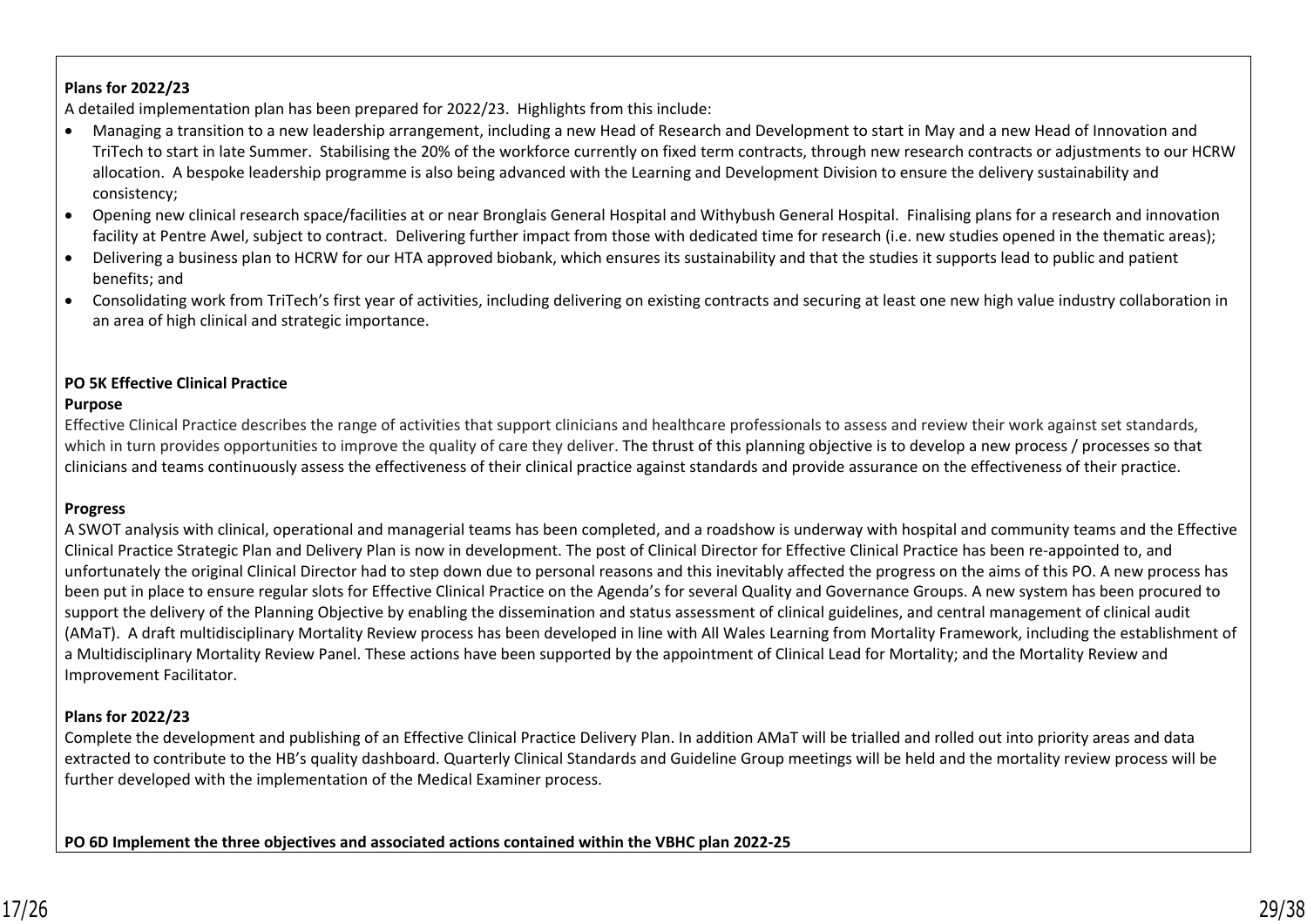#### **Purpose**

The purpose of the VBHC plan is to ensure all that Hywel Dda University Health Board does, including the way it uses resources, focuses on improving health outcomes. The VBHC plan contains three goals: 1. To invest in systems and processes that enable our staff to routinely use patient reported outcomes and resource utilisation data in planning, organising and delivering healthcare. 2. To develop the knowledge and skills of our staff to put the theory of VBHC into practice. 3. To establish partnerships with universities, innovation agencies, international healthcare systems and companies to optimise the wider societal benefits of adopting a VBHC approach and accelerate the innovations with demonstrable potential to securing them. Our plan has been translated into annual milestones. As well as developing the plan, in 2021/22, significant progress has been made in implementing VBHC within Hywel Dda UHB, as described within the progress section.

## **Progress**

In 2021/22, we have continued to support the capture of Patient Reported Outcome Measures (PROMs) and Patient Reported Experience Measures (PREMs), with 20 live PROM collection areas and 6 live PREM collection areas. In support of this, we have also undertaken a mapping of resource consumption in 10 service areas to provide context to improvements in patient reported outcomes. We have worked with industry experts and clinical colleagues to develop a live Heart Failure PROM dashboard that can be used by clinicians and patients in order to facilitate richer conversations that lead to true co-production of healthcare. Alongside this dashboard, we have also worked with Informatics colleagues to undertake an in-depth analysis of the PROM data we have collected so far for presentation back to the service. From this we have developed a number of value business cases through a Service Review process and are taking these forward for implementation.

We have developed and delivered an innovative and unique VBHC education programme 'Bringing Value to Life' and have delivered this to three cohorts of staff totalling approximately 150 individuals. This case-based programme has provided participants with the theory and practical examples of implementation of VBHC drawn from case studies in Hywel Dda, across Wales and Internationally.

We have worked with the Research and Innovation and TriTech divisions to help establish partnerships with Universities, innovation agencies, international healthcare systems and companies to identify innovations and technologies that, through real world investigations can be leveraged to provide better outcomes for our population and resource utilisation across the Health Board.

## **Plans for 2022/23**

During 2022/23 we aim to continue to deliver against our planning objectives, providing the tools and support to practically delivery value-led change, but also to help to shift the culture of the organisation to become more focused on the outcomes that matter to our patients, cognisant of the resources we consume. Practically this will encompass the continued rollout of PROM and PREM capture across the organisation as well as the development and operationalisation of PROM dashboards alongside detailed PROM analysis. During 2022/23 we aim to roll out PROM collection to 20 more areas with PREM collection alongside this where appropriate.

We will develop a second education offering, providing a Practitioner level qualification that takes the knowledge and enthusiasm of 'Bringing Value to Life' participants, and applies it to their work areas. With support from resources across the organisation, these initiatives will be worked through as accelerated projects and will culminate in professionally developed case studies and presentations of project outcomes to senior colleagues. This offering will be provided alongside 'Bringing Value to Life' cohorts, but will be output driven and will develop Practitioners into VBHC champions and future Faculty members.

During 2022/23, the VBHC Team will create a resource hub on the Health Board Intranet, which will provide background information on VBHC, link to the Hywel Dda VBHC Strategy document, provide access to case studies and resources and host the VBHC community through active forums. Also contained within the resource hub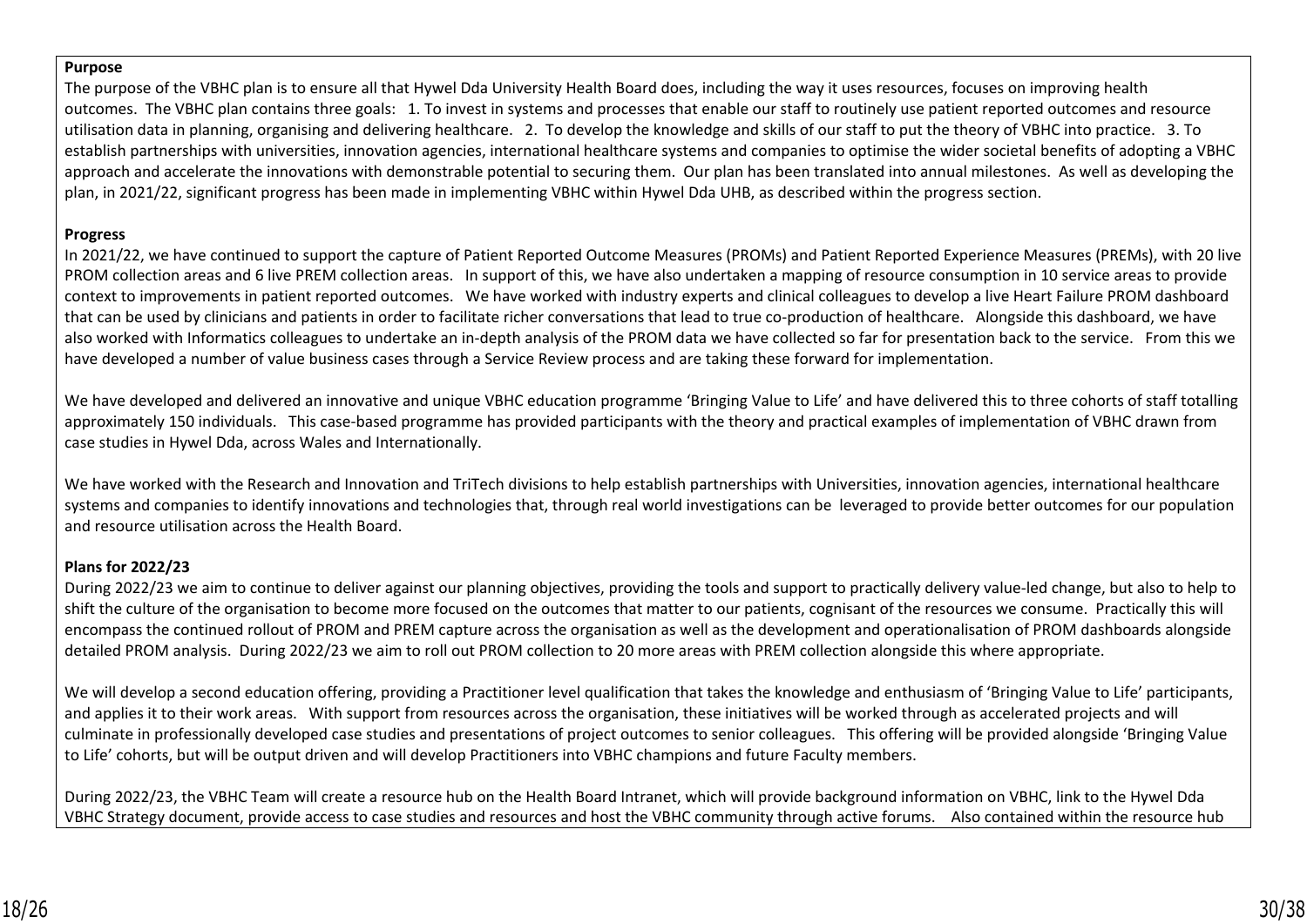will be details on how to access the VBHC Evergreen Fund, which will be available to project areas requiring initial investment to prove the value case for changes to service delivery.

## **No single Director responsibility**

- 5A: National NHS Performance Targets \* 5B: Local NHS Performance Targets \* 3B: Delivering regulatory requirements
	- 5O: Fragile services review \*

• 5N: Implement National Network and Joint Committee Plans

\*denotes a Planning Objective deferred in 2021/22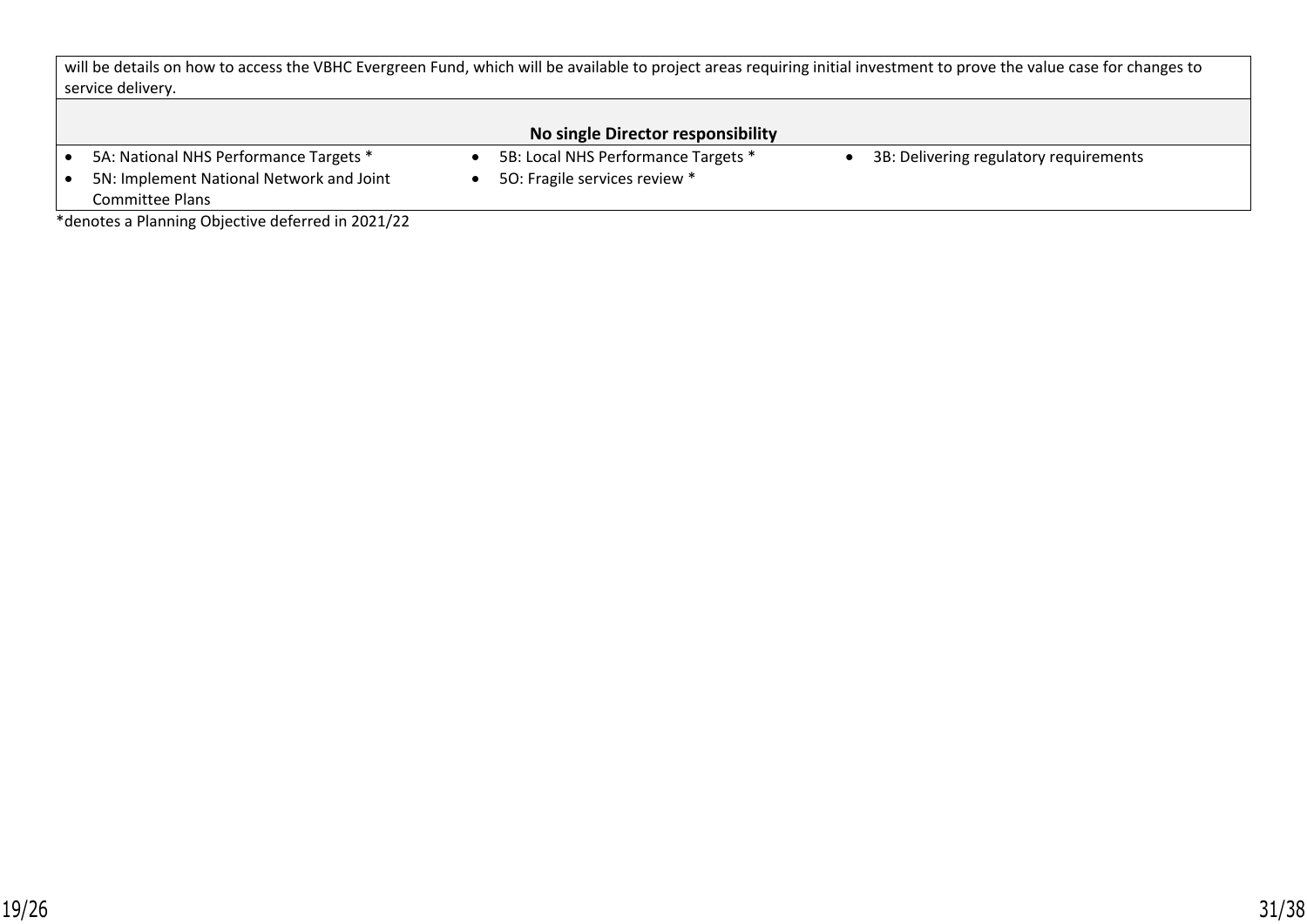**PO 5H: Develop an initial set of integrated Locality plans by September 2021 (with further development thereafter) based on population health and wellbeing and which are focused on the principles of sustainable and resilient services, timely advice and support to the local community on health and wellbeing, maintaining social connection, and independence and activity.**

- The Integrated Locality Planning (ILP) timeline evolved throughout 2021-22 to align with the wider Health Board planning framework. Each County system developed an Integrated Locality Plan using a consistent format and with an agreed set of priority actions across the whole system triangle model. To ensure Health Board wide consistency, a set of standard definitions for each part of the whole system triangle was agreed. Cluster plans informed each ILP to ensure wider system alignment and in support of the evolving national Accelerated Cluster Development programme. Initial scoping work commenced with corporate teams to develop more robust business partnering links as well as a set of resource information to inform the next iteration of the plans, the Improving Together team supported this element of development.
- Based on the priorities outlined in the three ILPs, funding proposals were submitted as part of the Integrated Medium Term Plan(IMTP) process. These signalled a strong ambition for the development of the community model across West Wales. The Planning Objective has been revised for 2022-23 to enable the embedding of the Accelerated Cluster Development programme, to ensure continued local place based ownership of population needs and priorities whilst ensuring regional equitable outcomes, the reduction of inequalities and the consistent development of key elements of the community model.

**PO 4O: Based on the learning from the cluster pilot, develop and implement a comprehensive, systematic and coordinated social prescribing service across Hywel dda. This should be fully in place by December 2021. (TSG agreed)** 

- Recognising that there were very different starting points for social prescribing and community connectedness across the West Wales region, a key priority was to develop consistent principles and standards for the model. This work was strongly informed both by the Community of Practice, but also the national framework which remains in development. These provide a framework for any person delivering social prescribing as their whole, or a part of their role, clarity of the purpose and expected outcomes and a way of gathering information for delivery. The final set of principles and standards were approved by the Operational Planning and Delivery Programme group as well as the Integrated Executive Group of the RPB in March 2022.
- Recurrent funding was agreed to support this role across the Health Board and each area have used this to develop plans, grow existing or start the recruitment for new social prescribing resource. In some areas the challenges presented by the pandemic slowed this process, however all areas have a clear model aligned to the standards and principles consistently agreed.
- Throughout the development of the principles and standards, it became clear that a caseload and referral system which supported consistent data gathering of need, activity, impact and gaps was important and Elemental was procured in March 2022. This system is currently used in other parts of Wales and will be implemented from May 2022. This will also support reporting on an anticipated new Welsh Government performance metric.

**Gold Command #6: With recruitment processes starting during week commencing 13th September, the HDdUHB's existing Bridging Service will be immediately extended such that it can provide transitional support to all patients awaiting domiciliary care up to the point when an appropriate package of care becomes available or the 31st March 2022 (whichever is sooner).** 

**An exit strategy from this arrangement for each individual receiving bridging support will need to be agreed prior to the commencement of that support recognising and planning for the fact that, whilst local authorities would seek prompt transfer from any temporary provision for each individual receiving bridging support, there is a risk that this would not be possible.** 

**The proposed model will aim to enhance existing integrated arrangements in each County area and its impact will be closely monitored from inception so that decisions can be made on refinement / cessation as appropriate. The expectation is that there are no/minimal delays for patients deemed ready to leave across all HDdUHB services. Arrangements will be designed to prevent negative wider system impact e.g. by avoiding recruitment directly from the existing health and domiciliary care capacity within the region and have a comprehensive risk register to support this. It is not anticipated that the implementation of this service**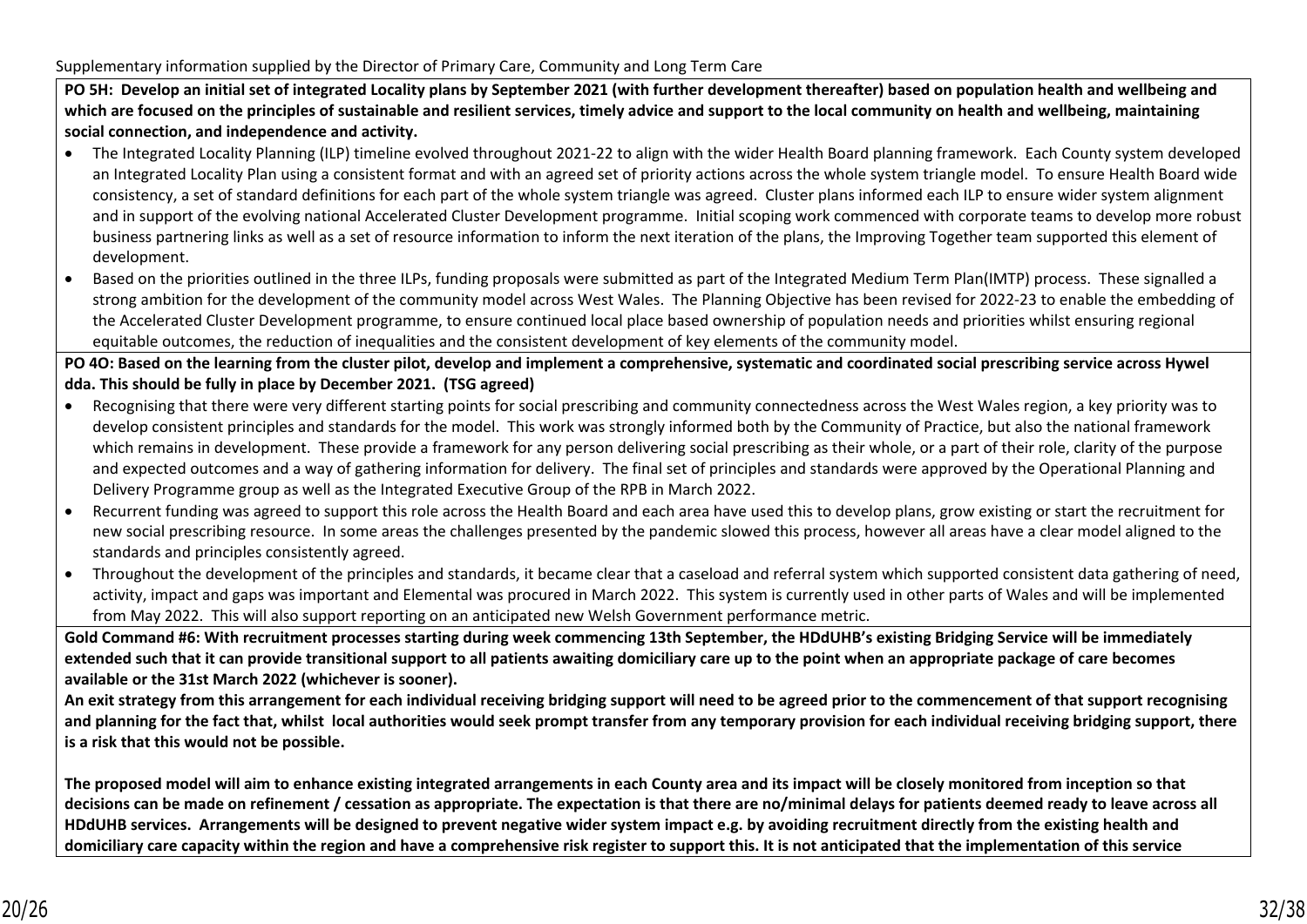**extension includes the opening of Field Hospital capacity as part of the solution which would require Gold Command Group consideration before enacting. The above does not entail setting aside the usual assessment process to establish eligibility and undertaking timely reviews of packages for those in receipt of domiciliary care**

- On 10th September 2021 the project initiation meeting for the Home-based Enhanced Bridging Scheme was held. Two recruitment campaigns were run on 1st October and 20th October across multiple platforms and applying the learning from the rapid Covid recruitment. Against a target of 60WTE staff to be recruited, 34.2WTE offers were made and 16.6WTE staff full on boarded. Each County established an Operational Delivery Group to recruit, induct and support the staff. Due to low numbers recruited and other operational pressures related to the third covid wave, staff were deployed to support community staffing gaps in Ceredigion, the early opening of additional beds in Amman Valley Hospital in Carmarthenshire and initially Sunderland Ward cover in Pembrokeshire and then home based bridging care from the start of January in Pembrokeshire.
- A draft evaluation report has been completed and the key lessons and recommendations have been shared and used to inform part of the Regional Integration Funding proposal to develop an integrated apprenticeship programme, starting initially in Pembrokeshire. The recruits in have each been offered substantive posts, either within the Local Authority or the Health Board, with most choosing a future role in health. A key lesson was the amount of time it takes to train staff to be able to deliver care in the community, particularly where this is an entirely new career, and that any future approach to delivering this kind of care needs to be done substantively and with the appropriate development of the wider team to support. Recently discussions have been ongoing with other Health Boards in Wales and Trusts in England to share methodology, learning and outcomes in order to inform any future model development.
- Planning Objectives for 2022-2 : By March 2023, develop and implement Integrated Locality Planning groups, bringing together Clusters, Health, Social and Third Sector partners with a team of aligned Business Partners. Establish an integrated locality plan that sets out a clear and agreed set of shared ambitions and outcomes for the population which is aligned with national and regional priorities across the whole health & care system. The Integrated Locality Planning Groups will agree a collective shared budget to support delivery of the Plans, including commissioning of services, and will demonstrate delivery of the following priorities:
	- o Connected kind communities including implementation of the social prescribing model
	- $\circ$  Proactive and co-ordinated risk stratification, care planning and integrated community team delivery
	- $\circ$  Single point of contact to co-ordinate and rapidly respond to urgent and intermediate care needs to increase time spent at home
	- o Enhanced use of technology to support self and proactive care
	- $\circ$  Increased specialist and ambulatory care through community clinics

Note - the Integrated Locality Planning groups will operate within a revised framework of governance which will be developed in conjunction with the national

**PO 5Q: To develop and implement a plan to roll out an interface asthma services across the Health Board from April 2021, working across primary and secondary care. The aim of this is to enhance pathway value by reduce asthma related morbidity and mortality whilst improving access to expert opinion and reducing secondary care demand**

- During 20/21 the Job description, banding for role, advertising and employing the right Respiratory nursing staff for the role took place. We had to advertise 3 times to get the correct people into post. We now have 4 members of the team making up 3 whole time equivalent posts at a Band 7 level. All in post as of March 2022. The team work across primary care to support and enhance the role of the practice nurse undertaking asthma reviews and look at those people with difficult or complex asthma. The team them also support the difficult asthma clinic that is based in GGH every Friday ensuring timely referral to this service from primary care.
- To assess the impact of the service the following out comes have been agreed

## **Objectives 1: To identify patients at high risk of Asthma Death as identified by the National Review of Asthma Death (NRAD)**

o NRAD identified > 3 annual relievers as a predictor of hospital admission or death. Objective to identify all SABA over-users, call for review or change to MART. **Objective 2: To standardise Asthma best practice within general practice.** 

o To use a standardised template and to ensure that key statistics are obtained at every review. Annual audit.

**Objective 3: To increase the number of patients with peak expiratory flow based personal asthma plans (PAP)**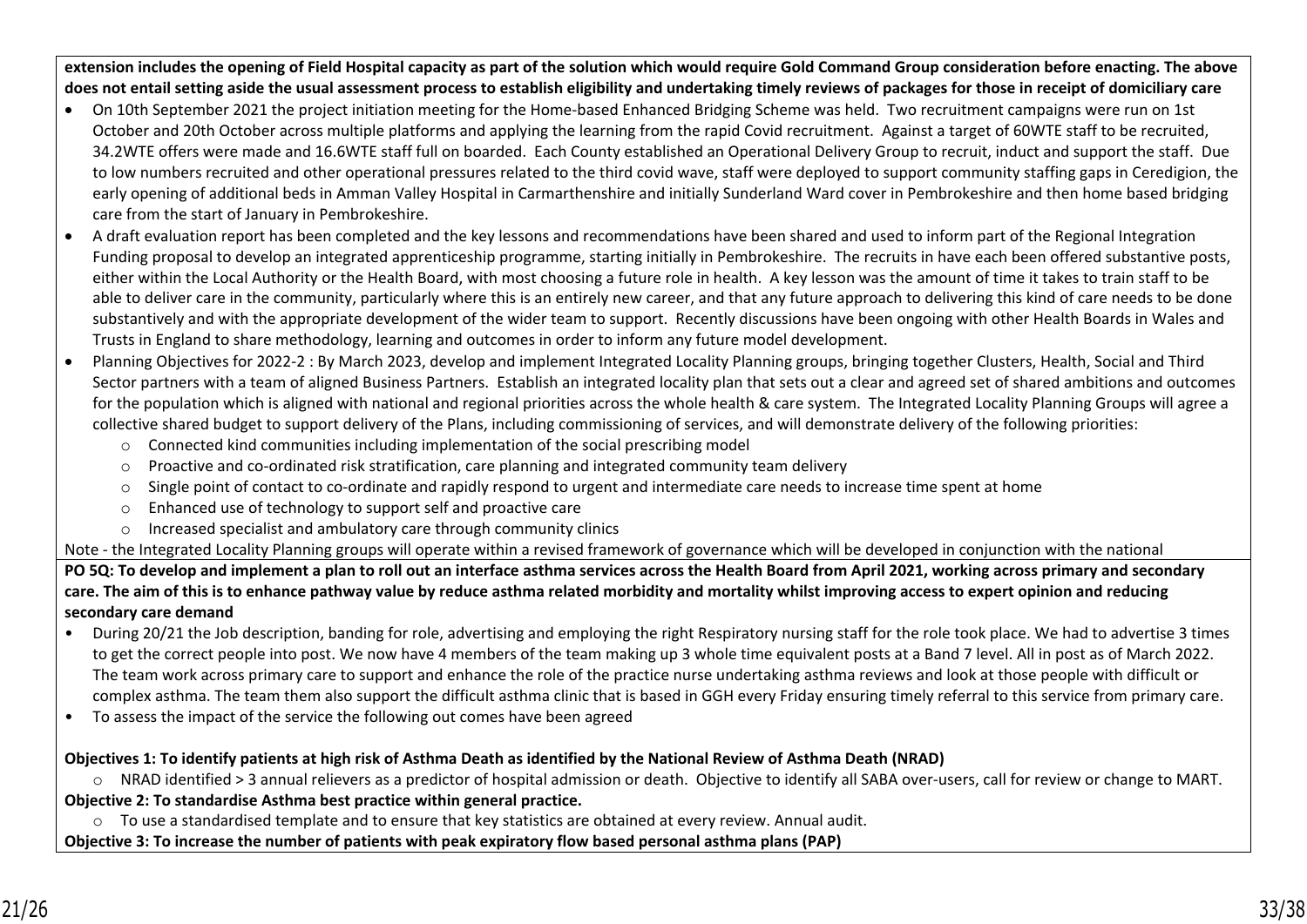### o NRAD: A lack of an asthma plan increases asthma risk

## **Objective 4: To redesign the management of complex asthma patients.**

o Through clinical supervision and MDT by a respiratory consultant improve communication between Primary and Secondary care, shorten the path to specialist investigation, review and treatment. Reduce referrals to secondary care overall.

## **Objective 5: To review asthmatic patients post A&E attendance and /or admission in a Primary Care setting**

o Those admitted or attending A+E to be reviewed post discharge (within 2 weeks) in Primary care by the Integrated Asthma Nurse (IAN) or practice nurse

## **Objective 6: Plan and implement a training programme for practice nurses identified on their learning needs**

o Interface Asthma Nurses to provide targeted, individualised, rotational learning, including paediatrics for all practice nurses across the HDUHB.

**Objective 21/22 Rolling out the Pre-diabetic Project across HDUHB as per the North Ceredigion Cluster pilot to reduce the prevalence of type 2 diabetes and improve the associated cardiovascular risks through targeted identification of high risk groups, providing a face to face consultation, educating and support to make healthy lifestyle choices and monitoring.**

• This is our agreed model

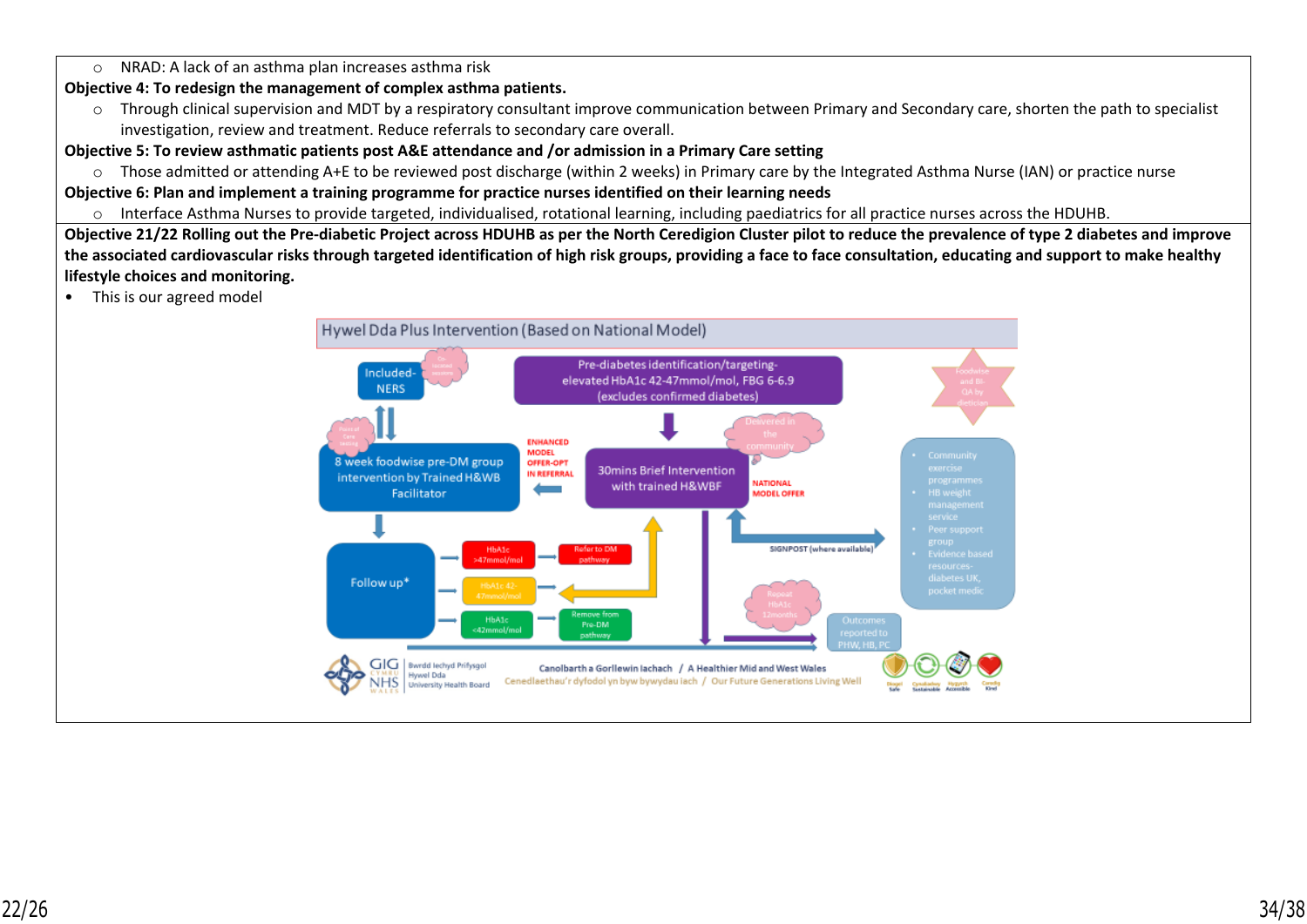|                                                                       | Year 1<br>21/22                                                                                                                                    | Year <sub>2</sub><br>22/23 | Year <sub>3</sub><br>23/24 | <b>Notes</b>                                                                                   |  |  |
|-----------------------------------------------------------------------|----------------------------------------------------------------------------------------------------------------------------------------------------|----------------------------|----------------------------|------------------------------------------------------------------------------------------------|--|--|
| <b>1WTE Band 3 Administrator</b>                                      | £8091                                                                                                                                              | £32,365                    | £32,365                    | Hywel Dda costs                                                                                |  |  |
| 7X WTE Band 4 H&WB Facilitators                                       | £65,087                                                                                                                                            | £260,348                   | £260,348                   | Workforce trained in facilitation and BI, to<br>cover National BI and Foodwise<br>intervention |  |  |
| <b>1WTE Band 7 Dietitian</b>                                          | £19,198                                                                                                                                            | £76,792                    | £76,792                    | National Funding available                                                                     |  |  |
| <b>3.5 WTE NERS</b>                                                   | £26,250                                                                                                                                            | £105,000                   | £105,000                   | Per county area (.5 Carms additional)                                                          |  |  |
| 15 % on costs<br>(travel, accommodation, literature)                  | £17794                                                                                                                                             | £71,176                    | £71,176                    | 15% of all staffing cost.                                                                      |  |  |
| X7 POCT and consumables.<br>(One per cluster area)                    | £19,348                                                                                                                                            | £2,830                     | £2,830                     | Year one costs include equipment. Year 2<br>and 3 costs are for consumables.                   |  |  |
| <b>Gross costs</b>                                                    | £155,768                                                                                                                                           | £548,511                   | £548,511                   | Full costs for the project before AWDPP<br>funding accounted for.                              |  |  |
| <b>All Wales Diabetes</b><br><b>Prevention Pathway Funding</b>        | £19,000                                                                                                                                            | £106,000                   | £117,000                   | Time limited funding, equating to funding<br>for two clusters.                                 |  |  |
| Net Costs,                                                            | £136,768(B4)                                                                                                                                       | £442,511(B4)               | £431,511(B4)               | Costs reflect the three year funding secured<br>via AWDPPF.                                    |  |  |
| GIG<br>Bwrdd lechyd Prifysgol<br>Hywel Dda<br>University Health Board | Canolbarth a Gorllewin lachach / A Healthier Mid and West Wales<br>Cenedlaethau'r dyfodol yn byw bywydau iach / Our Future Generations Living Well |                            |                            | <b>Kingd</b><br>Accessible<br><b>Gottnieshie</b>                                               |  |  |

#### Staff Model and Costing-Hywel Dda Plus+ Intervention Pre-diabetes Project Including Delivery of Foodwise

To date we have completed the following:

- Job descriptions for Band 3 admin, Band 4 Health and Wellbeing Facilitators and Band 7 Lead Dietician. Have had delays with A4C team banding the 3 and 4 posts. Band 7 post completed interviews and appointed. Start date 13<sup>th</sup> June 2022.
- Have had National Specification through and this is the basis of our work.
- Completed NERS SLAs awaiting sign off by commissioning
- Planned recruitment and interviews for May advised outcome will be with us in a week
- Training and induction programme in draft
- EQIA completed
- DPIA completed
- Equipment ordered including POCT
- Facilitation sites agreed
- Evaluation plan in draft
- Regular weekly meetings to ensure progress continues

**PO 1D: By September 2021 propose new planning objectives for the following year to pilot and test innovate approaches to offering people with complex and/or rising health and care needs (accounting for 15% - 30% of our population) greater control over the choice of care and support they need. The aim of these approaches must be to improve the value (outcome vs cost) from the services we provide.** 

- Assumptions;
	- o Care and support are not the same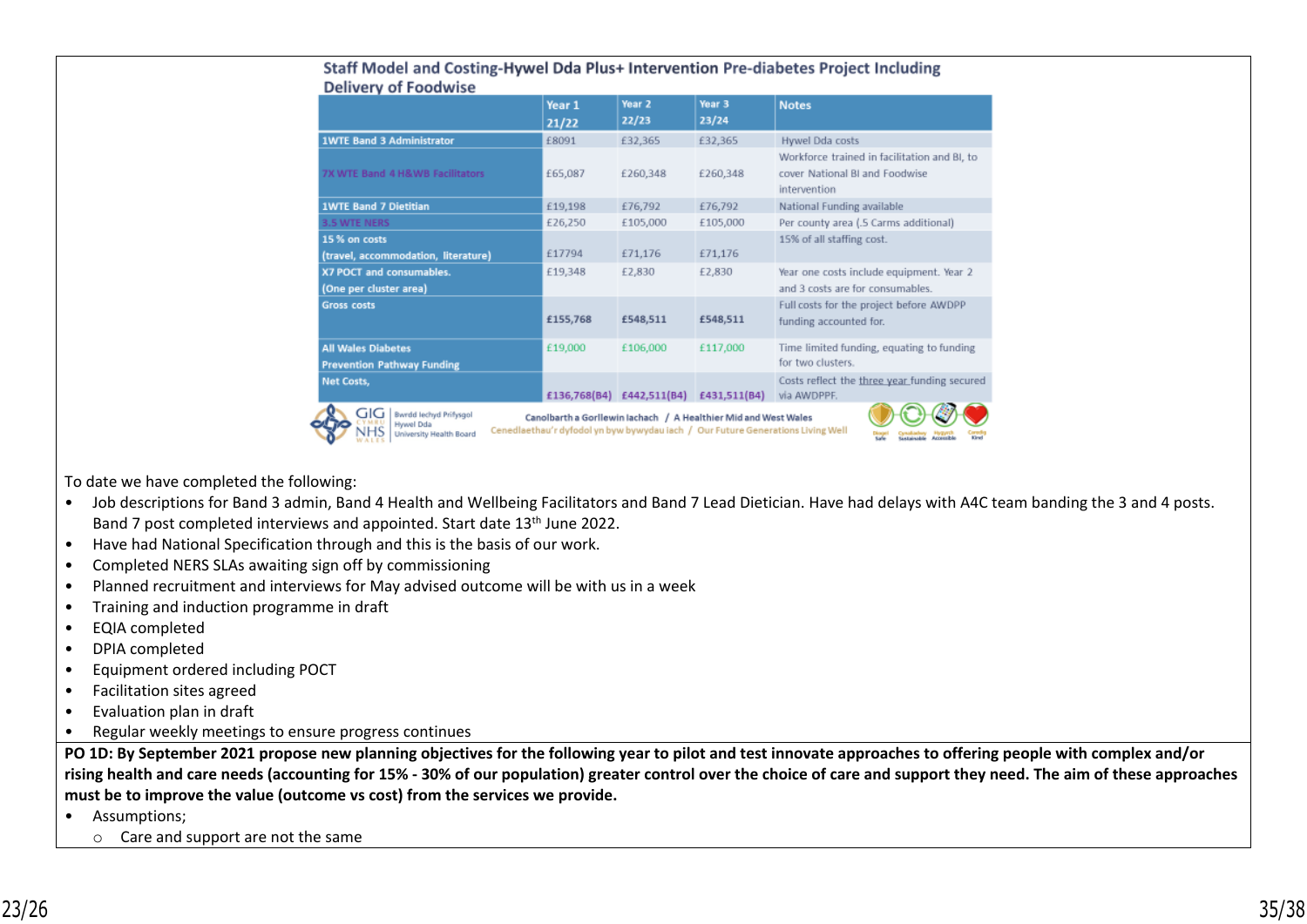- o Choice plays a part in the acceptance of care and support
- o Don't assume people with increasing complex and /or rising health needs are looking for a health outcome.
- o Family, friends, neighbours, communities, digital can provide wrap around services
- o Investment is needed
- o The following area of work are already in practice but linked to small funding that is short lived. Need to learn from what has been undertaken so far and develop further with a robust evaluation
- Recommendations to test over next year:
	- o Expansion of community micro enterprises Identify areas of good practice with current micro enterprises . Use this work to develop and sustain ongoing in other communities
	- o Use the CONNECT programme to support the more vulnerable people in our community reducing isolation and learning what matters to
	- Circle of support Circle of Support take learning from other areas in Wales and use model to test locally
	- o Evaluate and evidence the models work Identify support networks using lived experience to design the future of local communities linked with health and social care
	- o Digital Test the CHAI community application Improve partnership working to ensure that the networks used by all local organisations to structure a network of self-care support agree community to pilot CHAI and agree implementation, outcomes and evaluation

# **PO 5J: 'Develop and implement a comprehensive and sustainable 24/7 community and primary care unscheduled care service model '**

Status and Benefits to Date

- A model for 24/7 urgent primary care (includes community in this context) has been developed and approved through formal committees. Specifically the model is predicated on the development of a Streaming Hub which would take urgent disposition referrals from Emergency Departments, WAST and 111 First. Given the rurality of our geography, it was acknowledged that our Hub would need to be remote in nature and that clinical assessments of those referred would be undertaken virtually by appropriately trained and experienced clinicians. Further, the model recognises the dependency on alternative pathways in primary care and community to meet patients' urgent needs at the right time and as close to home as possible.
- Urgent and Emergency Care (UEC) funding was secured to enhance our urgent primary care (UPC) response during core hours. This funding has remunerated GP practices to secure resource that would enable them to accommodate two patients per practice per day referred to them from the Streaming Hub. UEC funding has also allowed enhancement of Same Day Emergency Care (SDEC) services in the acute hospitals. Community multidisciplinary teams have also benefited from a resource uplift from UEC funding to provide 'wrap around care' or Same Day Urgent Care (SDUC) at home to avoid admission following GP and MDT assessment or following SDEC diagnostics and assessment in the acute hospital site. This additional resource has included the appointment of UPC and Intermediate Care Specialty Doctors, therapists, nurses (registered and non-registered), Advanced Nurse Practitioners, Physicians Assistants and care providers.
- Data is clearly demonstrating that despite an increase in attendances to Emergency Departments that admissions to hospital are demonstrating a continuing downward trend. This suggests that our 'Home First' investment in UPC, SDEC and SDUC models are paying dividend. Additional resource has on boarded in recent months which we anticipate will continue to allow us to reduce UEC pressures in our acute hospitals

## Next Steps

- Our GP workforce providing Out of Hours (OOH) urgent primary care remains fragile and often demand for urgent assessment and treatment exceeds the capacity available. Our community nursing teams provide a 24 / 7 service and there is an opportunity to consider how we integrate this with the GP OOH service. This may also be strengthened by Advanced Paramedic Capacity. This should therefore be a priority area for consideration in 22 / 23.
- Despite urgent primary care and community response contributing to admission rate reduction, it seems that bed occupancy continues to increase at an alarming rate. Further analysis of the data demonstrates that increased bed occupancy is directly related to increasing length of stay (LOS) for our older inpatients. The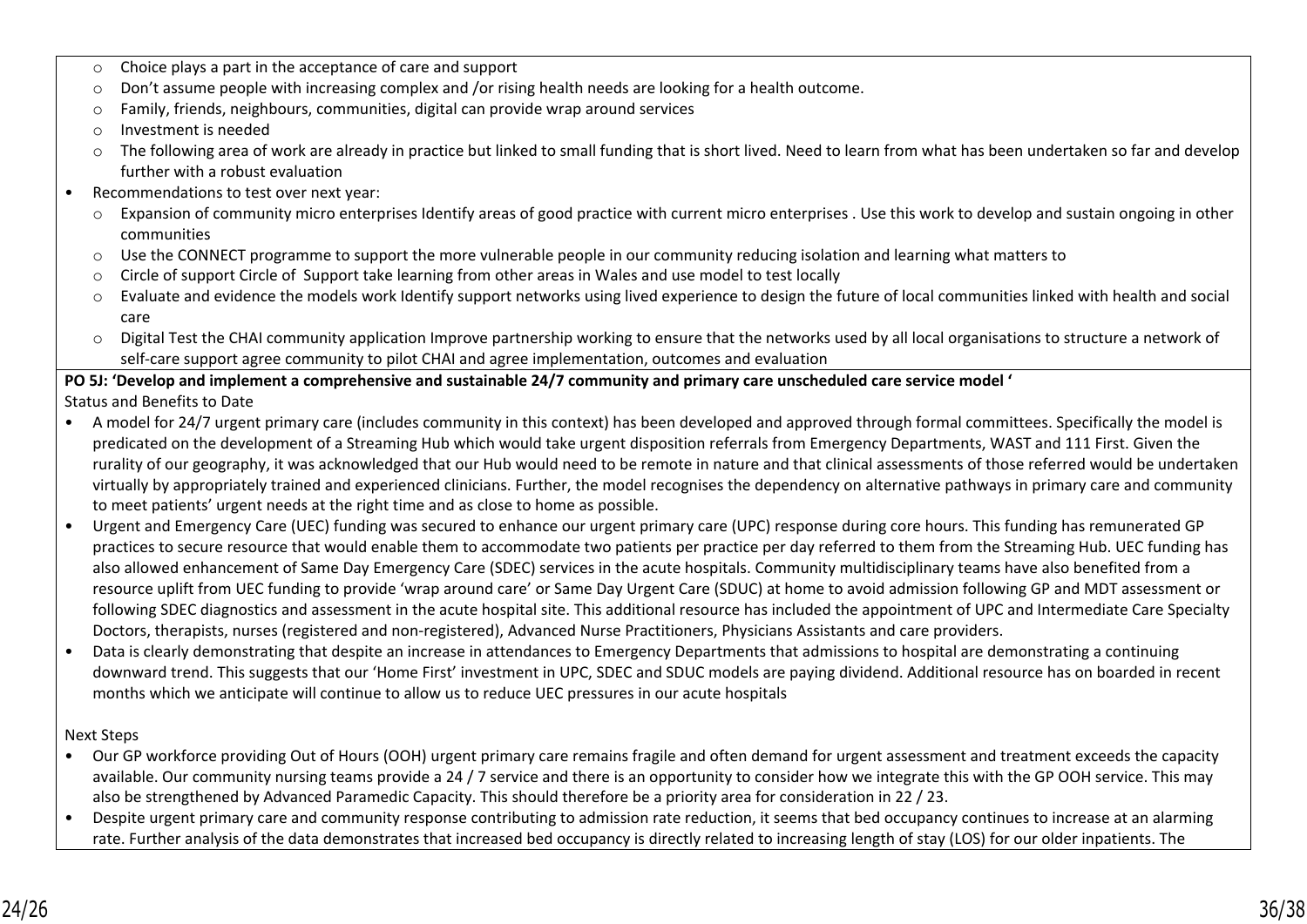increasing LOS for this patient group is increasing the amount of care and support these patients require as a consequence of deconditioning while in hospital. This compounds the challenge associated with a finite and fragile social care resource available.

- High bed occupancy rates and discharge delays for this patient group result in poor flow from our Emergency Departments (ED) through to available beds in the hospital environment. Emergency Departments are therefore unable to accommodate patients from ambulances in a timely manner with patients frequently remaining in our EDs for periods of time that are not conducive to the provision of safe and quality care.
- It is clear that improving our Urgent and Emergency Care provision requires a focus on the whole system. Specifically, there is a need to consider how we ensure our system is 'fit for frailty' and ensures that this vulnerable population receives the best outcomes possible. It is well documented that 'what matters' to our older population is that they remains as well and as independent in their own home as long as it is safe and appropriate for them to do so. Our data is suggesting that we are admitting more frail adults than best practice and when they are admitted their length of stay is such that it renders them at risk of harm.
- It has also been acknowledged that UEC improvement is a key enabler to deliver the design assumptions and route map for our Programme Business Case.
- In July 2021 Welsh Government (WG) announced 6 Policy Goals which would form the backbone of an Urgent and Emergency Care (UEC) programme to be implemented across Wales. The 6 Goals, co-designed by clinical and professional leads, span the UEC pathway and reflect the priorities in the Programme for Government 2021– 2026 to provide effective, high quality and sustainable healthcare as close to home as possible, and to improve service access and integration. The 6 Goals also provide a clear focus on strengthening signposting, clinically safe alternatives to admission, rapid emergency care response, good discharge practice and preventing readmission (please see attached documents for additional information). There is an expectation by WG that each Health Board across Wales implement its own 6 Goals UEC programme in response.
- It is proposed therefore that Planning Objective (5J) is reviewed and redefined as follows:
- 'To develop and implement a four year 6 UEC Goals Programme Plan for the Health Board that will implement an integrated 24/7 urgent and emergency care model. The Programme will oversee the development of a strategy and implementation of best practice for our frail population to ensure optimal outcomes for this vulnerable group are achieved.
- The programme will ensure alignment to the national UEC Policy Goals and will enhance our UEC performance. The local model will feature in Health Board IMTPs as part of core business from 2023/24 onwards as a key deliverable that contributes to the design assumptions and deliver route map for the 'A Healthier Mid and West Wales' Programme Business Case.'

## **Support for the Planning Objectives from Medicines Management**

3B Over the next 3 years to deliver the requirements arising from our regulators, WG and professional bodies. See specific requirements (3.B.i) for the full list.

- o 3.B.i GPhC (in directly) Submission of a revised SOC for Aseptic Unit in WGH to address the 'Highly Critical status of the unit due to uncompliant facilities to the standards set out in the Good Manufacturing Practice overseen by MHRA.
- 5.A.i Number of women of child bearing age prescribed valproate as a percentage of all women of child bearing age
	- o December 21 (March 22 not yet available) Downward trend) 132 to 103. 2nd lowest in Wales (this is good)
	- o Actions: All practices have reviewed their female patients on sodium valproate and ensured that either:
	- $\circ$  Those that remain on the drug have been appropriately counselled and provided with contraception.
	- o Referred to specialist services for review.
	- o MERG (Medicines Event review Group) has overseen the work.
	- o Challenges: Capacity within neurology services to review patients medication in a timely manner.

5.A.i. Number of patients aged 65 years or over prescribed an antipsychotic

Reviewed As part of GP visit and Care Home work. Lower level of prescribing across Hywel Dda than most of Wales.